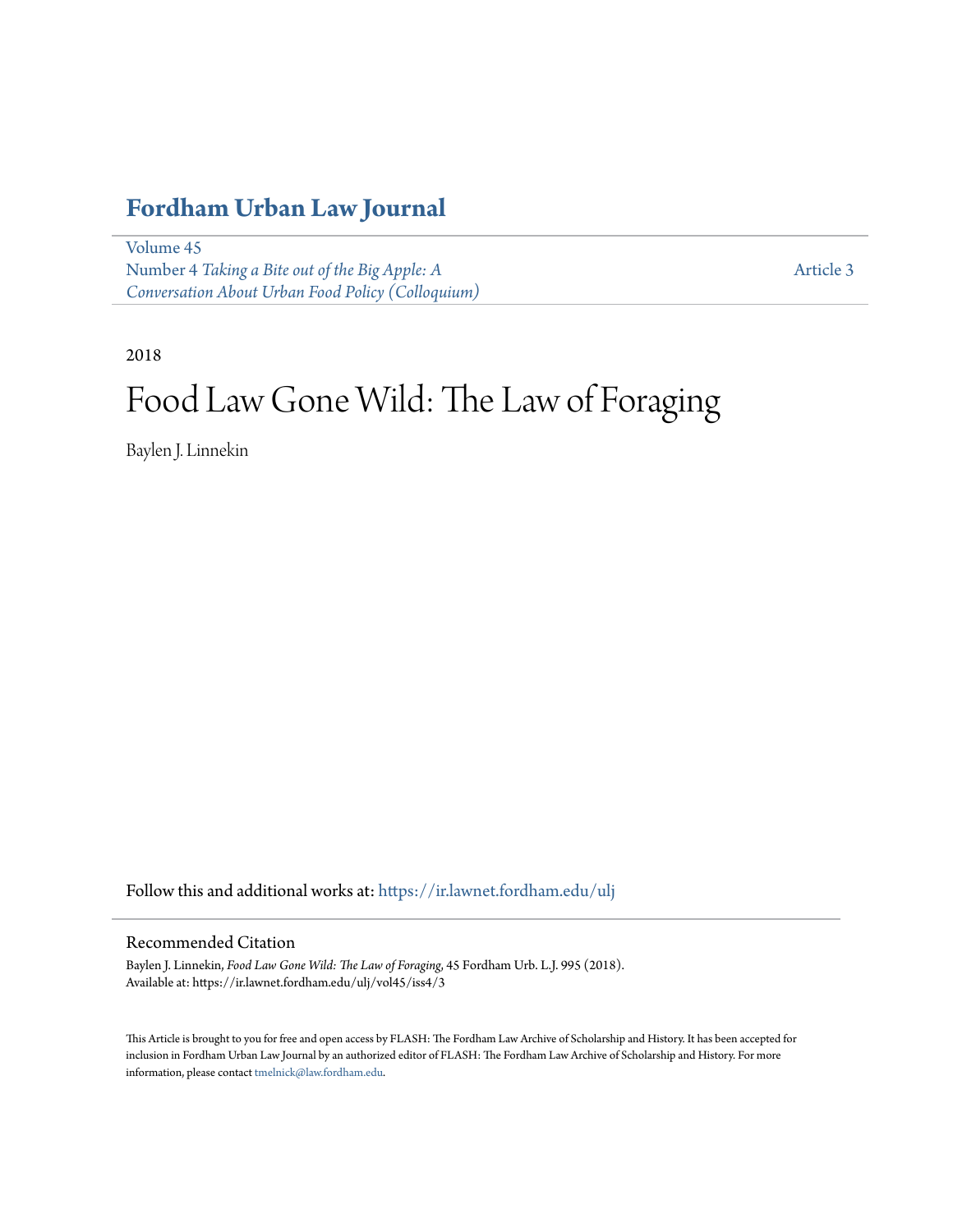# FOOD LAW GONE WILD: THE LAW OF FORAGING

#### Baylen J. Linnekin\*

I tend to believe that most laws limiting foraging manifest a conscious or unconscious racial or class bias, although not everyone agrees with me.

 $-$ Professor Karl Jacoby<sup>1</sup>

#### TABLE OF CONTENTS

| II. Foraging in Pre-Modern America: From Practice          |  |
|------------------------------------------------------------|--|
|                                                            |  |
| A. Foraging from Pre-Colonial to Early-Modern America 1008 |  |
| B. Development and Spread of American Anti-Foraging        |  |
|                                                            |  |
| 1. Anti-Foraging Laws Targeting Native Americans1011       |  |
|                                                            |  |

<sup>\*</sup> Author, BITING THE HANDS THAT FEED US: HOW FEWER, SMARTER LAWS WOULD MAKE OUR FOOD SYSTEM MORE SUSTAINABLE (Island Press, 2016); Adjunct Professor, George Mason University Antonin Scalia Law School; B.A., American University; M.A., Northwestern University; J.D., Washington College of Law; L.L.M., Agricultural & Food Law, University of Arkansas Law School. I wish to thank Josh Galperin; Cara Kaplan and her fellow editors and staff with the Fordham Urban Law Journal for inviting me to take part in the Cooper-Walsh Colloquium and write this Article; the faculty and staff of Fordham University School of Law; and Brian Fink.

 <sup>1.</sup> E-mail from Karl Jacoby, Professor, Columbia University, to author (Sept. 6, 2017) (on file with author). Professor Jacoby is a professor at Columbia University's Department of History and Center for the Study of Ethnicity and Race and is the author of CRIMES AGAINST NATURE: SQUATTERS, POACHERS, THIEVES, AND THE HIDDEN HISTORY OF AMERICAN CONSERVATION (2003); see also infra notes 98, 100– 03 and accompanying text.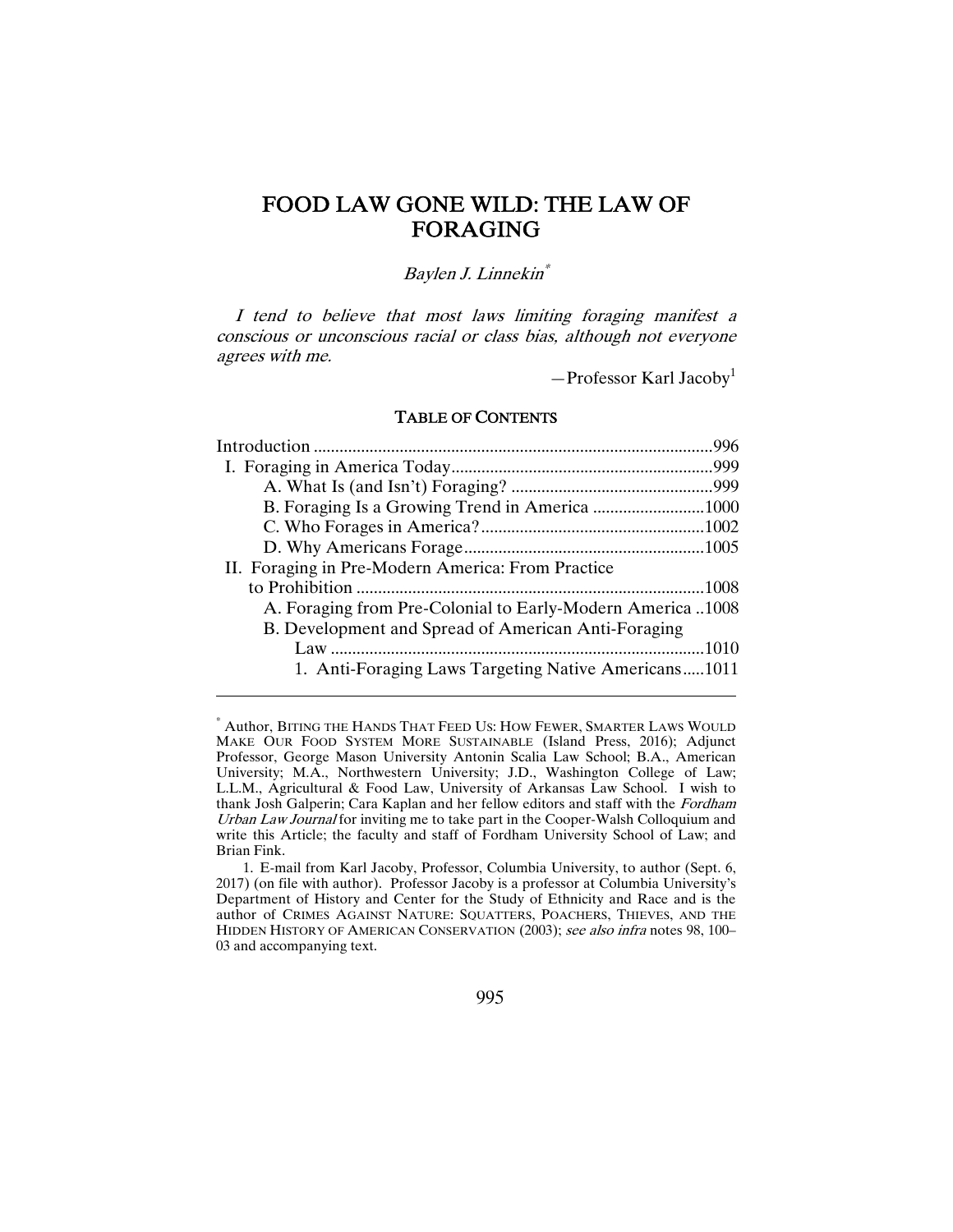### 996 FORDHAM URB. L.J. [Vol. XLV]

| 2. Anti-Foraging Laws Targeting African Americans1011 |       |
|-------------------------------------------------------|-------|
| 3. Anti-Foraging Laws Targeting Rural Americans 1013  |       |
|                                                       |       |
|                                                       |       |
|                                                       |       |
|                                                       |       |
|                                                       |       |
| 2. Data on Foraging Rules in NPS National Parks1028   |       |
|                                                       |       |
| A. Legalize All Foraging in All National Park Service |       |
|                                                       | .1031 |
|                                                       |       |
| C. Eliminate Discouraging and Confusing Rules1034     |       |
| D. Recognize that Foragers Are Conservationists1035   |       |
|                                                       |       |
|                                                       |       |

#### **APPENDICES**

#### **INTRODUCTION**

Foraging is the act of searching for and harvesting wild foods for sustenance.<sup>2</sup> Humans began and evolved as hunter-gatherers.<sup>3</sup> For nearly all of our species' history, foraging—the practices of the "gatherer" in "hunter-gatherer"—was a necessary activity that sustained mankind as we spread across the globe. With the rise of agriculture and, much later, commercial food production particularly in developed countries such as the United States—the necessity of foraging has waned. Today's humans subsist on a

<sup>2.</sup> See, e.g., Forage, OXFORD DICTIONARY OF ENG. 683 (3d ed. 2010) (defining the verb forage as "search[ing] widely for food or provisions").

<sup>3.</sup> See, e.g., Carol R. Ember, Hunter-Gatherers (Foragers), in EXPLAINING HUMAN CULTURE HUMAN RELATIONS AREA FILES 2 (C.R. Ember ed., 2014), http://hraf.yale.edu/wp-content/uploads/2015/07/M.F.EplainingHumanCulture-Foragers.pdf [https://perma.cc/7VZC-5XLC] ("[F]or the vast stretch of human

history, people lived by foraging for wild plants and animals.").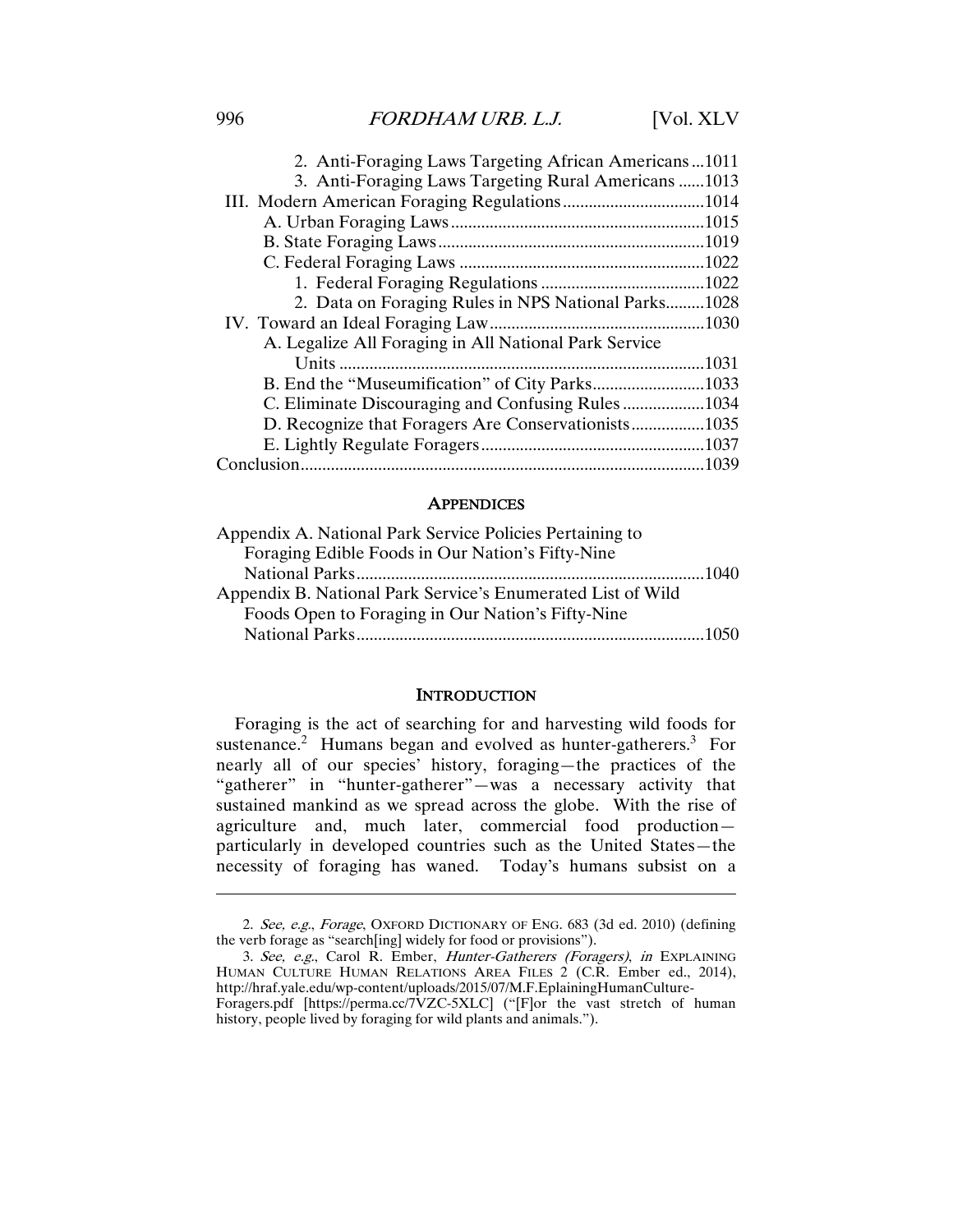startlingly small percentage of the edible plants available to them.<sup>4</sup> And, save for a dwindling number of societies across the globe, mankind no longer subsists on hunting and gathering alone, or even chiefly. $5$ 

Yet it would be grossly inaccurate to suggest that foraging as a human practice ever left us. I have eaten blackberries and mushrooms I harvested in state and local parks; rose hips, pawpaws, and blueberries I gathered in national parks; and apples, figs, cherries, pears, and chives I picked while strolling city streets. As a forager, I'm an amateur. True foragers—those who regularly and actively seek out food to gather and eat, and who can recognize a broad variety of wild foods beyond those that resemble typical fruits and vegetables sold in a grocer's produce section—are legion. And those legions are growing, as scholarly and mainstream articles make clear.

Today, though, laws at all levels of government in America increasingly target foragers.<sup>6</sup> In a few cases, these restrictions are smart policy. But many foraging rules at the federal, state, and local level are wrongheaded and draconian.<sup>7</sup> In recent years, for example, an elderly Illinois man was fined for picking dandelion greens in a

6. See BAYLEN J. LINNEKIN, BITING THE HANDS THAT FEED US: HOW FEWER, SMARTER LAWS WOULD MAKE OUR FOOD SYSTEM MORE SUSTAINABLE 161 (2016).

7. See infra Part III. One of the main reasons I chose to write this Article besides addressing the dearth of scholarship in this area-is that since writing Biting the Hands that Feed Us and immersing myself to a greater extent in both the literature and practice of foraging, I have concluded that I am far too deferential in the book to those who have restricted foraging based solely on claims that such restrictions are a necessary prophylactic measure to protect lands and species from overharvesting by foragers.

<sup>4.</sup> See Jim Chen, Globalization and Its Losers, 9 MINN. J. GLOBAL TRADE 157, 208 n.325 (2000) (noting "that 30,000 plant species are known to have edible parts [but that only] 7,000 of these have [been] grown or collected for food at some point in human history").

 <sup>5.</sup> In general, research suggests foraging contributes very little to the overall caloric intake of most people in developed countries. See, e.g., Peter Rowley-Conwy & Robert Layton, Foraging and Farming as Niche Construction: Stable and Unstable Adaptations, 366 PHIL. TRANSACTIONS ROYAL SOC'Y. B. 849, 853-54 (2011) ("Gathering contributes little or nothing to farming societies . . . . It makes a progressively larger contribution to an ever smaller number of societies, so that very few depend on it for most of their livelihood."). Detailed dietary data rarely take foraging into account, including a recent USDA study on Americans' foodacquisition habits that fails to discuss what, to what extent, or even whether foraging contributes to the American diet. See generally MICHELE VER PLOEG ET AL., U.S. DEP'T OF AGRIC., ECON. INFO. BULLETIN NO. 138, WHERE DO AMERICANS USUALLY SHOP FOR FOOD AND HOW DO THEY TRAVEL TO GET THERE? INITIAL FINDINGS FROM THE NATIONAL HOUSEHOLD FOOD ACQUISITION AND PURCHASE SURVEY (2015), https://www.ers.usda.gov/webdocs/publications/43953/eib138\_errata.pdf?v=42 636 [https://perma.cc/V986-XMSH].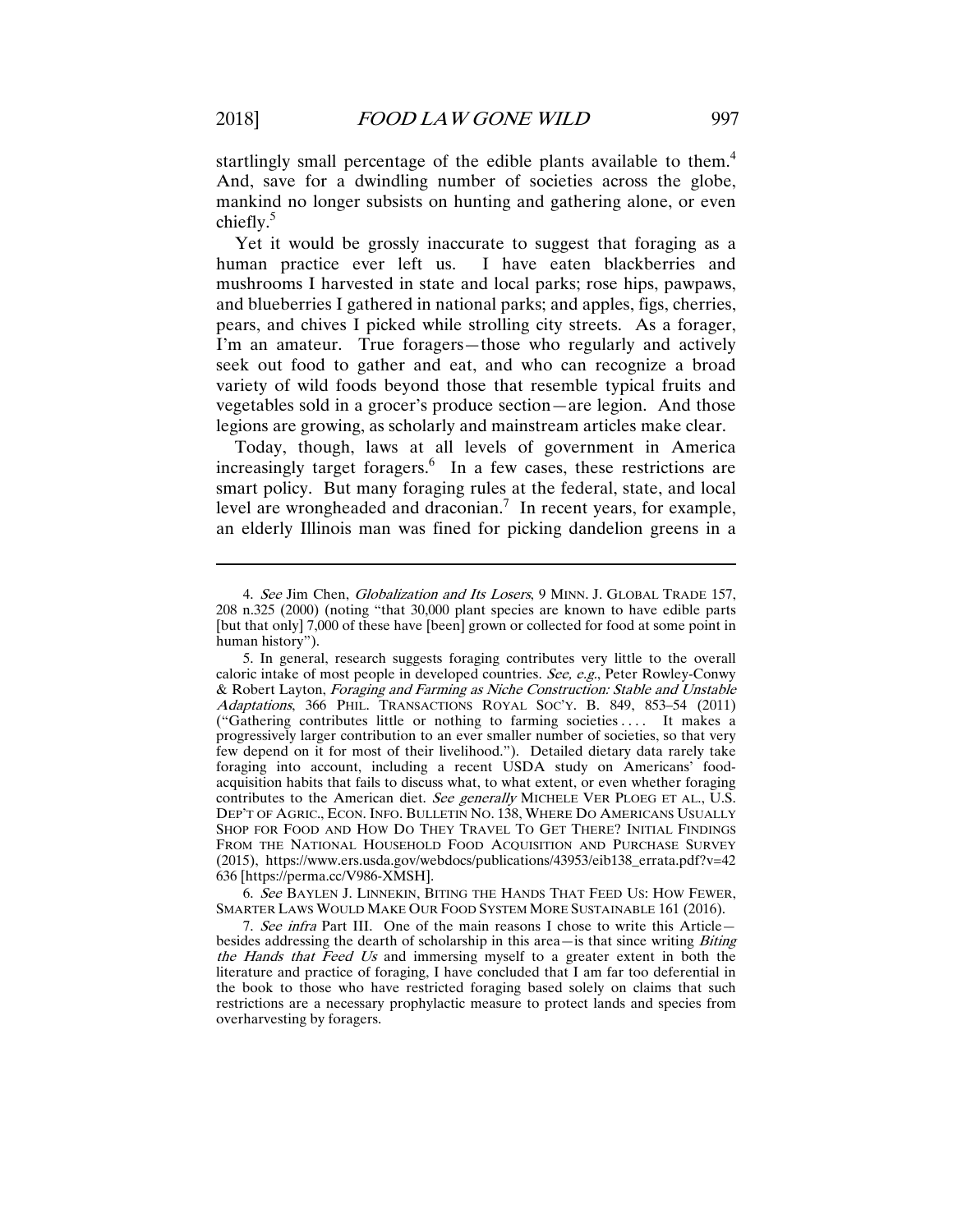Chicago-area park. Another forager was fined for picking edible berries in a suburban Washington, D.C. park.

Laws pertaining to foraging reflect the ongoing tension between dueling policy goals. On the one hand, many people wish to protect and defend public and private ecosystems. On the other hand, many people long to spend time in nature and enjoy the fruits of those aforementioned ecosystems. Despite the growing number of regulatory issues pertaining to foraging, legal and other social science scholarship on this issue is virtually nonexistent.<sup>8</sup> This lack of guidance is particularly problematic because foraging is increasingly popular and because federal, state, and local foraging rules vary wildly, and often conflict.

This Article seeks to address and eradicate this scholarly deficit. Part I provides a narrow definition of foraging, discusses American foraging demographics and the growing popularity of foraging, and describes the benefits of foraging and some potential risks. Part II provides a brief history of foraging traditions in the United States and discusses the factors behind the development of America's antiforaging laws. Part III provides a detailed look at current federal, state, and local anti-foraging laws in the United States, with a special focus on select state and local rules, regulations at all fifty-nine National Park Service National Park units, and caselaw. Part IV assesses the impacts of foraging rules and proposes foraging rules that cities, states, and the federal government should adopt. The Article concludes that the ancient and valued practice of foraging deserves legal primacy that protects both foragers and the lands upon which they choose to forage.

<sup>8.</sup> See R.J. MCLAIN ET AL., U.S. DEP'T OF AGRIC., GEN. TECH. REPORT PNW-GTR-849, GATHERING IN THE CITY: AN ANNOTATED BIBLIOGRAPHY AND REVIEW OF THE LITERATURE ABOUT HUMAN-PLANT INTERACTIONS IN URBAN ECOSYSTEMS 19 (2012) [hereinafter MCLAIN ET AL., GATHERING IN THE CITY], https://www.fs.fed.us/pnw/pubs/pnw\_gtr849.pdf [https://perma.cc/BQE2-DLNH] ("Scholars of contemporary gathering work in a variety of fields including anthropology, geography, sociology, rural sociology, social anthropology, cultural geography, environmental studies, and forestry. Most contemporary gathering research looks at gathering in rural areas; only a handful of studies examine [] gathering in urban or periurban settings."); Rebecca J. McLain et al., Gathering "Wild" Food in the City: Rethinking the Role of Foraging in Urban Ecosystem Planning and Management, 19 LOC. ENV'T 220, 221, 225 (2014) (noting that urban foraging "remains largely unexamined in the scholarly literature" and that "[s]tudies of urban foraging in the USA are rare") [hereinafter McLain et al., *Gathering "Wild" Food*]. See generally Charlie M. Shackleton et al., Urban Foraging: A Ubiquitous Human Practice Overlooked by Urban Planners, Policy, and Research, 9 SUSTAINABILITY 1884 (2017).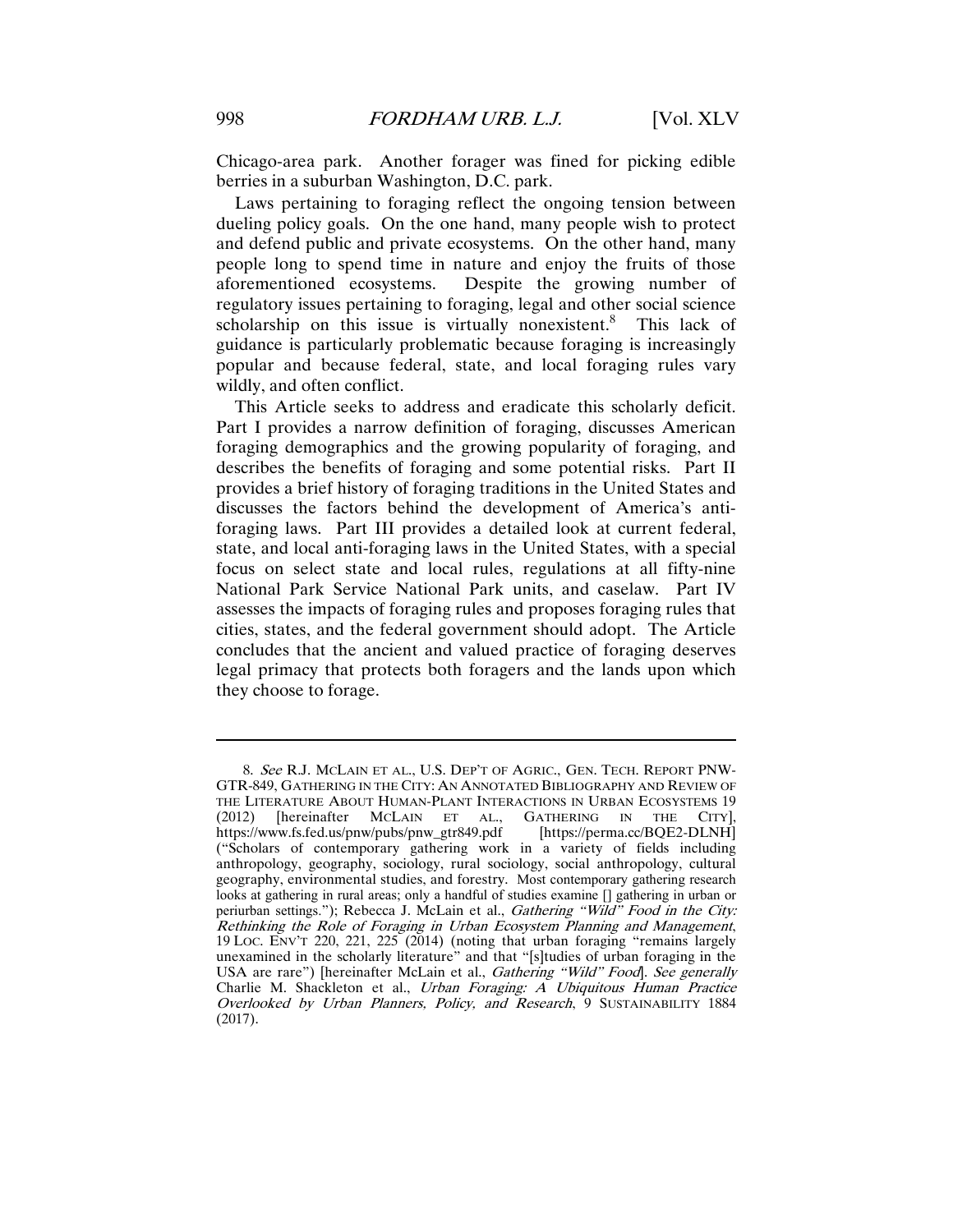#### I. FORAGING IN AMERICA TODAY

#### A. What Is (and Isn't) Foraging?

Foraging is as old as—and has been essential to—human life itself. It is separate and distinct from all other pursuits for necessaries. The eminent English jurist William Blackstone referred to foraging as the gathering of the "spontaneous product of the earth[.]"<sup>9</sup> Other typical definitions of the term, a verb, describe it as the act of seeking or searching for food in the wild.<sup>10</sup> More specifically, foraging is the practice of gathering vegetables, fruits, fungi, herbs, nuts, seaweed, and other edibles where they appear naturally in the wild.

That definition, while accurate, is incomplete. Foraging refers to the harvest of foods which are not cultivated by man but that grow spontaneously in the wild, regardless of whether the "wild" is an urban, suburban, rural, or wilderness area. $^{11}$  It is therefore distinct from farming and gardening and—both in scope and definition—from agriculture itself. Hence, when as a child I picked and ate crab apples that grew on two cultivated trees in my own suburban backyard, I was not foraging. But wandering by or through one's own (or another's) property in search of a wild apple tree or other food source is foraging.<sup>12</sup>

Foragers might harvest edibles from a bush or tree to eat on the spot, such as a handful of blackberries. Or they may harvest foods to cook, dry, smoke, pickle, or otherwise preserve or consume at some point in the future. Picking up foods that have fallen from a tree or bush in the wild—from apples to pawpaws to walnuts—is foraging. Foragers need not, but sometimes do, use some sort of tool or aid to locate or obtain wild foods. Such tools can include a rake, ladder, or a trained pig, in the case of truffles.

While foraging is distinct from agriculture, it also differs fundamentally from hunting, trapping, and fishing. Foraging involves no chase. Hence, gathering snails, mussels, clams, or seaweed is foraging, though snaring a squirrel or spearing a lobster is not.

 <sup>9. 2</sup> WILLIAM BLACKSTONE, COMMENTARIES \*5.

<sup>10.</sup> See Foraging, supra note 2, at 683.

<sup>11.</sup> See Molly Watson, What is Foraging?, SPRUCE (Nov. 6, 2017), https://www.thespruce.com/what-is-foraging-2216581 [https://perma.cc/2ZHY-5RX5] ("Foraging, at its most basic level, is the act of finding and harvesting wild foods.").

 <sup>12.</sup> In between these bright lines lie many grey areas. For example, the question of whether one is truly foraging is less certain when a person harvests an apple, say, from a tree growing on another person's property along an urban street if it is unclear whether that tree is maintained and cultivated for the purpose of providing fruiting apples, rather than, say, for the purpose of providing a yard with shade.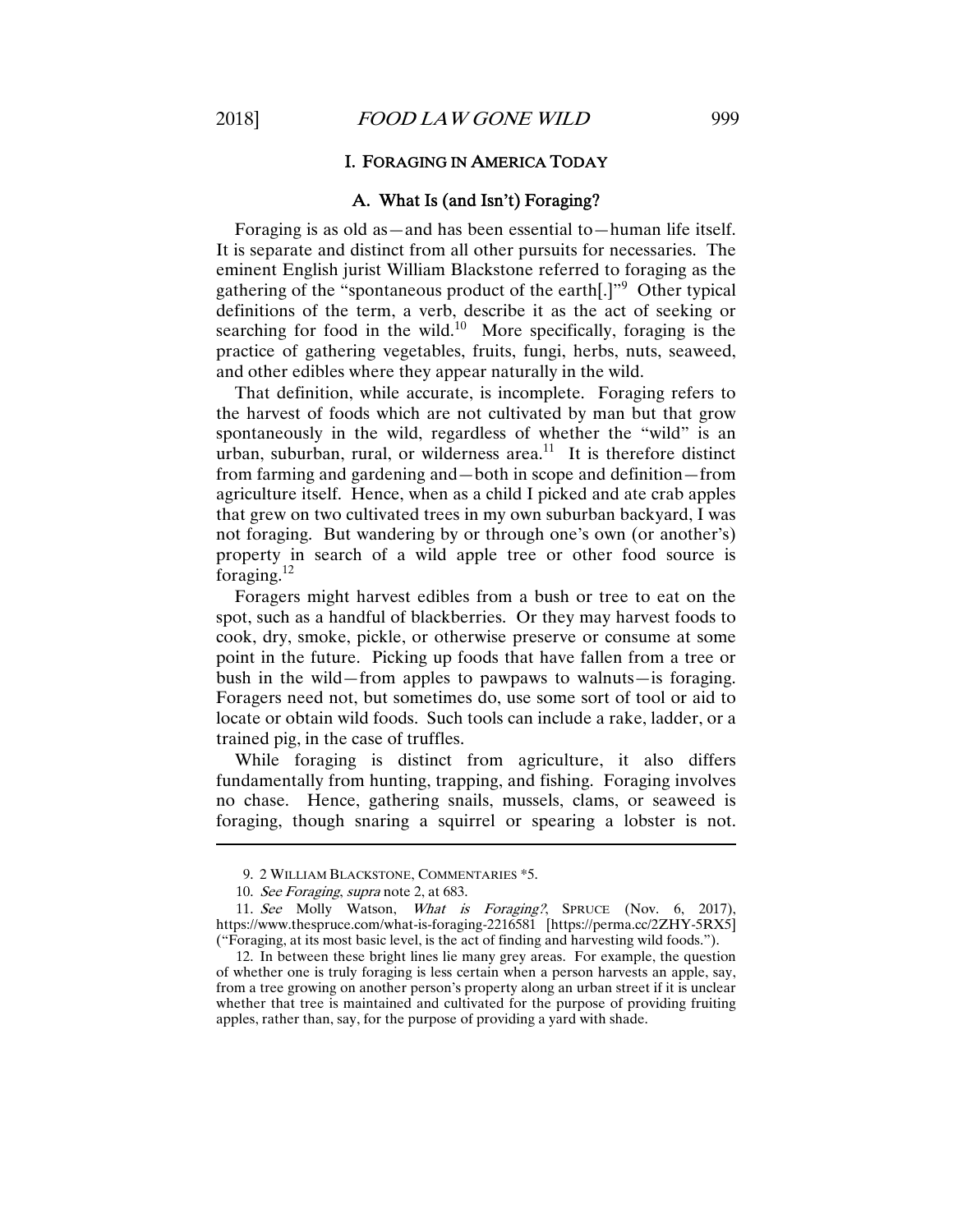Harvesting roadkill or dead animals in a forest, though outside the scope of this Article, is also foraging. Intentionally driving a vehicle into an animal for the purpose of killing that animal for food, however, is not.

Foraging is also distinct from so-called "dumpster diving."<sup>13</sup> Ergo, picking and eating wild foods that grow in an urban convenience store's parking lot is foraging. Searching through a dumpster in that same urban convenience store's parking lot and harvesting a discarded corn dog, banana, Slurpee, or bag of Doritos—none of these a "wild food"—is not foraging.

#### B. Foraging Is a Growing Trend in America

The 1962 novel Stalking the Wild Asparagus, written by foraging advocate Euell Gibbons, helped revive interest in the practice of foraging among everyday Americans.<sup>14</sup> That interest has only grown in recent years. By any reasonable measure, foraging is increasingly common in the United States today. In fact, foraging displays several of the hallmarks of a burgeoning modern cultural phenomenon, including growing acceptance by the media, adoption by businesses (here, chefs), and embrace by Internet culture and technological developers.

Today's mainstream media regularly highlights and discusses foraging.<sup>15</sup> Highbrow publications like *Saveur* and the *New Yorker* have focused on foraging with increasing frequency.<sup>16</sup> Both *Edible* 

 <sup>13.</sup> It is worth noting that at least one federal court has discussed laws that prohibit the urban homeless from seeking sustenance through food thrown out by restaurants and grocery stores: dumpster diving. See Johnson v. City of Dallas, 860 F. Supp. 344, 350 (N.D. Tex. 1994) (discussing "the wisdom of criminalizing the conduct of a hungry man trying to feed himself by foraging through abandoned property in hopes of finding food thrown out by a restaurant or grocery store at the end of the day's business").

<sup>14.</sup> See generally EUELL GIBBONS, STALKING THE WILD ASPARAGUS (1962). See also John McPhee, Profiles: A Forager, NEW YORKER (Apr. 6, 1968), https://www.newyorker.com/magazine/1968/04/06/a-forager [https://perma.cc/MC6M-RJZV] ("[Gibbons] is not trying to prove anything except that there is a marvellous [sic] variety of good food in the world  $\&$  only a modest part can be found in markets.").

<sup>15.</sup> See, e.g., Addie Broyles, Texas Pecan Crop Bouncing Back, AMERICAN-STATESMAN (Nov. 7, 2012), http://www.mystatesman.com/lifestyles/food—cooking/ texas-pecan-crop-bouncing-back/VuJDNb9VFuCWvUCw2VqDlL/ [https://perma.cc/ UGZ6-57ZH] (discussing pecan "hobby foragers" in Texas).

<sup>16.</sup> See, e.g., Dana Goodyear, Eat a Free Peach: Mapping 'Public Fruit', NEW YORKER (Mar. 12, 2012), https://www.newyorker.com/culture/culture-desk/eat-afree-peach-mapping-public-fruit [https://perma.cc/ZA9K-RKZG]; Alex Testere, A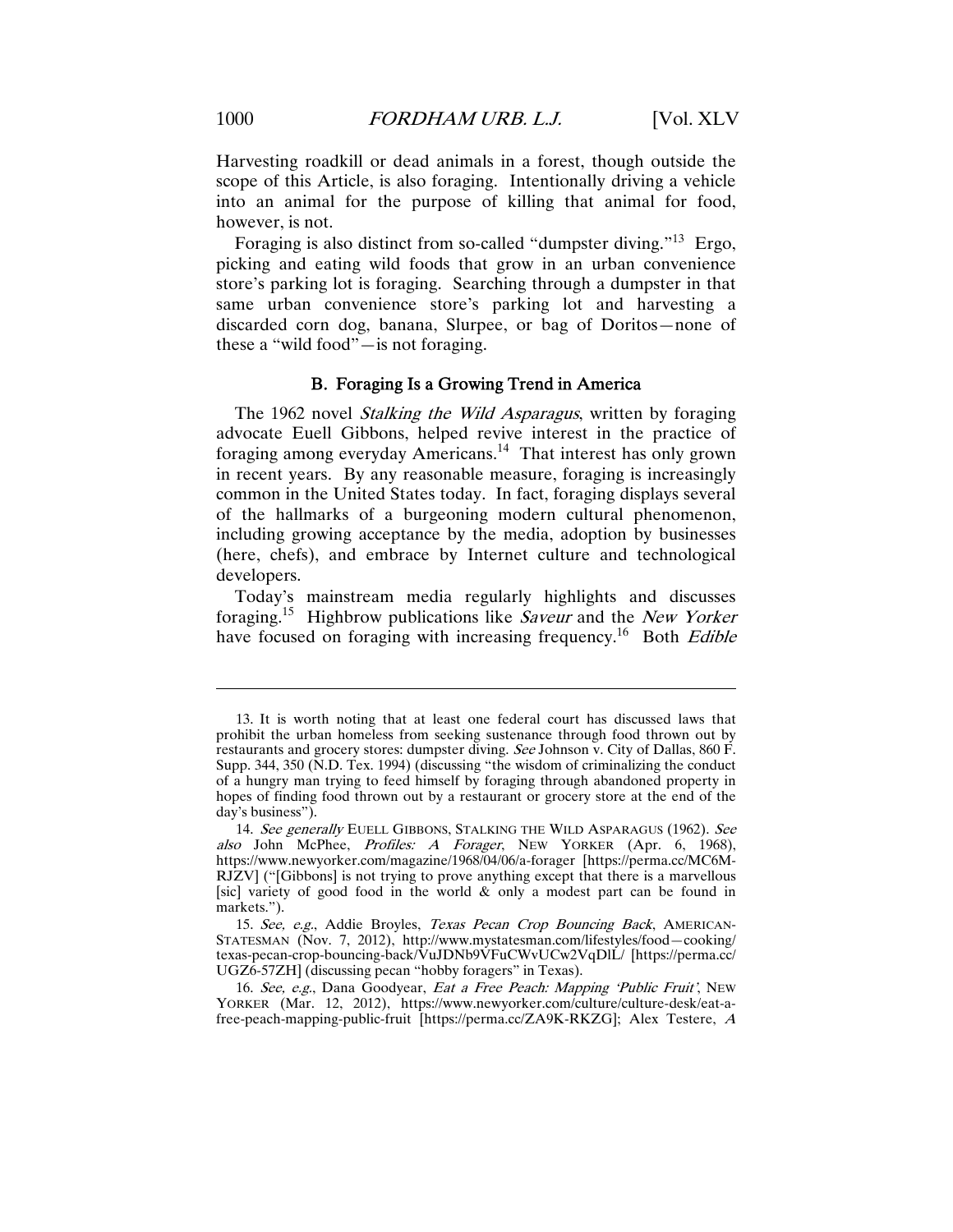*Manhattan* and the *New York Times* now boast foraging blogs.<sup>17</sup> And national publications have run features on foraging, such as a 2012 *USA Today* piece on the best places to forage in the United States.<sup>18</sup> Foraging has also been in the news recently for other reasons. Last year, an Alabama woman who became lost in the woods allegedly survived for nearly a month on foods she foraged there.<sup>19</sup>

Foraging and serving foraged ingredients is also a growing culinary fad.20 Today, some of New York City's top restaurants serve foraged foods.21 Several employ "professional foragers" who obtain wild ingredients these restaurants serve to customers.<sup>22</sup> Moreover, foraging wild foods for top restaurants has grown into a highly competitive—if not particularly glamorous—industry.<sup>23</sup>

18. See Larry Bleiberg, 10 Great Places to Forage for Food, USA TODAY (Sept. 19, 2012), https://www.usatoday.com/story/travel/destinations/2012/09/19/10 great-places-food-forage-fall/1568861/ [http://perma.cc/Z84R-W7GQ].

19. See Josh Magness, Remember the Woman Lost for a Month in the Woods? Police Think They Know Why-Meth, SACRAMENTO BEE (Aug. 23, 2017), www.sacbee.com/news/nation-world/national/article168855082.html [https://perma.cc/ 9X4C-JSHU].

20. See, e.g., Sarah B. Schindler, Unpermitted Urban Agriculture: Transgressive Actions, Changing Norms and the Local Food Movement, 82 WIS. L. REV. 369, 382 (2014) ("[C]hefs often embrace the local food movement by foraging local ingredients—from mushrooms to ramps to periwinkles . . . .").

 21. See Sierra Tishgart, Into the Wild: 8 New York Restaurants Where You Can Find Truly Foraged Foods, GRUB STREET (Feb. 20, 2013, 12:35 PM), www.grubstreet.com/2013/02/new-york-restaurants-foraged-food.html [https://perma.cc/N2A5-7E6G].

22. See Melia Robinson, Top Restaurants Are Going Crazy for These Secret Ingredients Found in the Wild, BUS. INSIDER (July 14, 2014), www.businessinsider.com/field-to-table-food-movement-and-foraging-2014-6 [https://perma.cc/FMS8-2XXP].

23. See Edna Ishayik, *Inside the Intensely Secretive, Ultracompetitive World of Restaurant Foragers*, GRUB STREET (June 23, 2015, 8:35 AM), GRUB STREET (June 23, 2015, 8:35 AM), www.grubstreet.com/2015/06/secrecy-of-the-foraging-economy.html [https://perma.cc/ ZG8R-7HUE] (describing "desperate meth addicts and poverty-stricken Laotian immigrants in the Pacific Northwest . . . who haul pounds of freshly foraged exotic mushrooms to buy-stations in the woods, some people packing guns for protection and never—never—revealing the source of their finds for fear that a competitor will do whatever it takes to gain access").

Ramp-Hunting Lesson in an Upstate New York Cemetery, SAVEUR (May 10, 2017), https://www.saveur.com/ramp-foraging [https://perma.cc/STA4-X2J3].

<sup>17.</sup> See Lisa W. Foderaro, Enjoy Park Greenery, City Says, but Not as Salad, N.Y. TIMES (July 29, 2011), https://www.nytimes.com/2011/07/30/nyregion/new-yorkmoves-to-stop-foraging-in-citys-parks.html [https://nyti.ms/2vK1yoP] ("The magazine Edible Manhattan has an 'Urban Forager' column (as does The New York Times's City Room blog).").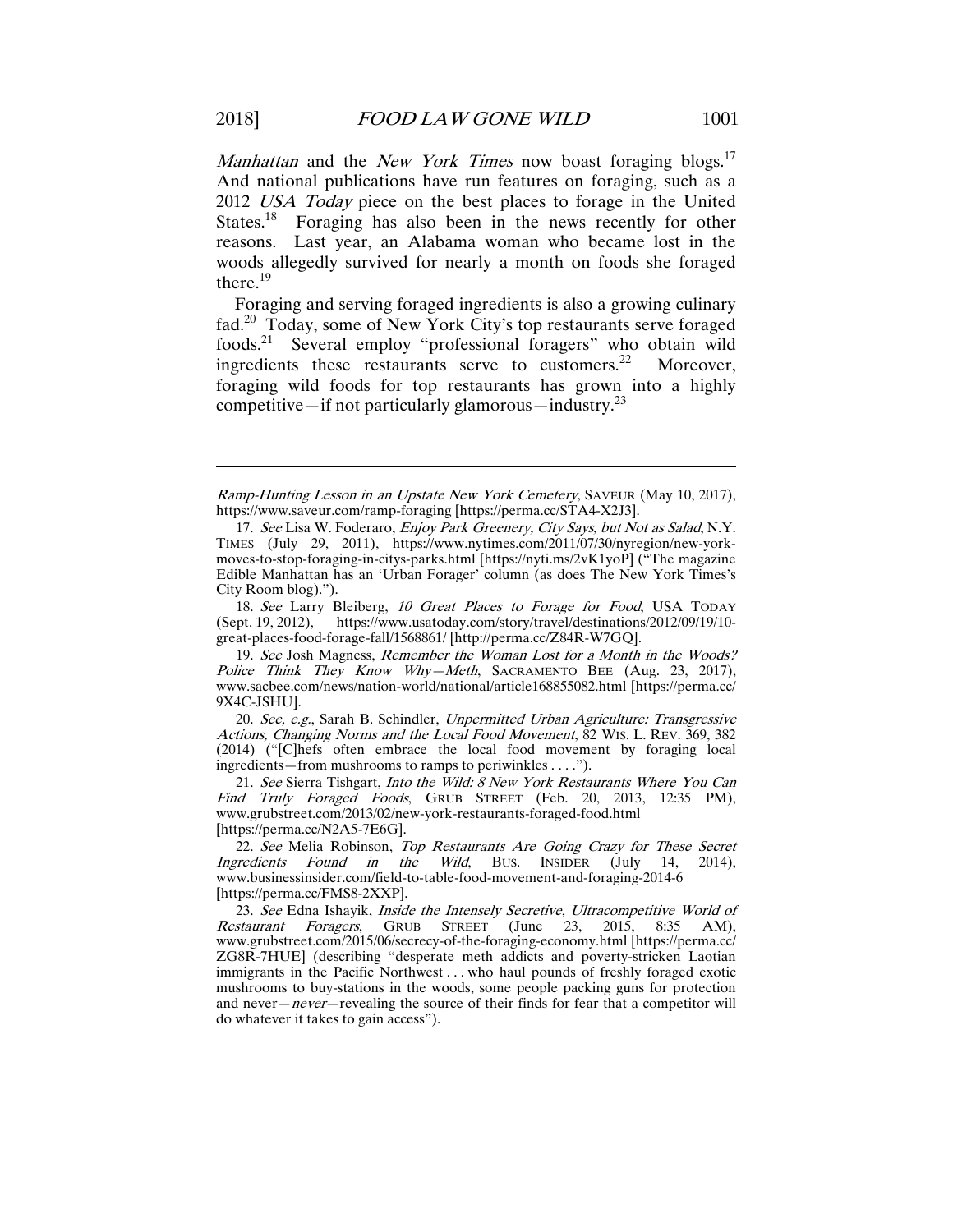Finally, websites and mobile apps devoted to foraging are growing in number and popularity. In 2017, one of the world's top chefs, René Redzepi of Denmark's Noma, launched a foraging app, VILD MAP, which helps teach people how to forage.<sup>24</sup> Searchable websites like Falling Fruit map public and private sites in cities across the country and world where fruits, vegetables, nuts, and other food may be available for the picking.<sup>25</sup> Falling Fruit lists more than 150 fruit trees in the heart of Seattle's Wallingford neighborhood (where the author of this Article lives)<sup>26</sup> and dozens of fruit-bearing trees near Fordham University Law School.<sup>27</sup> And for those who wish to be educated about foraging using more traditional means, foraging classes are also increasingly common.<sup>28</sup>

#### C. Who Forages in America?

Studies have found that foraging appeals broadly to the American public, across geographic, ethnic, racial, economic, and age demographics.29 Government reports also indicate urban foraging in particular is on the uptick nationwide.<sup>30</sup>

Despite reports indicating general increases in foraging, detailed national data are difficult to collect. These difficulties force researchers to rely on a combination of regionally and locally gathered data and unscientific polls. For example, one study found that "18% of residents in Massachusetts, Maine, New Hampshire, and Vermont forage regularly . . . . "<sup>31</sup> A randomized poll of residents in Northern Wisconsin found that nearly one in three foraged for food

<sup>24.</sup> See Mahita Gajanan, Chef René Redzepi Wants You to Forage for Your Own Food, TIME (June 28, 2017), www.time.com/4836748/forage-food-app-chef/ [https://perma.cc/6879-ENTR].

<sup>25.</sup> See FALLING FRUIT, https://fallingfruit.org [https://perma.cc/DVB2-8BVE].

<sup>26.</sup> See id.

<sup>27.</sup> See id.

 <sup>28.</sup> See Marissa Harshman, Class Teaches Do's and Don'ts of Eating Weeds, COLUMBIAN HEALTH REP. (July 1, 2017), www.columbian.com/news/2017/ jul/01/class-teaches-dos-and-donts-of-eating-weeds/ [https://perma.cc/KT63-HFXL] (discussing a recent foraging class in a Portland, Oregon suburb that drew more than three dozen eager participants).

<sup>29.</sup> See MCLAIN ET AL., GATHERING IN THE CITY, supra note 8, at 1 ("[U]rban gathering is a geographically widespread practice in the contemporary United States [that appeals to] individuals of diverse ethnic and racial backgrounds, age groups, and income levels[.]").

<sup>30.</sup> See id. at Abstract ("The past decade has seen resurgence in interest in gathering wild plants and fungi in cities.").

<sup>31.</sup> McLain et al., Gathering "Wild" Food, supra note 8, at 227.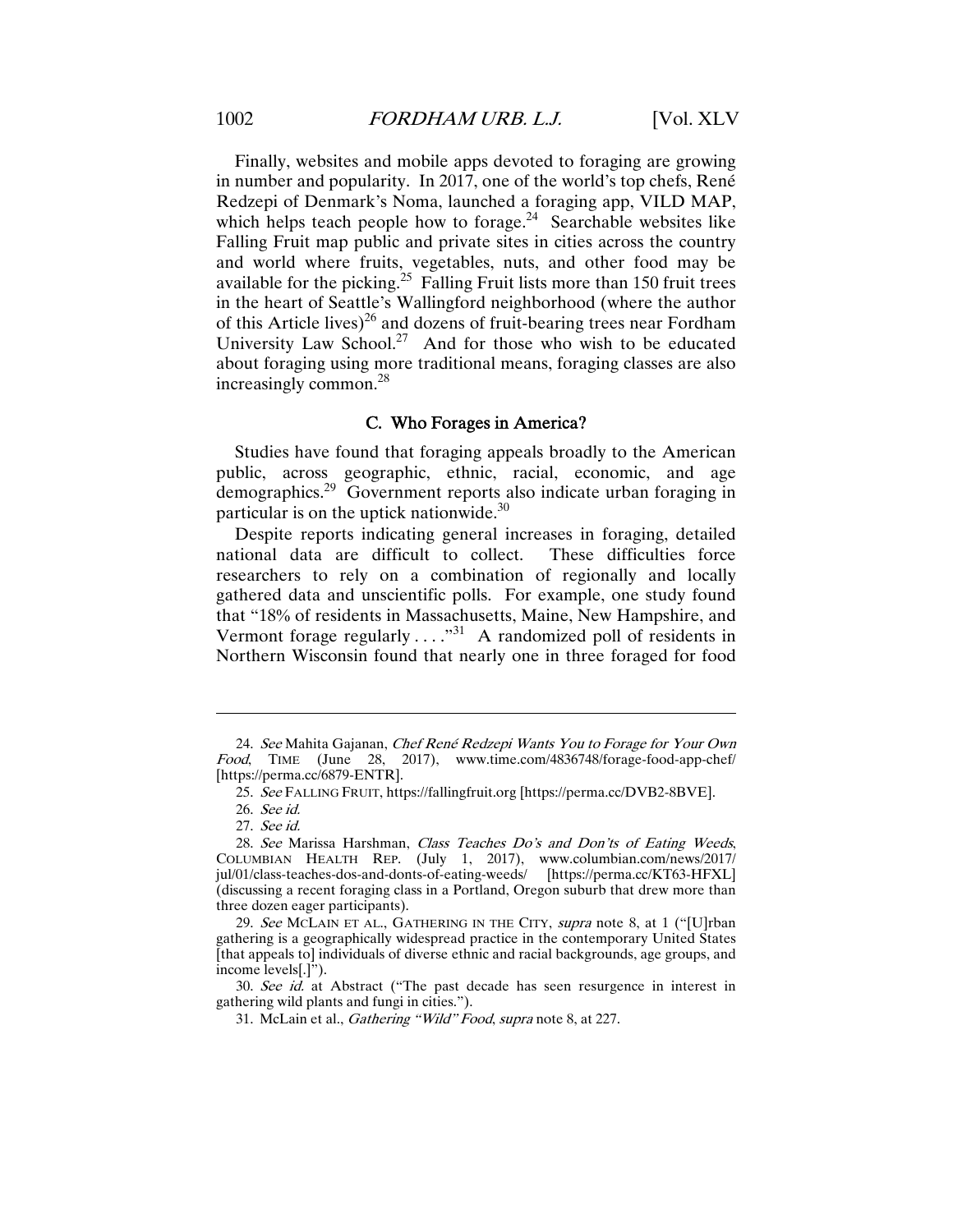at some point. $32$  An unscientific Internet poll by PopSugar, a women's lifestyle website, found that more than half of respondents have foraged.<sup>33</sup>

Data on the demographic characteristics of American foragers are much richer. Foragers tend to reflect the diversity of the American public.<sup>34</sup> In New York City, they tend to hail from a variety of disparate camps, including "downtown hipsters, recent immigrants, vegans[,] and people who do not believe in paying for food."<sup>35</sup>

Data also show that cultural or ethnic background plays a role in determining what foods foragers seek out and select.<sup>36</sup> Simply put, what is foraged often depends on who is foraging.<sup>37</sup> Foragers in large,

33. See Have You Ever Foraged for Food?, POPSUGAR (May 10, 2010), https://www.popsugar.com/food/Have-You-Ever-Foraged-Food-8373745 [https://perma.cc/B7NZ-J6MQ] (finding that 51% of respondents have foraged at

34. See McLain et al., Gathering "Wild" Food, supra note 8, at 227 (noting that limited studies of foragers find they "cross social identity boundaries, such as age, gender, and class").

35. Foderaro, supra note 17. While foraging may indeed appeal to hipsters, it should be noted that for many people, foraging is necessarily entangled with tragic and dire personal experiences with poverty and starvation. The severe drought that occurred during the Dust Bowl era of the 1930s, for example, forced many Americans to forage in order to survive. See TIMOTHY EGAN, THE WORST HARD TIME 101 (2006) ("American families were reduced to eating dandelions and foraging for blackberries in Arkansas, where the drought was going on two years."). The Great Depression (with which the Dust Bowl coincided in parts of the United States) and World War II were also periods that Americans were forced to rely on foraged starvation foods. See Rachel Belle, Learn to Eat Weeds and Snails with Seattle's 'Front Yard Forager', MYNORTHWEST.COM (Aug. 22, 2013), www.mynorthwest.com/ 81749/learn-to-eat-weeds-and-snails-with-seattles-front-yard-forager/ [https://perma.cc/ 5LA2-AR43] (identifying these periods during which foraging was particularly popular). Recent news reports indicate many North Koreans, struggling to eat due to a family of maniacal despots that has ruled the country with an iron first for generations, rely on foraging for subsistence purposes alone. See, e.g., Starving North Koreans Forced to Survive on Diet of Grass and Tree Bark, AMNESTY INT'L (July 15, 2010), https://www.amnesty.org/en/latest/news/2010/07/starving-north-koreans-forcedsurvive-diet-grass-and-tree-bark/ [https://perma.cc/YG86-22A2].

36. See McLain et al., Gathering "Wild" Food, supra note 8, at 229 ("In some cases, foragers' ethnicity and/or place of origin appear to condition which products are foraged."); Foderaro, supra note 17 (noting that foraging choices "depend[] on the ethnic makeup of the surrounding neighborhood").

37. See Foderaro, supra note 17 ("Just what gets taken can vary from park to park, often depending on the ethnic makeup of the surrounding neighborhood .... 'There are groups going around and collecting things that they recognize from their

 $\overline{a}$ 

some point).

<sup>32.</sup> See NORTHLAND COLL., CTR. FOR RURAL CMTYS., NORTHERN WISCONSIN<br>CAL FOODS PUBLIC OPINION POLL FACT SHEET 2 (2017), LOCAL FOODS PUBLIC https://www.northland.edu/wp-content/uploads/2015/09/PublicOpinionPollLOCAL FOODS.pdf [https://perma.cc/5UZL-EGCL] (finding that 31.2% of area residents forage from forests in the region).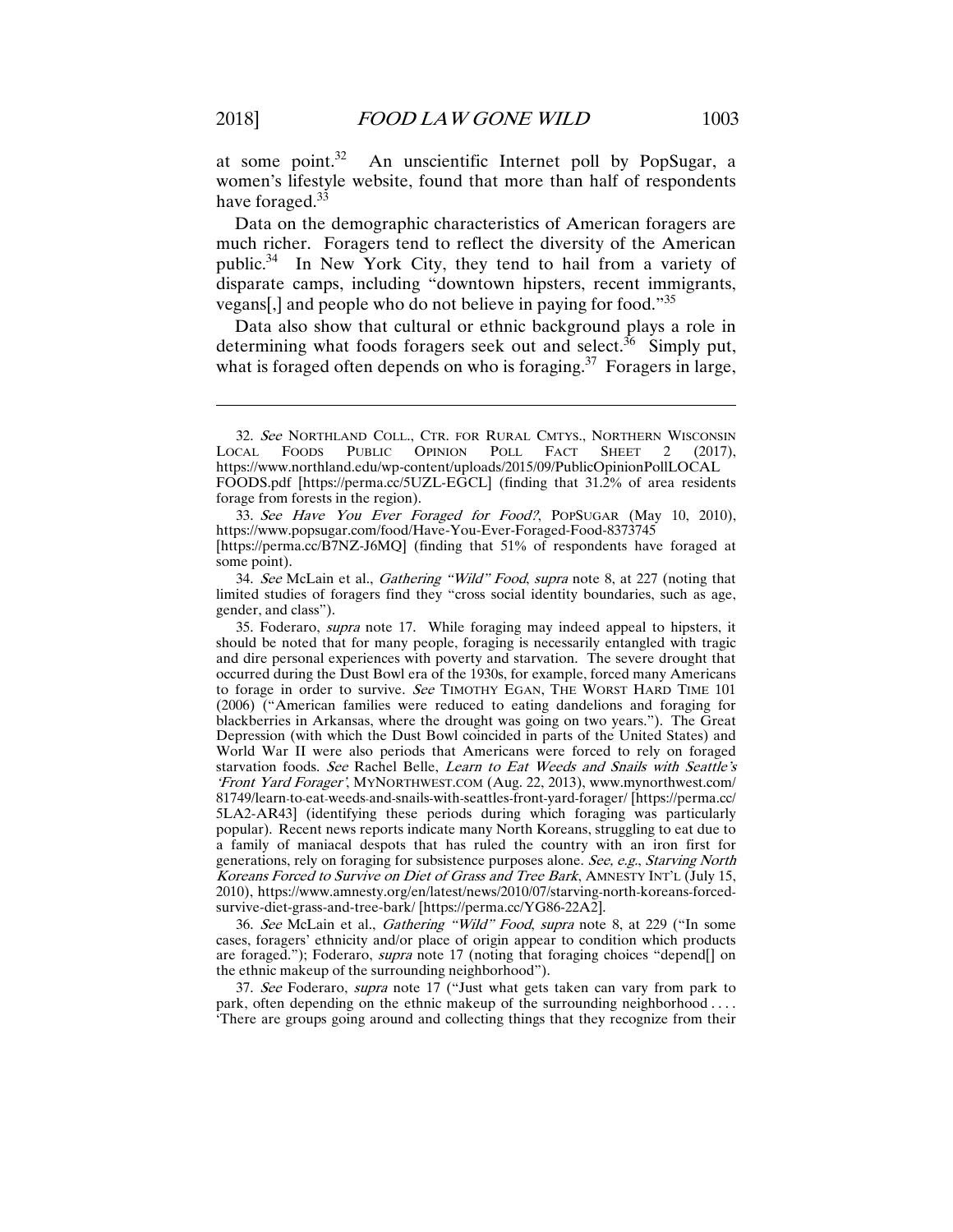diverse urban environments, such as New York City, are known to target a variety of wild foods.<sup>38</sup> Some foraged foods are more popular across a variety of demographic groups than are others. Mushroom harvesting, for example, is a particularly popular type of foraging.<sup>39</sup> Other foods appeal to particular demographic groups. In Seattle, the city's large Southeast Asian community seeks out chestnuts every  $fall.<sup>40</sup>$ 

While virtually every mainstream media, legal, and social-science portrayal of foraging today focuses on its urban practitioners, as opposed to rural or wilderness populations, foraging in the latter environs is likely far more common on a per-capita basis than it is in cities and suburbs. Indeed, foraging in rural and wilderness areas is common. Scandinavian immigrants to the United States brought their own foraging traditions when they settled in Midwest communities, such as Michigan's Upper Peninsula, where foraging is popular.41 Native American populations continue their age-old foraging traditions. In Alaska, home to large Native American populations, harvesting is the norm, particularly in the majority of the state that consists of rural and wilderness areas. $42$ 

Some people simply forage wherever wild foods lurk:

[Iso] Rabins forages in plenty of idyllic spots. He told me he dives for abalone and spearfishes in Sonoma. He gathers morel mushrooms in the same Sierra Nevada mountains where [journalist and professor Michael] Pollan foraged for chanterelles. Rabins

40. See Joshua McNichols, Urban Food Foraging Goes Mainstream in Seattle, KUOW (Aug. 1, 2013), www.kuow.org/post/urban-food-foraging-goes-mainstreamseattle [https://perma.cc/EKN5-8LSP].

41. See generally Jennifer Lind-Riehl et al., Family Legacies and Community Networks Shape Private Forest Management in the Western Upper Peninsula of Michigan (USA), 45 LAND USE POL'Y 95 (2015).

 42. See Sara Edmonds, Comment, A Whale's Tale: Efforts to Save the Cook Inlet, Alaska Beluga Whale, 7 OCEAN & COASTAL L.J. 131, 163 (2001) ("In Alaska, the subsistence lifestyle is a part of the culture and tradition of many families. The State of Alaska supports subsistence practices because it nurtures a major part of the state's rural culture.").

home countries . . . . The Chinese gather gingko, and I've talked to Koreans who are gathering white wood aster.'") (internal citation omitted).

<sup>38.</sup> See id. (listing mushrooms, ginger, and elderberries).

 <sup>39.</sup> See ELIZABETH S. BARRON & MARLA R. EMERY, DEP'T OF THE INTERIOR, NAT. RES. TECH. REPORT 2009/002, PROTECTING RESOURCES: ASSESSING HARVESTING OF WILD MOREL MUSHROOMS IN TWO NATIONAL CAPITAL REGION PARKS (2009), https://www.nrs.fs.fed.us/pubs/jrnl/2009/nrs\_2009\_barron\_001.pdf [https://perma.cc/4R2D-4A3L] ("Thousands of people throughout the United States hunt for wild mushrooms and other [non-timber forest products ("NTFP")] .... U.S. Forest Service records show that approximately 770,000 pounds were harvested each year from national forests just in Oregon and Washington in 2004 and 2005.").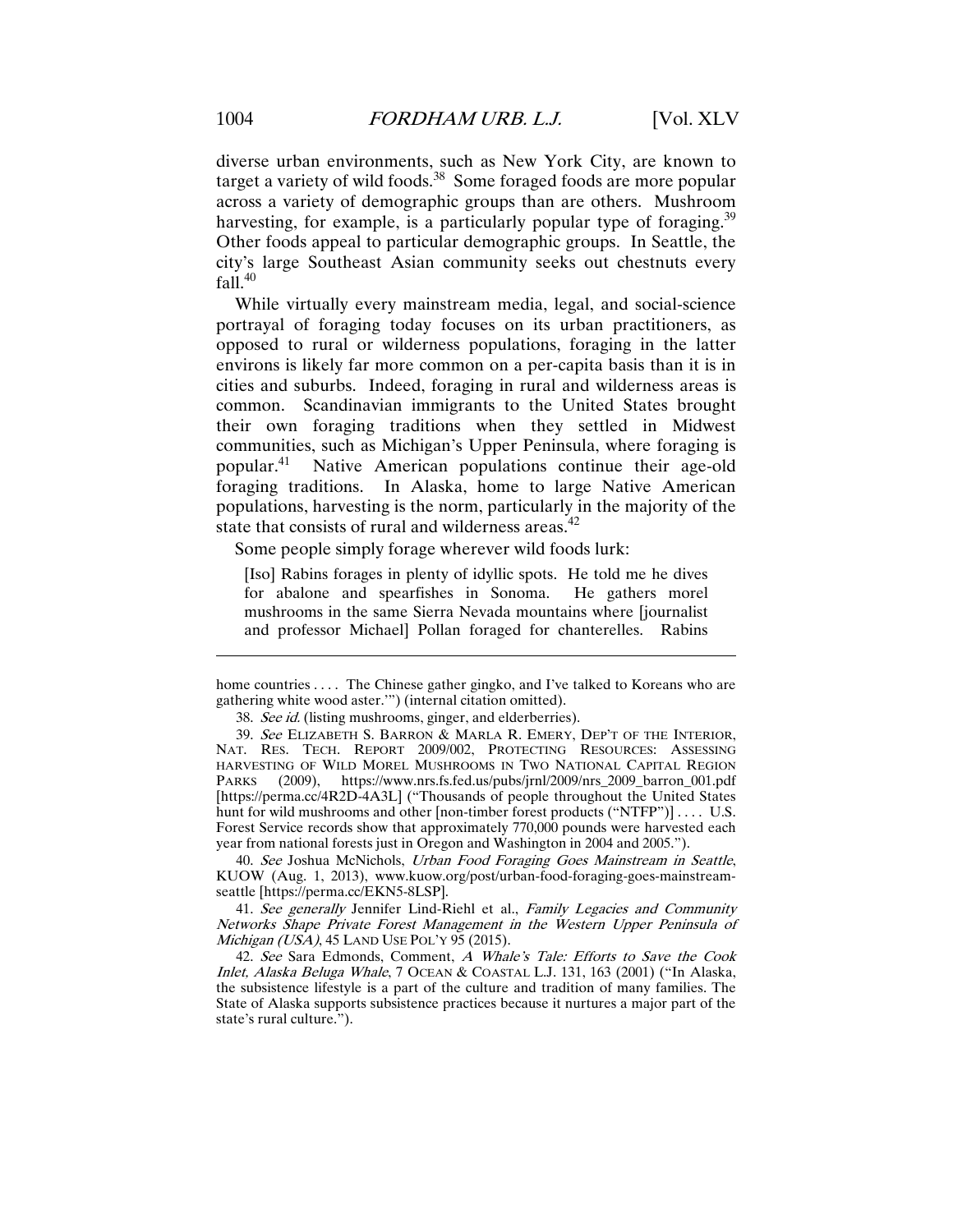gathers edible flowers nearer the Bay Area. And he grabs seaweed anywhere it drifts along the coast. Some of his foraging spots are far less scenic. Rabins told me he's also foraged under bridges, along roadsides, and behind convenience stores.<sup>43</sup>

In short, foragers represent a diverse demographic and are sure to be found nationwide: in cities and towns, in state and national parks, and along the coasts.

#### D. Why Americans Forage

Americans forage for a variety of reasons. Some Americans do not trust the integrity of today's food system and may turn to foraging in order to obtain food that grows without human intervention.<sup>44</sup> Others may forage because it is cheaper than buying food or because they have an interest in eating locally.<sup>45</sup> Additionally, some foragers identify health, flavor, and the benefits of harvesting their own food as key factors in why they forage. $46$  The potential to subsist on foraged food is another factor. Foraging for subsistence purposes in America today, though uncommon, is not unheard of. Some city dwellers forage for subsistence purposes.<sup>47</sup> And some rural, lowincome Americans have taken to foraging as a means of improving their food security and dietary choices.<sup>48</sup>

47. See Rachel Belle, Learn to Eat Weeds and Snails With Seattle's 'Front Yard Forager', MYNORTHWEST.COM (Aug. 22, 2013) (describing a Seattle "urban forager who gleans 90 percent of her family's produce from her garden and from foraging what most people consider weeds and unrecognizable roadside plants"), https://mynorthwest.com/81749/learn-to-eat-weeds-and-snails-with-seattles-frontyard-forager/ [https://perma.cc/63YX-XSES].

48. See Tracie McMillan, The New Face of Hunger, NAT'L GEOGRAPHIC (Aug. 2014), https://www.nationalgeographic.com/foodfeatures/hunger/ [https://perma.cc/ FVG3-LUJS] (noting one Iowa recipient of federal supplemental nutrition benefits

<sup>43.</sup> See LINNEKIN, supra note 6, at 165–67 (profiling professional forager Iso Rabins of San Francisco).

<sup>44.</sup> See Erin Booke, Are You Eating Your Weeds? Put These Wild Plants on Your Plate, DALL. MORNING NEWS (Oct. 26, 2016), https://www.dallasnews.com/ life/gardening/2016/10/26/eating-weeds-put-wild-plants-plate [https://perma.cc/8JCV-DKGP] (noting that many foragers "don't trust the food that's available now").

<sup>45.</sup> See Foderaro, supra note 17 ("Maybe it is the spiraling cost of food in a tough economy or the logical next step in the movement to eat locally.").

<sup>46.</sup> See McLain et al., Gathering "Wild" Food, supra note 8, at 230 (discussing interviews in which foragers identified "the flavours and what they believe are the healthful benefits of wild foods, as well as the satisfaction of eating something they have picked themselves"). One study of mushroom foragers cites a variety of factors that drive these foragers: "to earn income, to meet subsistence needs, to maintain lifeways and a sense of identity, and to strengthen intergenerational ties." BARRON & EMERY, supra note 39, at 1.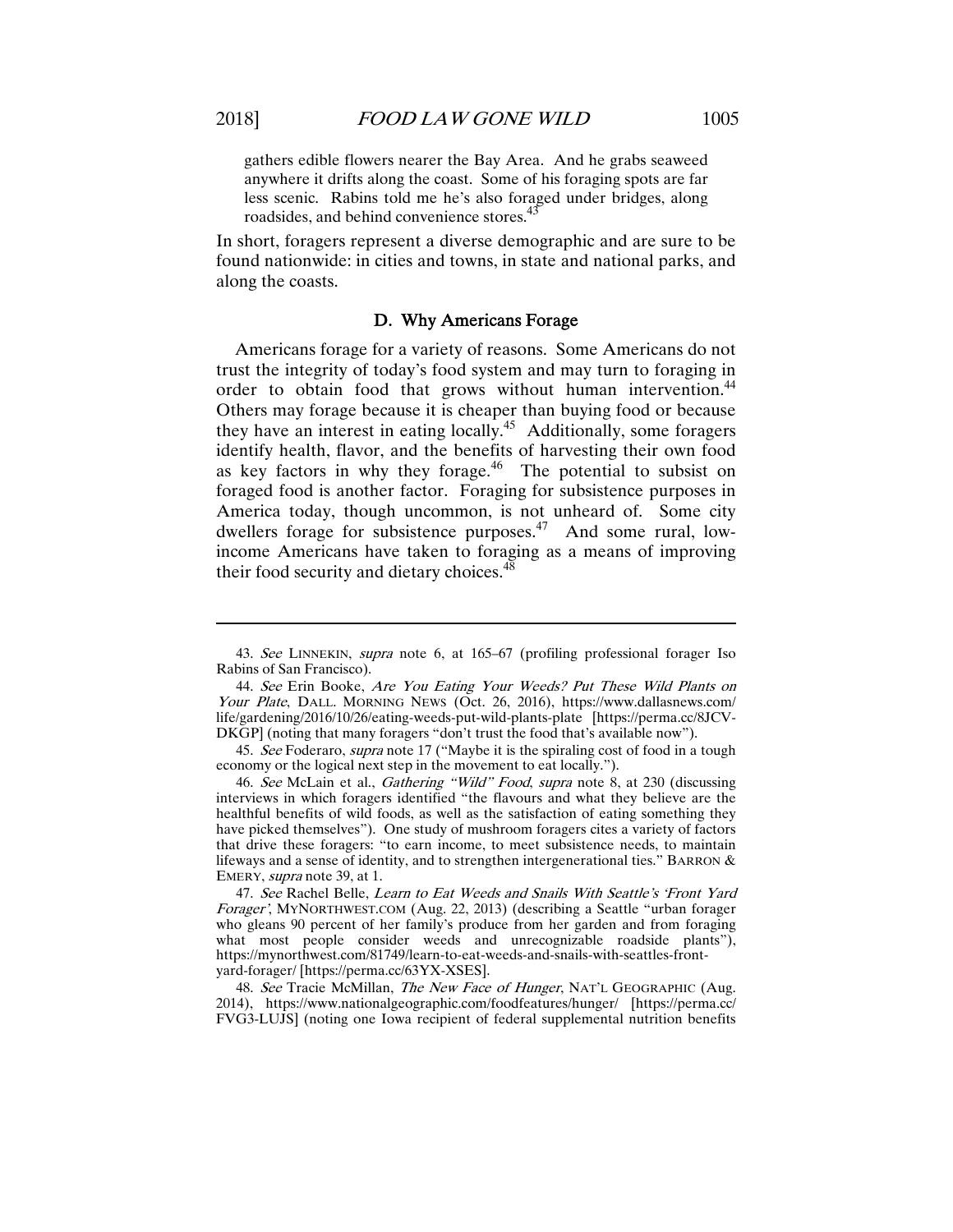The benefits of foraging are widespread.<sup>49</sup> Research suggests that foraging "supports physical and emotional wellbeing"50 and that the practice can benefit city dwellers of all income levels. $51$  A policy brief by the Berkeley Food Institute notes that foraged foods may have a higher nutrient density than commercial foods, are affordable and accessible to low-income consumers, can be of high quality, and can help supplement people's nutritional needs.<sup>52</sup> Foraging may also have broad urban ecological benefits. For example, it may make urban food systems more resilient through a combination of utilizing costfree local food sources and reducing food waste.<sup>53</sup> Foraging may also help reduce a city's carbon footprint by increasing local food sourcing and reducing food waste at the local level<sup>54</sup> and may help promote more a sustainable urban ecosystem.<sup>55</sup> Urban foraging can also help promote basic principles of sustainability and ecology by allowing urbanites to connect more closely with nature.<sup>56</sup>

For all of its benefits, though, foraging is not without potential downsides. Rules pertaining to foraging exist on a razor's edge between protecting the environment *qua* the environment and

 50. Colleen M. Synk et al., Gathering Baltimore's Bounty: Characterizing Behaviors, Motivations, and Barriers of Foragers in an Urban Ecosystem, 28 URB. FORESTRY & URB. GREENING 97, 97 (2017).

51. See McLain et al., Gathering "Wild" Food, supra note 8, at 237 ("Urban fruit harvesting and gleaning are already acquiring a degree of legitimacy as a food security strategy for low-income urban residents and as a local food production strategy for people of all income levels.").

52. See generally DABADY & STARK, supra note 49.

53. See McNichols, supra note 40 (discussing how promoting "the resilience of their food supply [includes] things like encouraging more urban gardens and farms, allowing chickens and small livestock back into the city limits, and foraging").

54. See id. (noting that foraging "helps lower [a] city's carbon footprint").

55. See MCLAIN ET AL., GATHERING IN THE CITY, supra note 8, at 11 (finding that foraging "is a multifaceted, dynamic human practice that has much to contribute toward efforts to develop sustainable urban ecosystems").

56. See McLain et al., Gathering "Wild" Food, supra note 8, at 221 ("Bringing nature back into cities and reconnecting urbanites with that nature are frequently cited in the urban green space planning literature as essential to fostering sustainable urban ecosystems.").

<sup>&</sup>quot;estimates her family could live for three months on the nutritious foods she's saved up").

<sup>49.</sup> See SABINE DABADY & PHILIP B. STARK, BERKELEY FOOD INST., URBAN FORAGING IN MUNICIPAL PARKS AND PUBLIC SCHOOLS: OPPORTUNITIES FOR POLICYMAKERS 1 (2017), https://food.berkeley.edu/wp-content/uploads/2017/08/BFI\_ UrbanForaging\_Brief\_8.1.17-FINAL-ELECTRONIC.pdf [https://perma.cc/PC5C-6AHB] ("By supplying accessible, nutritious food, foraging could provide a supplementary food source within the urban and peri-urban landscape as part of a multi-pronged strategy to help address socioeconomic inequities in access to nutritious foods.").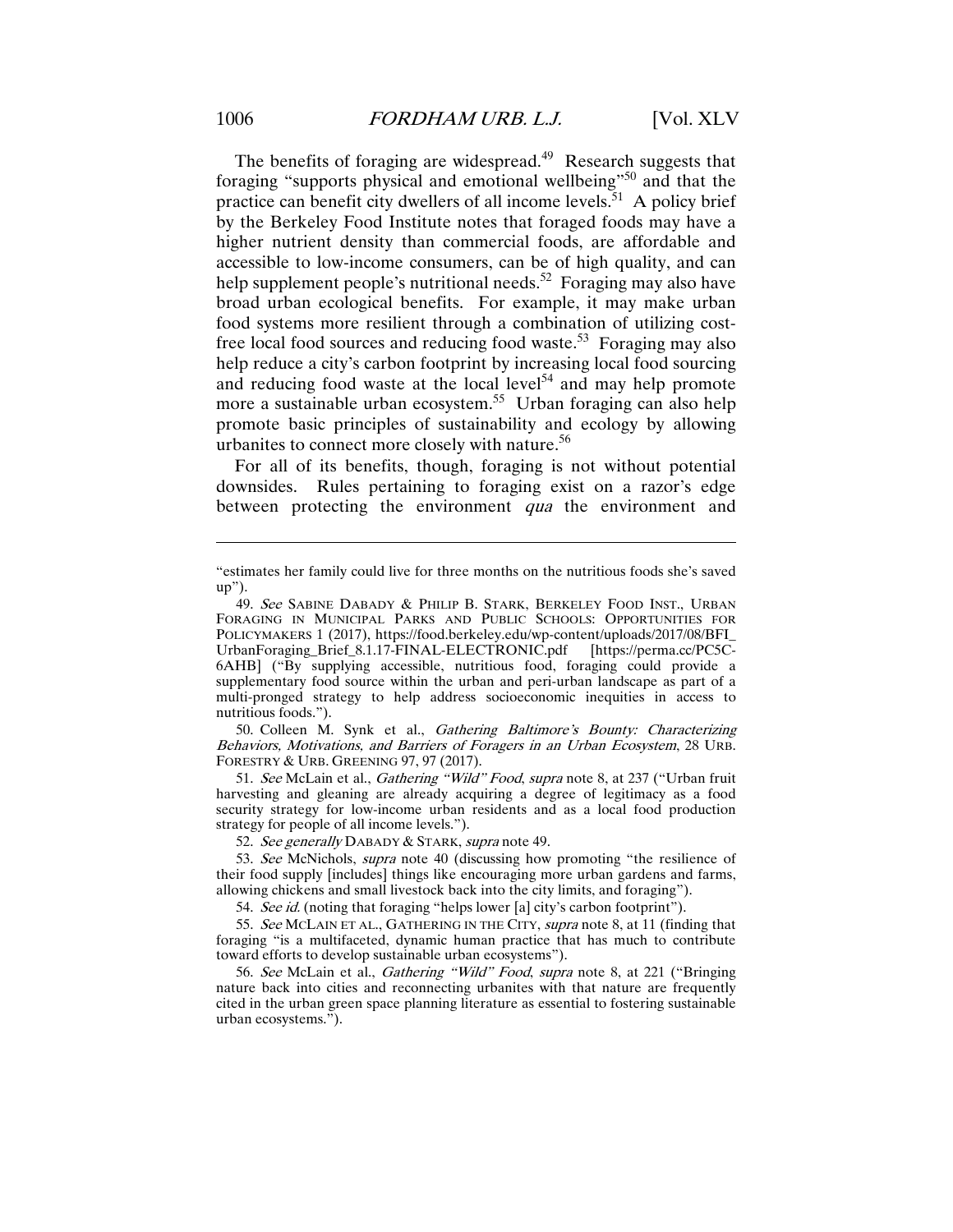protecting people's enjoyment of that same environment.<sup>57</sup> These dueling policy goals oftentimes create conflict.

Some commentators also question whether foraged foods are best consumed by the masses who sometimes cannot afford to feed themselves on store-bought agricultural products or by the so-called "one percent" who buy them in high-priced restaurants. $58$  Opinions about whether a particular food is best suited for a particular class of people have existed for generations, and often change over time.<sup>59</sup>

Urban foraging in particular is also not without its risks. In urban environments, questions about soil quality, pollutants, and pesticides can lead to other potential contradictions. While these foods are theoretically healthy and have traditionally provided human sustenance, contemporary intentional and unintentional human additives could potentially make foraged foods unhealthy or even dangerous to consume. Pesticides and other chemicals may have been sprayed—unbeknownst to the forager—on edible plants.<sup>60</sup> Elevated lead levels in urban soil could potentially leech into wild urban foods. $61$  However, the potential dangers that lead in urban soil

59. See, e.g., Josh Barrie, From Lobster to Sushi: Foods of the Poor that Became Luxury Items, TELEGRAPH (Mar. 18, 2016), www.telegraph.co.uk/food-anddrink/features/from-lobster-to-sushi-foods-of-the-poor-that-became-luxury-items/

<sup>57.</sup> See, e.g., McNichols, supra note 40 ("[Seattle] had a situation where a newly restored area was stripped bare of its native plants by people foraging."); see also infra Part III (discussing modern rules pertaining to foraging).

<sup>58.</sup> See, e.g., Nathanael Johnson, Can Urban Foraging Actually Feed Poor People?, GRIST (Jan. 30, 2015), www.grist.org/food/can-urban-foraging-actually-feedpoor-people/ [https://perma.cc/3NMQ-NQVQ] ("We've reached a strange moment when foraging is firmly associated with upper class food—so much so that it's impossible to say you are serving, for example, foraged sheep sorrel or wild fennel sprigs without it sounding a bit pretentious. This is strange, because foraging was once a refuge for the desperately poor, and still is in many places.").

<sup>[</sup>https://perma.cc/YZV5-GU2V] ("Lobster, like many other now fine elements of gastronomy, was once not deemed worthy for anything other than the 'lowest of the  $\overline{\text{low}}$ .").

<sup>60.</sup> See Cari Taylor-Carlson, Backyard Weeds Can Be a Meal for Foragers, MILWAUKEE J. SENTINEL (Apr. 29, 2014), archive.jsonline.com/features/food/ backyard-weeds-can-be-a-meal-for-foragers-b99244355z1-257179551.html

<sup>[</sup>https://perma.cc/J59K-S4NG] (noting potential dangers posed by "herbicides, pesticides and chemical-based fertilizers").

<sup>61.</sup> See Carl J. Rosen, Lead in the Home Garden & Urban Soil Environment, UNIV. OF MINN. EXTENSION (2002), https://www.extension.umn.edu/garden/yardgarden/soils/lead-in-home-garden/ [https://perma.cc/9U45-EBS4] (warning of the "need to be concerned about elevated lead levels in the environment, particularly in metropolitan areas . . . in leafy vegetables (e.g., lettuce) and on the surface of root crops (e.g., carrots)").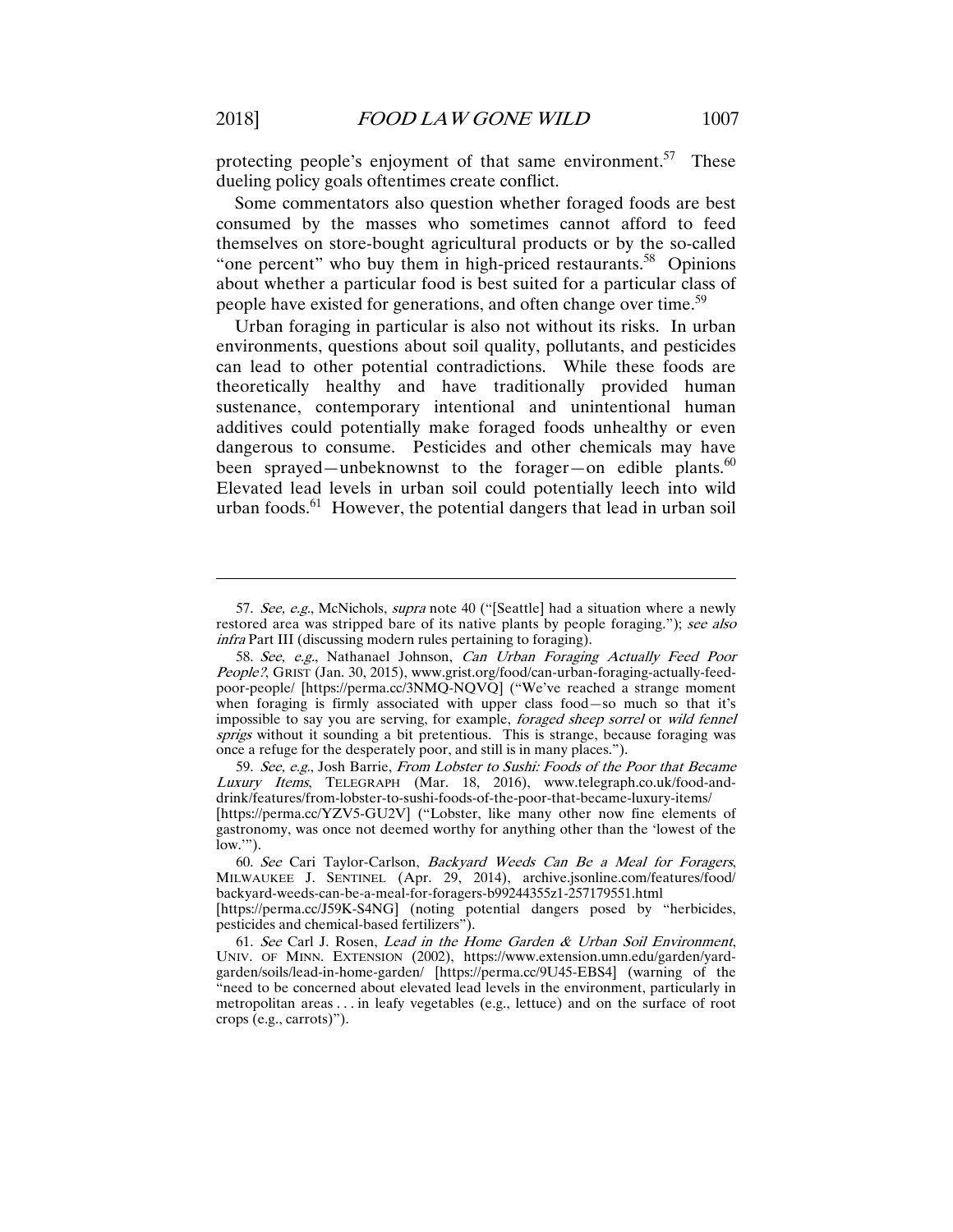poses to foragers may be overstated. $62$  Finally, some foraged foods, wherever they occur, may be inherently deadly to humans. $63$ 

#### II. FORAGING IN PRE-MODERN AMERICA: FROM PRACTICE TO **PROHIBITION**

The long history of foraging necessarily predates the history of laws that govern the practice. Discussion of early foraging practices and the subsequent development of anti-foraging laws in the United States is a useful tool for contextualizing today's legal and policy debates over foraging.

#### A. Foraging from Pre-Colonial to Early-Modern America

As is the case elsewhere around the globe, humans foraged in what is now the United States for many thousands of years before agriculture took root. Prior to the arrival of European settlers, many Native American tribes across North America thrived by foraging. The Klamath tribe in the Pacific Northwest provides one such example.<sup>64</sup> Additionally, the Hohokam tribe, who lived in what is now Arizona,<sup>65</sup> and the Ute tribe, who ranged from present day New Mexico to Wyoming, subsisted largely by foraging.<sup>66</sup> Foraging traditions prior to and during the colonial period were also rich

<sup>62.</sup> See generally Sally L. Brown et al., Lead in Urban Soils: A Real or Perceived Concern for Urban Agriculture?, 45 J. ENVTL. QUALITY 26 (2016) (suggesting that the benefits of urban agriculture—and, by analogy, urban foraging—outweigh the potential risks of elevated lead levels in urban soil).

<sup>63.</sup> See PRIYA NAIR, INT'L FOOD PROT. TRAINING INST., NATIONAL SURVEY OF STATE REGULATION OF WILD MUSHROOM FORAGING FOR RETAIL SALE 3 (2016), https://ifpti.org/wp-content/uploads/2016/11/PNair-Article.pdf [https://perma.cc/P6CR-A7AW] ("Public health concerns related to food safety arise when commercial foragers of wild mushrooms pick toxic, 'look-alikes' of edible species and offer them at retail.").

<sup>64.</sup> See Michael C. Blumm et al., The Mirage of Indian Reserved Water Rights & Western Streamflow Restoration in the McCarran Amendment Era: A Promise Unfulfilled, 36 ENVTL. L. 1157, 1162 (2006) ("For several thousand years before the first white settlers ever set foot in the region, the Klamath Tribes hunted, fished, and foraged for subsistence throughout the Klamath River Basin.").

<sup>65.</sup> See Darla J. Mondou, The American Indian Agricultural Resources Management Act: Does the Winters Water Bucket Have a Hole in It?, 3 DRAKE J. AGRIC. L. 381, 397–98 (1998) ("Like those who came before them, the early Hohokam gathered acorns and pine nuts from the mountains in the fall, in addition to hunting small game.").

<sup>66.</sup> See Ute Indian Tribe v. State of Utah, 521 F. Supp. 1072, 1093 (D. Utah 1981) ("The Ute economy [during the American colonial period] was based largely upon hunting and gathering of food . . . . A wide variety of smaller animals were . . . a part of their diet, as well as trout, berries, and a variety of seeds.").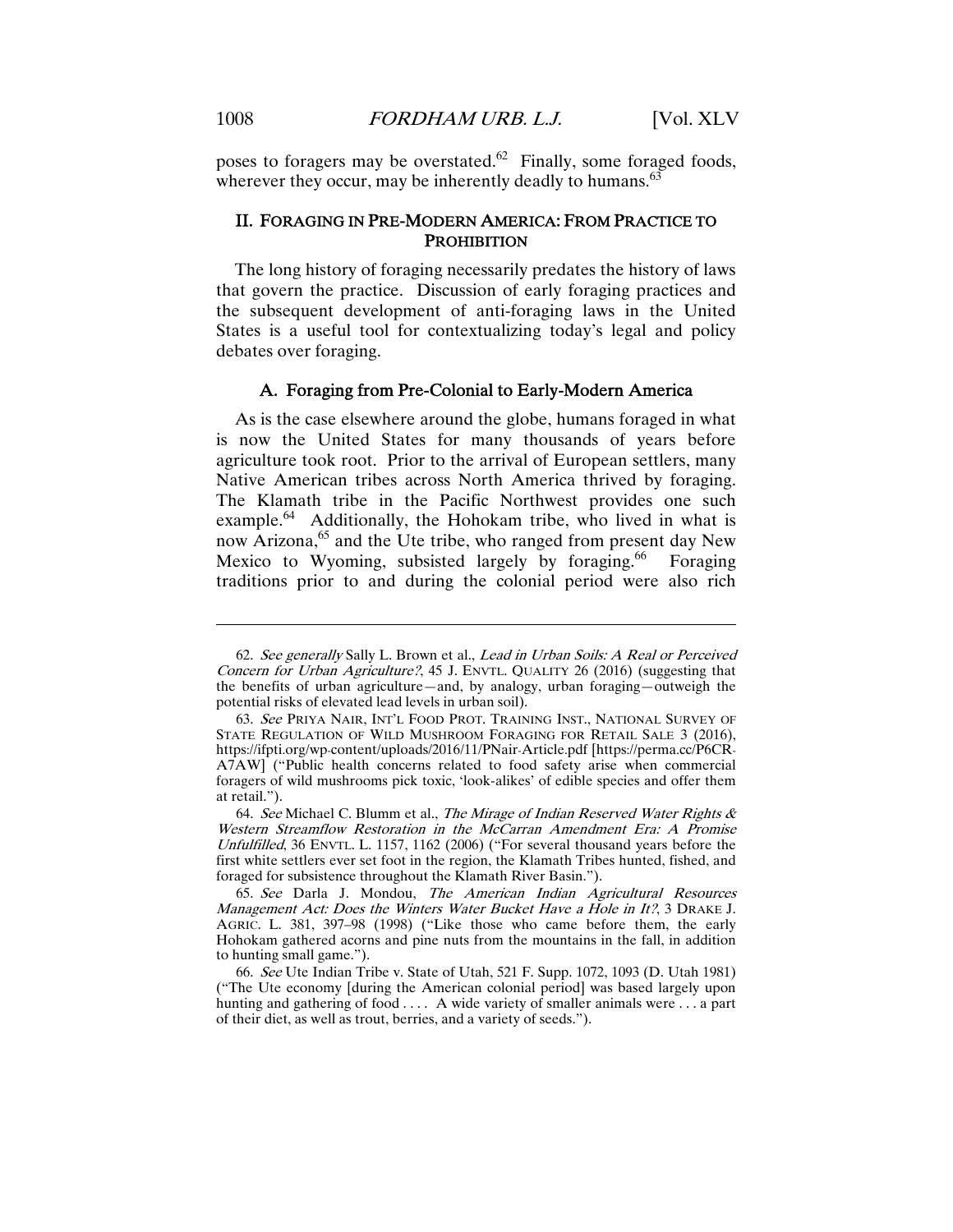among other non-Europeans in what is now the United States.<sup>67</sup> In Hawaii, for example, the practice of harvesting wild foods was more widespread than was agriculture.<sup>68</sup>

Up to and including Independence, American colonists enjoyed broad foraging rights not just in the commons but also on others' private lands. $69$  At least two states offered constitutional protections of a person's right to enter private property for the purpose of hunting and fishing, $70$  which are analogous to foraging. Other states offered similar protections.71 Foraging, oftentimes on others' property, was an important means for ensuring colonists had an adequate food supply.<sup>72</sup> Over time, however, the need to forage for subsistence purposes waned.<sup>73</sup> Nevertheless, subsistence foraging remained necessary among many of the powerless and less powerful.74 In the South, African American slaves subsisted in part

70. See id. at 678 ("In 1777, Vermont's new state constitution recognized the 'liberty to hunt and fowl, in seasonable times, on the lands they hold, and on other lands (not enclosed).'") (internal citation omitted). Pennsylvania's earlier constitution uses similar language. See PA. CONST. of 1776, ch. II, § 43 ("The inhabitants of this state shall have liberty to fowl and hunt in seasonable times on the lands they hold, and on all other lands therein not [e]nclosed").

71. See Sawers, supra note 69, at 678. ("Even where the practice was not protected by state constitution, unrestricted hunting on unenclosed land was common practice. American courts and legislatures had repudiated English law, opening 'unenclosed, undeveloped, unposted' land, unlike English law which 'drew an invisible fence around all private property, no matter the description.'") (internal citation omitted).

74. See id.

<sup>67.</sup> See, e.g., Gina M. Watumull, Note, Pele Defense Fund v. Paty: Exacerbating the Inherent Conflict Between Hawaiian Native Tenant Access and Gathering Rights and Western Property Rights, 16 U. HAW. L. REV. 207, 220 (1994) ("Ancient Hawaiian gathering rights primarily served to supplement the subsistence lifestyle of native tenants, and . . . during times of famine or drought . . . allowed foraging as a means of survival.").

<sup>68.</sup> See id. ("Early Hawaiians cultivated relatively small areas of the total acreage available on each island, but were able to utilize substantial uncultivated areas through gathering.").

<sup>69.</sup> See Brian Sawers, The Right to Exclude from Unimproved Land, 83 TEMP. L. REV. 665, 673–74 (2011) ("At independence, the public had broad rights to use unimproved land, including the right to graze, fish, hunt, and forage. Since then, private landowners have acquired broader rights at the expense of the public.").

<sup>72.</sup> See id. at 679 ("Many households also relied on unenclosed land for gathering, which was more than mere hobby in the nineteenth century. Nuts, fruits, and berries were eaten in season and preserves were made, providing important variety to the winter diet. Ginseng, yellowroot, sassafras, and other herbs were gathered for their healing properties.") (internal citation omitted).

<sup>73.</sup> See id. at 681 ("[I]ncreasing prosperity meant that foraging and hunting were less important. Rising incomes allowed farmers to substitute forage and home production with higher prestige, store-bought food.").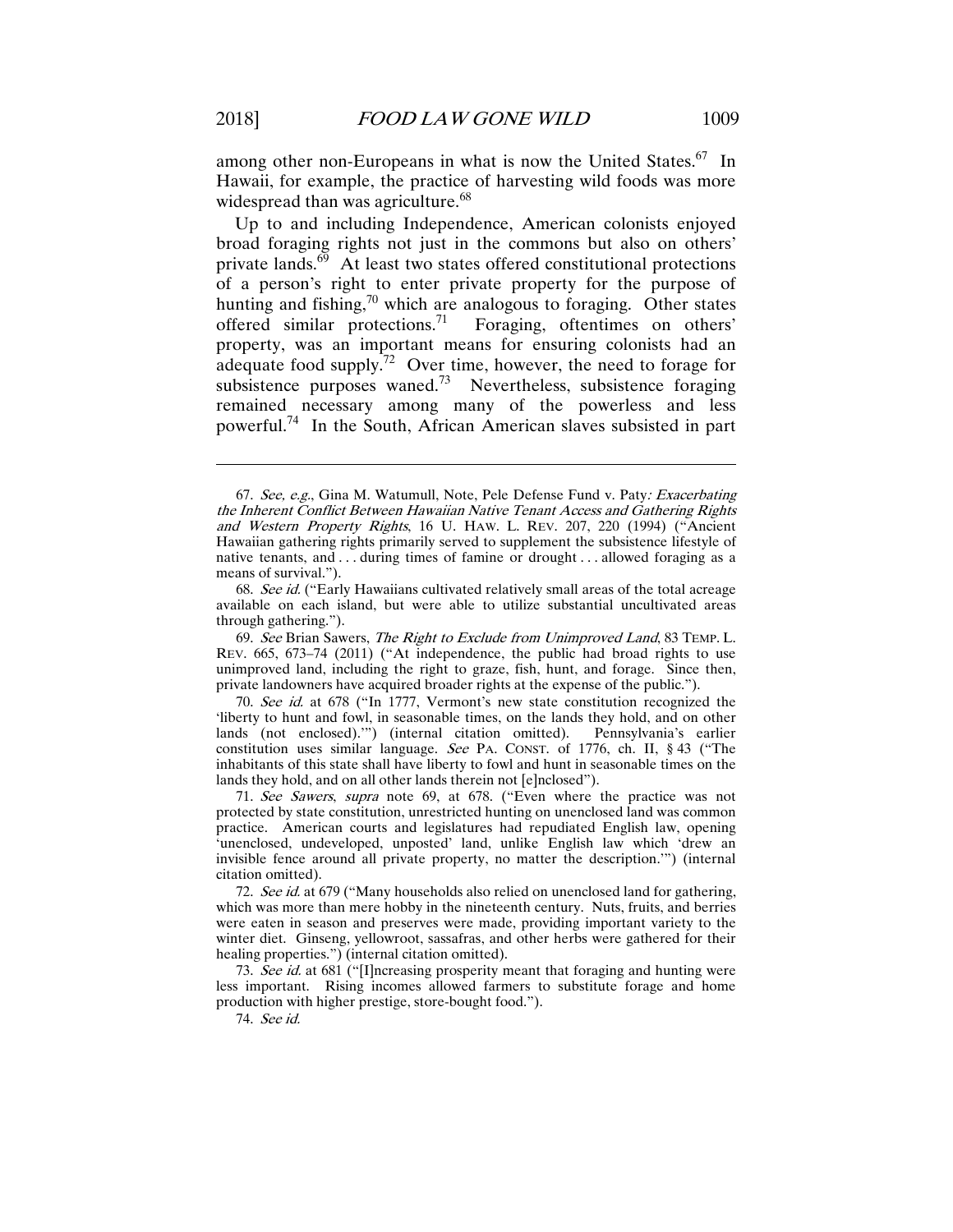by foraging on unoccupied lands, $75$  a practice that would come under systematic attack after the Civil War.<sup>7</sup>

Around Independence, American law embraced "the liberty of citizens generally to use the open countryside,  $\frac{1}{77}$  signaling that the power to exclude hunters and gatherers from private property was relatively unknown.<sup>78</sup> Early American caselaw upheld this liberty.<sup>79</sup> When disputes arose between landowners and foragers (or hunters), courts often sided with the latter.<sup>80</sup> But foragers' rights were not absolute. For example, although early American property laws allowed foragers to enter and forage upon unimproved lands, this right did not extend to improved lands, including cropland, vineyards, and orchards.<sup>81</sup>

Well into the 1800s, laws resembling those that existed in the colonial period protected foragers who would gather wild foods on private lands.<sup>82</sup> Despite these protections, the practice slowly waned as Americans moved away from the countryside and into cities and suburbs.

#### B. Development and Spread of American Anti-Foraging Law

The history of early American anti-foraging laws reveals that supporters of restricting foraging rights typically grounded their

78. See id. at 88 ("As for the landowner's right to exclude—viewed today as a key to private land ownership—lawmakers 200 years ago saw nothing sacred about it when it clashed with important liberties of non-owners.") (internal citation omitted).

79. See id. at 89 (describing how in 1818 a South Carolina state court "scoffed at the entire notion that a private landowner might hold such legal power" as to exclude members of the public from his land "unless and until the land was physically enclosed or cultivated at considerable landowner expense").

80. See id. at 90 ("In the clash of competing claims of liberty, lawmakers often favored the claims of landless citizens who wanted to make free use of the unenclosed countryside over the competing claims of landowners who wanted to exclude.").

81. See id. ("Public uses apparently included ordinary travel, collecting downed firewood, foraging for berries, nuts, and mushrooms, and, of greatest economic importance, grazing livestock.").

82. See id. at 89 ("In the South on the eve of the Civil War, this legal arrangement gave to the public open access to over eighty percent of all lands. To be sure, American landowners could certainly control their lands. But their power of control extended only to the point where it collided with this public liberty.") (internal citations omitted).

<sup>75.</sup> See Brian Sawers, Property Law as Labor Control in the Postbellum South, 33 LAW & HIST. REV. 351, 357 (2015) ("Open land provided hunting, fishing, and foraging for slaves, both for consumption and sale. Slave narratives describe a wide range of wild foods.") (internal citation omitted).

<sup>76.</sup> See infra Section II.B.2.

<sup>77.</sup> See Eric T. Freyfogle, Property and Liberty, 34 HARV. ENVTL. L. REV. 75, 90 (2010).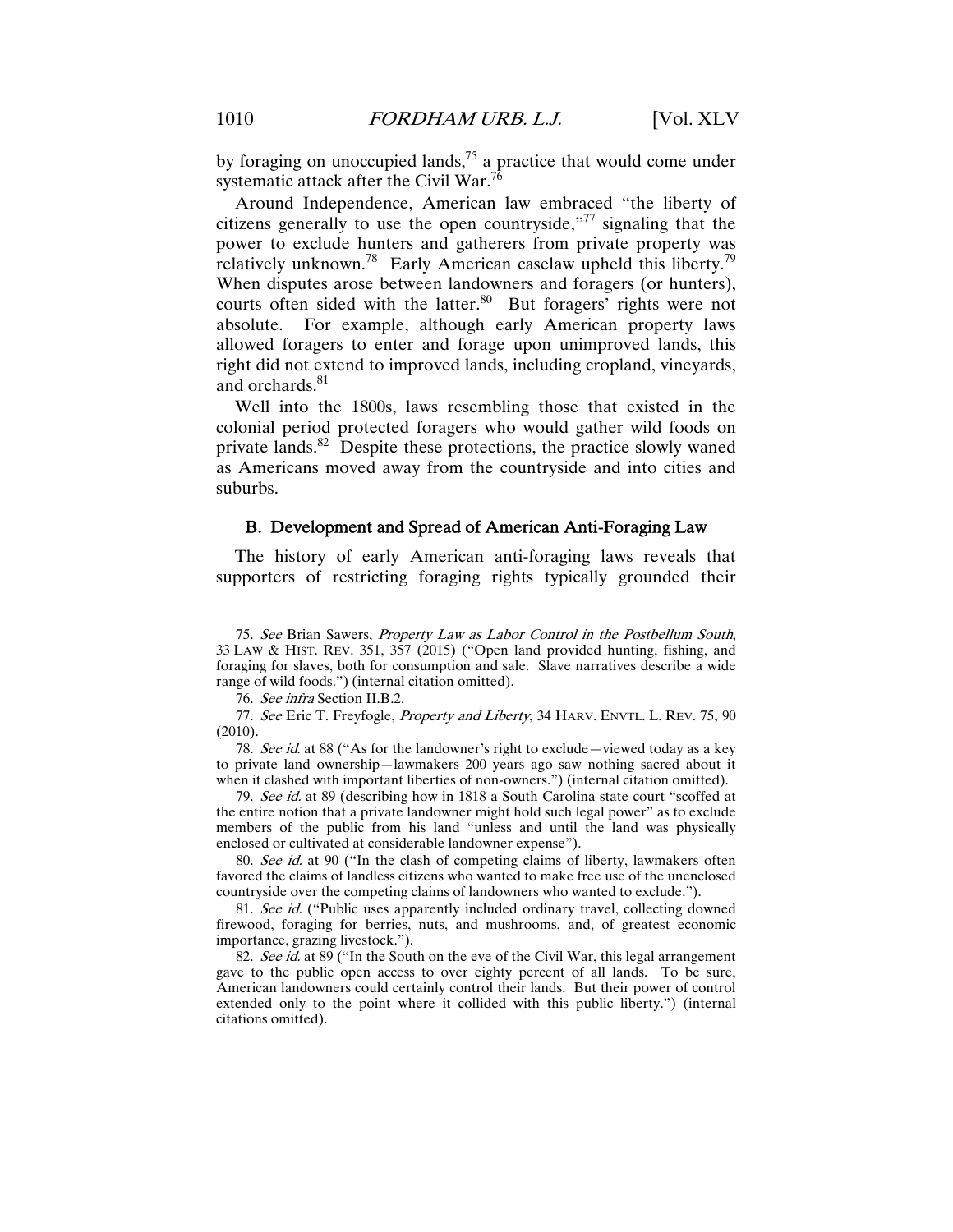efforts in racism, classism, colonialism, imperialism, or some combination of these odious practices and beliefs.

#### 1. Anti-Foraging Laws Targeting Native Americans

Native American tribes were probably the earliest victims of antiforaging laws in the New World. Shortly after English settlers landed in the New World, they began pushing the Powhatan Native American tribe off their traditional hunting and foraging grounds.<sup>83</sup> These settlers defended their newly occupied "property" with arms.<sup>84</sup> As more and more white settlers arrived in America over generations, the foraging practices of many Native Americans—or, more specifically, their status as hunter-gatherers, as opposed to agricultural practitioners—was used to justify driving them from lands they had historically occupied.<sup>85</sup>

#### 2. Anti-Foraging Laws Targeting African Americans

After the Civil War, plantation owners in the American South moved forcefully and systematically to restrict the foraging rights and practices of newly freed African American slaves. Many slaves freed after the Civil War understandably sought to leave farm work—and the farmers who had enslaved them—behind.<sup>86</sup> As they had before the Civil War, freed slaves earned money by selling foods they foraged and hunted. $87$  In addition to income, foraging provided African Americans with some degree of self-sufficiency and self-

<sup>83.</sup> See Laurelyn Whitt & Alan W. Clarke, Bringing It Home: North American Genocides, 20 J. GENDER RACE & JUST. 263, 312 (2017) ("By 1622, the English had forced the Powhatan to relocate to raise their crops and make do with far less fertile land, while the settlers 'occupied the link between the two major Powhatan subsistence areas [including] the hunting and foraging territories inland and the foodproducing and reed-gathering regions along the rivers.'").

<sup>84.</sup> See id. at 312 ("Now these primary subsistence areas were claimed 'by triggerhappy, aggressive, and land-hungry English settlers who were not always willing to allow Indians to pass between the rivers and uplands.'") (internal citations omitted).

<sup>85.</sup> See Freyfogle, supra note 77, at 105 n.112 ("A common argument used against Indians was that they had inadequately 'improved' lands, and thus had no right to claim ownership of them.... $[T]$ he same argument was used to challenge the property rights of owners who held more land than they could use and to justify the public's rights to hunt and forage on unenclosed private land.") (internal citations omitted).

<sup>86.</sup> See Sawers, supra note 75, at 357 ("As 'A Farmer' noted, the 'poor black man fails to see necessity or the philosophy of it,' referring to working in the fields year round.").

<sup>87.</sup> See id. at 358 ("Although many freedmen ate what they caught, game and fish could also be sold. All sorts of wild food were sold, from woodcock to oysters.").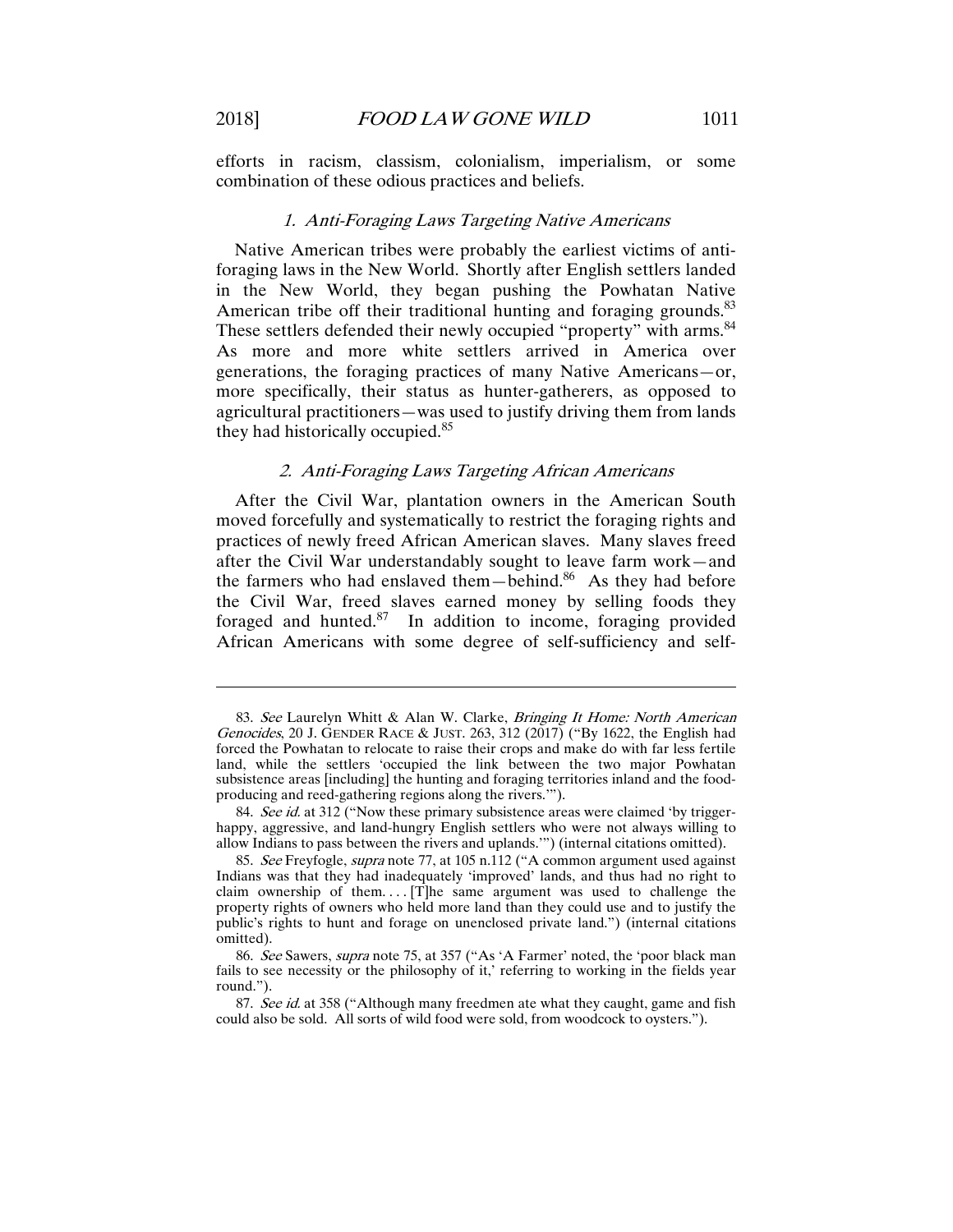determination.<sup>88</sup> But the Southern planters who had recently owned the region's African Americans sought to prohibit the freed slaves from continuing their subsistence foraging practices as a tool to chain freed men to plantation work.<sup>89</sup> In service of this goal, Southern states zeroed in on practices that would allow freed slaves to be truly free by restricting access to foraging<sup>90</sup> through the enactment of criminal trespass laws. $91$ 

Anti-foraging sentiment among the powerful classes continued to spread in the decades following the Civil War. Some Native American tribes also found their previous foraging practices were now illegal, sometimes due to treaties they signed with the United States government.<sup>92</sup> The United States Supreme Court and other federal courts historically sided with expansionist federal government efforts to limit the land rights—including, specifically, foraging

89. See id. at 357 ("[P]lanters led the effort to prevent blacks from feeding themselves. Wild food gave workers bargaining power. If wages were the only sustenance, all workers must work or starve. If workers could feed themselves with food they grew, gathered, or hunted, they had more leverage during negotiations over pay, hours, and working conditions.").

90. See id. at 360 ("Wild food presented a clear threat to the re-establishment of plantation agriculture. Before the war, unfenced land was open to the public, and state law did not consider it 'trespassing' to enter unfenced land. In many states, the public could enter fenced land also.") (internal citation omitted).

91. See id. at 362 ("When legislatures closed access to open land and criminalized trespass, those laws overturned centuries of law and custom. In addition to general trespass laws, several states restricted hunting on private land. Allowing landowners to monopolize the wildlife on their land was so foreign to American sensibilities that only five states proscribed hunting on private land without permission in 1871."); id. at 360 ("The most direct (and transparent) way to limit people's access to open land is criminalizing trespass. Six states criminalized trespass in the first legislative session during Presidential Reconstruction."). The advent of these trespass laws was grounded in racism. See Sawers, supra note 69, at 684 ("To keep black people off white land, states enacted trespass laws with harsh penalties. Louisiana criminalized trespass in 1865."); Sawers, supra note 75, at 360 ("Even if one constructs a raceneutral motivation for increasing the rights that landowners had over their land, the timing does not support any explanation other than racialized labor control.").

92. See Ute Indian Tribe v. State of Utah, 521 F. Supp. 1072, 1096 (D. Utah 1981) ("Even those Indians who had removed to the Uintah Valley Reservation in 1866 were compelled by conditions there to venture on raids into the Heber Valley in search of food needed for bare survival. Even after hostilities had largely ceased, the early farming efforts at the parsimoniously funded Uintah Agency were largely a failure, leaving the Utes to hunt and forage for food, or continue raiding on a sporadic basis.").

<sup>88.</sup> See id. at 358–59 ("Although only some freedmen could or would withdraw entirely from the labor market, wild food provided all workers with some autonomy .... [One] planter complained that black neighbors lived by hunting, fishing, 'gathering berries and sumac,' and doing occasional work . . . . Even when employers were able to convince their workers to sign annual contracts, the prospect of wild food proved a distraction.").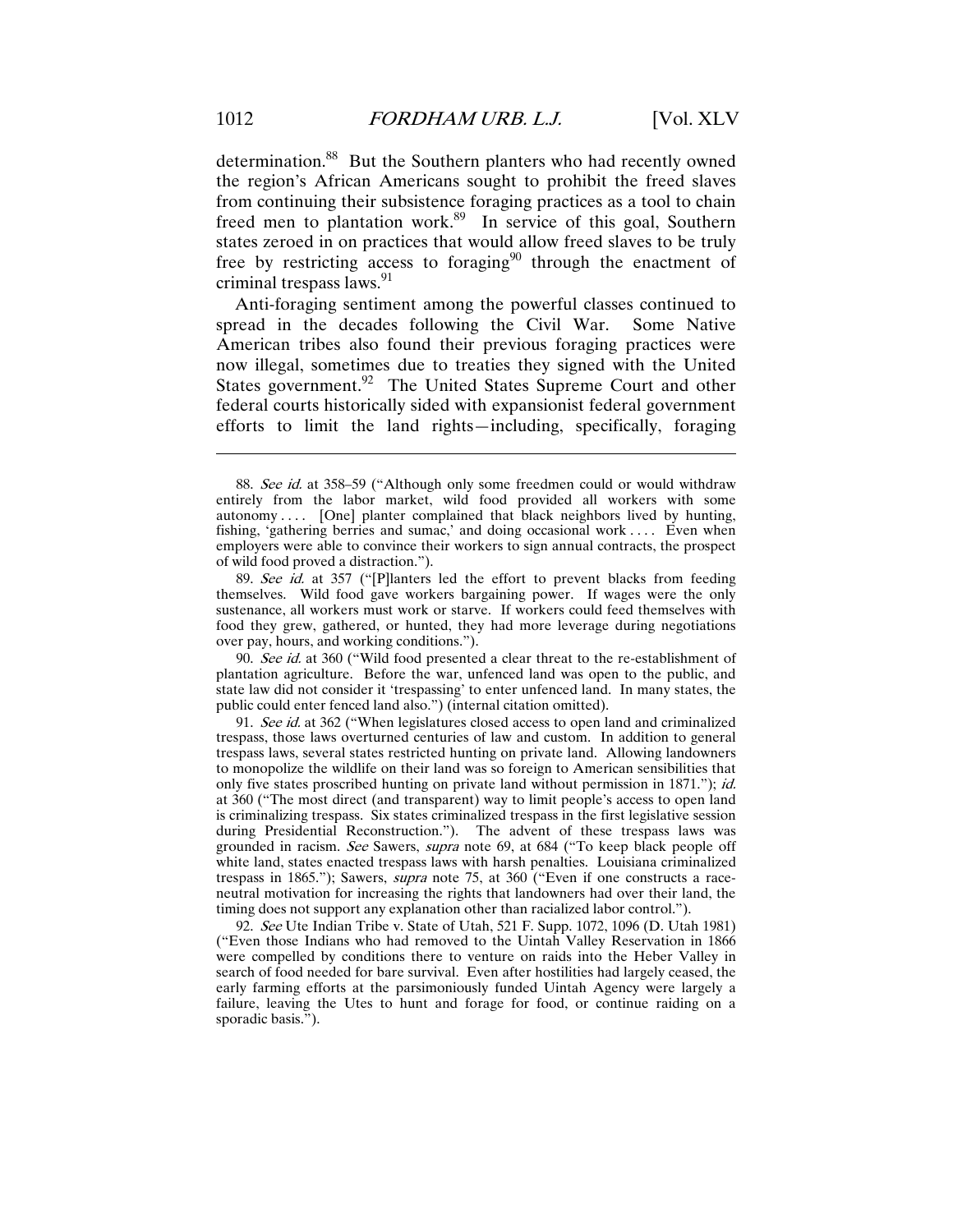rights—of Native Americans. $93$  Property laws that allowed private landowners to bar foragers continued to spread until they were, by the mid-1900s, the norm nationwide. $94$ 

#### 3. Anti-Foraging Laws Targeting Rural Americans

African Americans and Native Americans were not the only victims of anti-foraging laws in the decades after the Civil War. Rural white farmers also felt the sting of these laws. For example, foraging for ginseng, berries, herbs, and other wild plants—along with hunting—helped form the basis of the economy and food stores of the mostly rural, white subsistence farmers living in the Adirondack region of New York in the nineteenth century.<sup>95</sup> But in the 1880s, New York State's "conservation movement" began to upend the traditional practices of many foragers in the region.<sup>96</sup>

The push to "protect" land in this region came not from these farmers but, rather, from outside elites who sought to protect the land from its residents.  $97$  A subsequent move to restrict hunting and

 94. See Luke Manget, Nature's Emporium: The Botanical Drug Trade and the Commons Tradition in Southern Appalachia, 1847–1917, 21 ENVTL. HIST. 660, 678 (2016) ("By the mid-twentieth century, a plethora of laws were on the books that limited the removal of wild plants from private property. The common right to enter someone else's property to gather herbs was no longer widely acknowledged.").

95. See KARL JACOBY, CRIMES AGAINST NATURE: SQUATTERS, POACHERS, THIEVES, AND THE HIDDEN HISTORY OF AMERICAN CONSERVATION 14 (2014).

<sup>93.</sup> See Mondou, supra note 65, at 383–84 n.11–12 (finding that "the United States Supreme Court found that the federal government did not grant land and water rights to the tribes . . . the Native American Indians themselves  $\left[ \right]$  *reserved* the land and water when they entered into treaties with the United States and relinquished their rights to roam, gather, and hunt except on the reserved land.") (emphasis added). More recently, courts have resuscitated some Native American foraging rights. See id. at 386 ("The Klamath Reservation, which includes an amount of marshy land, was created by treaty in 1864 and congressionally terminated in 1954. However, the right to harvest from the marsh was found to continue after termination. A federal court held that the treaty of 1864 had two purposes: to encourage Native American Indians to become farmers, and to secure forever the right of the Klamath Indians to continue their lifestyle of hunting waterfowl, fishing, and gathering edible plants.") (internal citations omitted).

 <sup>96.</sup> See PETER LINEBAUGH, THE MAGNA CARTA MANIFESTO 3 (2008) (describing "the transformation of previously acceptable practices into illegal acts: hunting or fishing redefined as poaching, foraging as trespassing," and noting these foraging residents "were charged by state officials with looking upon the forests as 'a piece of commons,' or as 'a public crib where all may feed who choose'") (internal citations omitted).

<sup>97.</sup> See JACOBY, supra note 95, at 14; see also Crimes Against Nature, KARL JACOBY, https://karljacoby.com/books/crimes-against-nature [https://perma.cc/F2XX-8LUM] ("[N]ineteenth-century efforts to control nature became irretrievably entangled with attempts at controlling the behavior of rural Americans.").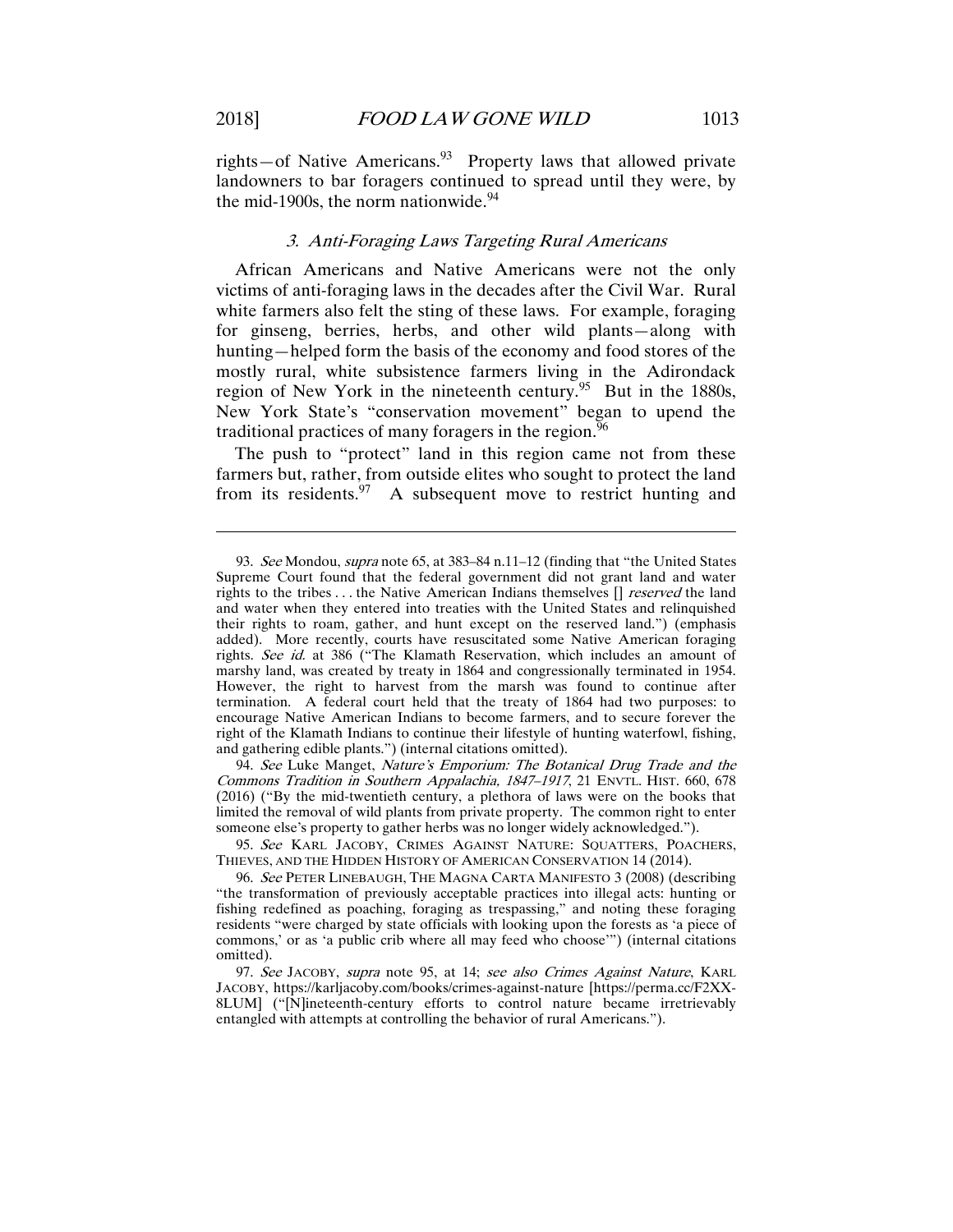foraging in the region more broadly, embodied in the creation in the 1890s of the Adirondack Park, came about in large part from "a distrust of the inhabitants of the countryside, particularly the smallscale farmers who made up the bulk of the residents in places like the Adirondacks."<sup>98</sup> Elitist outsiders viewed the region's residents as primitives with "slovenly husbandry" skills who "lack[ed] the foresight and expertise necessary to be wise stewards of the natural world.",99

Anti-foraging laws trace their origins to contempt for the rights of those deemed by those in power to be "other": Native Americans, African Americans, and rural white farmers. Modern foraging regulations, intentionally or not, are built upon this foundation.

#### III. MODERN AMERICAN FORAGING REGULATIONS

Though foraging is growing in popularity, a complicated and oftentimes contradictory tangle of federal, state, and local laws and regulations in the United States poses real threats to its future.<sup>100</sup>

<sup>98.</sup> See JACOBY, supra note 95, at 14.

<sup>99.</sup> See id. (internal citation omitted). Notably, some leading early twentiethcentury conservationists, including J. Horace McFarland, an early and key advocate of the U.S. National Parks system, also share the early anti-foraging movement's historical taint of racism. See Union for Efficiency: An Announcement, 94 INDEPENDENT 443, 443 (1918) (identifying American Civic Association head J. Horace McFarland as a board member of the Union for Efficiency, a group that listed "The Conservation Movement" and "General Hygiene and Eugenics"—the latter a racist movement that was popular at the time among progressives—as two of its key "manifestations" in a founding statement).

 <sup>100.</sup> The modern push to restrict foraging is by no means uniquely American. Foraging restrictions are common in parts of Africa. Foraging was common in precolonial Africa, for example. See Debbie Collier, Access to and Control over Plant Genetic Resources for Food and Agriculture in South and Southern Africa: How Many Wrongs Before a Right?, 7 MINN. J.L. SCI. & TECH. 529, 533 (2006) ("African communities generally had access to an abundance of land and could gather the plants they needed for food and medicine by foraging."). But the practice has dwindled as laws restrict the practice. Today in Namibia, for example, the government has discouraged the nomadic San people from foraging, instead encouraging them to abandon their 40,000-year practices in favor of agricultural production. See Stephen R. Munzer & Phyllis Chen Simon, Territory, Plants, and Land-Use Rights Among the San of Southern Africa: A Case Study in Regional Biodiversity, Traditional Knowledge & Intellectual Property, 17 WM. & MARY BILL RTS. J. 831, 876–77 (2009) (noting the government has "encouraged cultivation as both a supplement and an alternative to harvesting wild plants"). Restrictive foraging laws are also common in England, where a proposed ban on foraging mushrooms in a park in Southern England in 2016 drew vocal response from The Association of Foragers, an international foraging-advocacy group. Press Release, New Forest, Hampshire, Ass'n of Foragers, New Forest Fungi Picking Ban 'Unscientific' Say Fungi Experts (Sept. 1, 2016), https://www.foragersassociation.org.uk/media/press/Association-Of-Foragers-Response-To-New-Forest-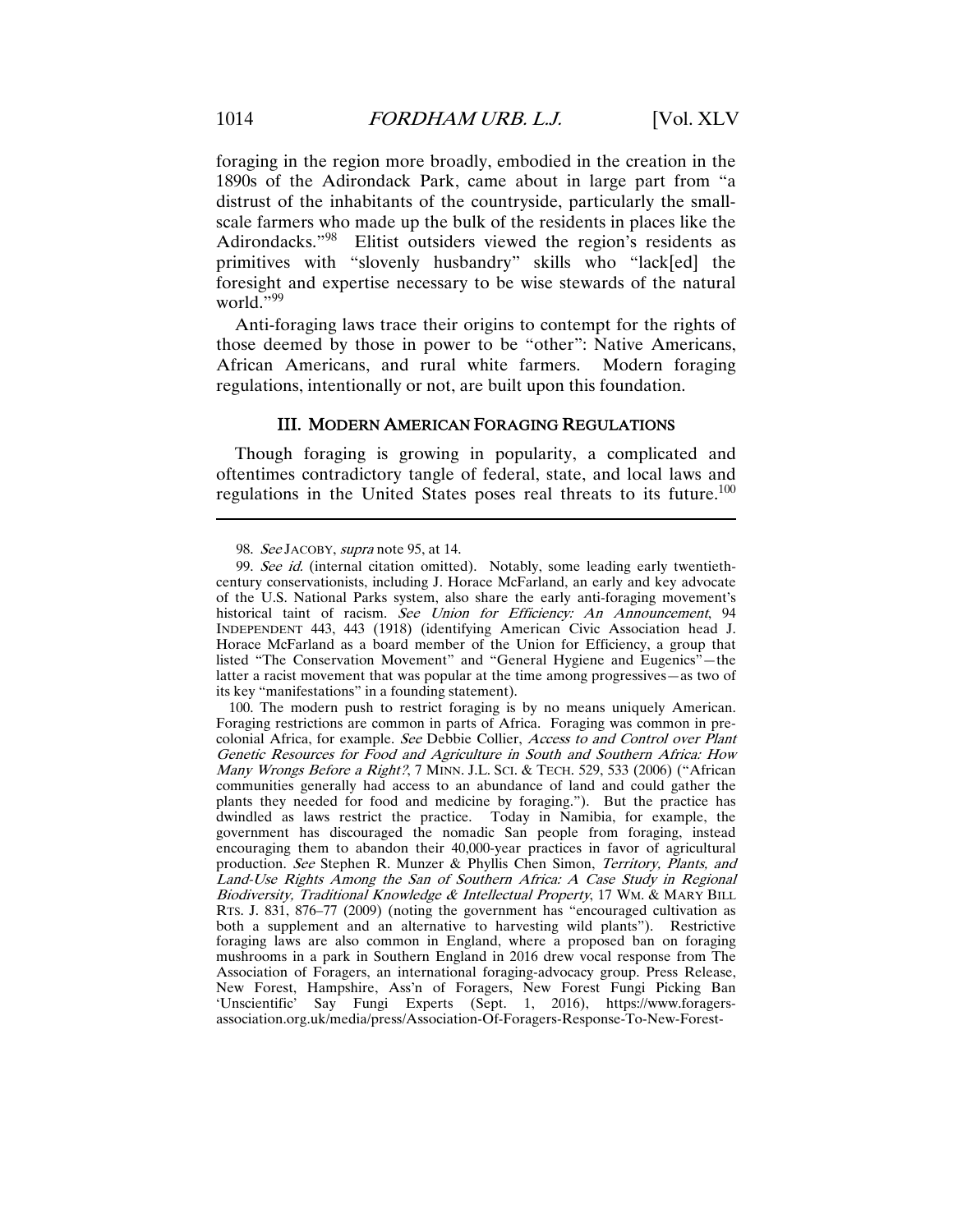Consider that most foragers today often have no idea if the act of picking a single berry in a park makes them a lawbreaker.<sup>101</sup> Rules can vary from park to park, and from jurisdiction to jurisdiction. Consequently, foragers who simply want to pick wild foods are often viewed as subversives. Even scholars sometimes paint foragers as counterculture rebels.<sup>102</sup>

Section III.A looks first at municipal regulations, highlighting several examples in which people were fined for foraging in city parks. Section III.B then turns to state law. Finally, Section III.C details foraging regulations at our fifty-nine national parks.

#### A. Urban Foraging Laws

A New York City parks department ordinance prohibits destroying, cutting, or pruning trees, or severing or removing plant vegetation.103 The common interpretation of the ordinance is that "foraging is against the law in all New York City parks, including Central Park."104 Notably, though, the language of the ordinance is both broad and vague enough that it does not expressly prohibit picking fruit from trees or plants.<sup>105</sup>

104. Red Mulberry, CENT. PARK CONSERVANCY, http://www.centralparknyc.org/ tree-guide/red-mulberry.html [https://perma.cc/KR2R-ZHED].

105. See N.Y.C., RULES OF THE CITY OF NEW YORK tit. 56 § 1-04(b)(1)(i)–(ii).

Fungi-Picking-Press-Release.pdf [https://perma.cc/23UF-9BQQ]. The group argued the proposed ban was counterproductive and had no scientific basis. Id. Canada's foraging laws also appear designed to deter foragers. See Laura Brehaut, Forage a Fall Feast from Chanterelles to Porchini, a Beginner's Guide to Foraging for Wild Mushrooms, MONTREAL GAZETTE (Sept. 21, 2016), http://www.montrealgazette.com/ life/food/forage+fall+feast+from+chanterelles+porcini+beginner+guide+foraging/122 06104/story.html [https://perma.cc/KU62-CQMN] ("Harvesting wild mushrooms is prohibited in national, provincial and regional parks but permitted on Crown (public) land. Foraging on private property, leased Crown land, and traditional territory requires permission.").

<sup>101.</sup> See MCLAIN ET AL., GATHERING IN THE CITY, supra note 8, at 15 (noting foraging is "often neither fully legal nor illegal").

 <sup>102.</sup> See McLain et al., Gathering "Wild" Food, supra note 8, at 220 ("[F]oraging for 'wild' foods in cities [is] a subversive practice that challenges prevailing views about the roles of humans in urban green spaces . . . .").

<sup>103.</sup> See N.Y.C., RULES OF THE CITY OF NEW YORK tit. 56  $$1-04(b)(1)(i)-(ii)$ (2017), https://www.nycgovparks.org/rules/section-1-04 [https://perma.cc/L2EF-Y6E8] (titled "Prohibited Uses: Destruction or Abuse of Trees, Plants, Flowers, Shrubs and Grass"); see also Alexandra S. Levine, A Forest Floats on the Bronx River, with Free Produce, N.Y. TIMES (July 7, 2017), https://www.nytimes.com/2017/07/07/nyregion/ a-forest-floats-on-the-bronx-river-with-free-produce.html [https://nyti.ms/2tRN3z7] ("An ordinance from the New York City public park system, which includes 30,000 acres in nearly 2,000 parks, equates the cutting, removing or defacing of trees, plants and flowers with destruction of property.").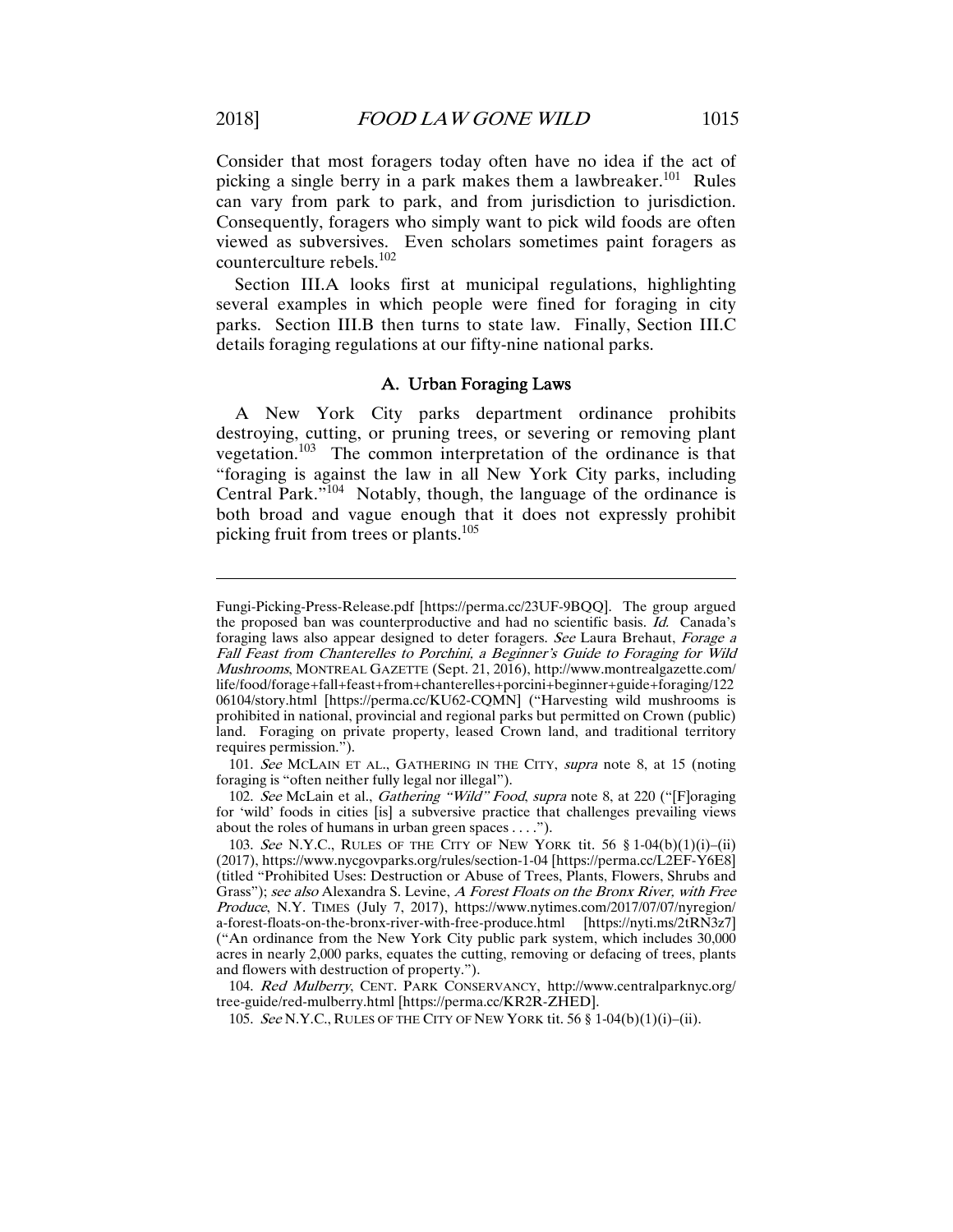Unsurprisingly, given the ordinance and official interpretations of it, New York City parks officials have long taken a dim view of foragers in city parks.106 A forager caught in New York City could face fines of up to \$250.107 However, the city has, in most cases, opted in favor of education and discouraging foragers over issuing fines.<sup>108</sup>

But there are exceptions, such as the 1986 arrest of Central Park forager Steve Brill. Brill, a New Yorker who goes by the moniker "Wildman," was arrested in a sting operation carried out by city officials.109 Brill was arrested for leading paid foraging tours in New York City's Central Park.<sup>110</sup> Brill's "crime" was described as "snatching and eating dandelion greens from the meadows of Central Park."<sup>111</sup> The city's parks commissioner at the time, Henry Stern, said he "couldn't stomach the idea of anyone 'eating our parks[.]'"<sup>112</sup> Brill's arrest and subsequent trial was "a public relations debacle for the parks department"113 and made news in more than a dozen national and international newspapers. $114$  Ultimately, the city dropped the charges against Brill after he agreed to lead his foraging tours as an employee of the city's Parks Department, which he did for several years.<sup>115</sup>

108. See id.

<sup>106.</sup> See Foderaro, supra note 17 ("Now parks officials want them to stop. New York's public lands are not a communal pantry, they say. In recent months, the city has stepped up training of park rangers and enforcement-patrol officers, directing them to keep an eye out for foragers and chase them off.").

<sup>107.</sup> See id. ("[I]t has long been against the rules to collect or destroy plants in the city's parks, with potential fines of \$250 . . . ."). Foraging rules just outside New York City are, in many cases, dramatically different than those rules in the city. See id. ("Some natural areas outside New York City accommodate foragers. Sandy Hook in New Jersey, which is part of the federal Gateway National Recreation Area, limits the harvesting of beach plum fruit, berries and mushrooms to 'one quart container per person, per day,' said John Harlan Warren, a spokesman for the recreation area.").

<sup>109.</sup> James Harney, *Don't Eat the Dandelions, Arrested Ecologist Ordered*, N.Y. DAILY NEWS, Apr. 3, 1986, reprinted in COLLECTIONS: CENTRAL PARK, SUNSENTINEL, articles.sun-sentinel.com/1986-04-03/news/8601200363\_1\_dandelionscentral-park-rangers [https://perma.cc/UM2Z-WV7H].

<sup>110.</sup> See id.

<sup>111.</sup> Id.

<sup>112.</sup> Id.

<sup>113.</sup> See Foderaro, supra note 17.

<sup>114.</sup> See My Arrest and the Consequences, "WILDMAN" STEVE BRILL, https://www.wildmanstevebrill.com/my-arrest.html [https://perma.cc/K9EY-MQXA].

 <sup>115.</sup> See STEVE BRILL, WILD VEGETARIAN COOKBOOK 2 (2002).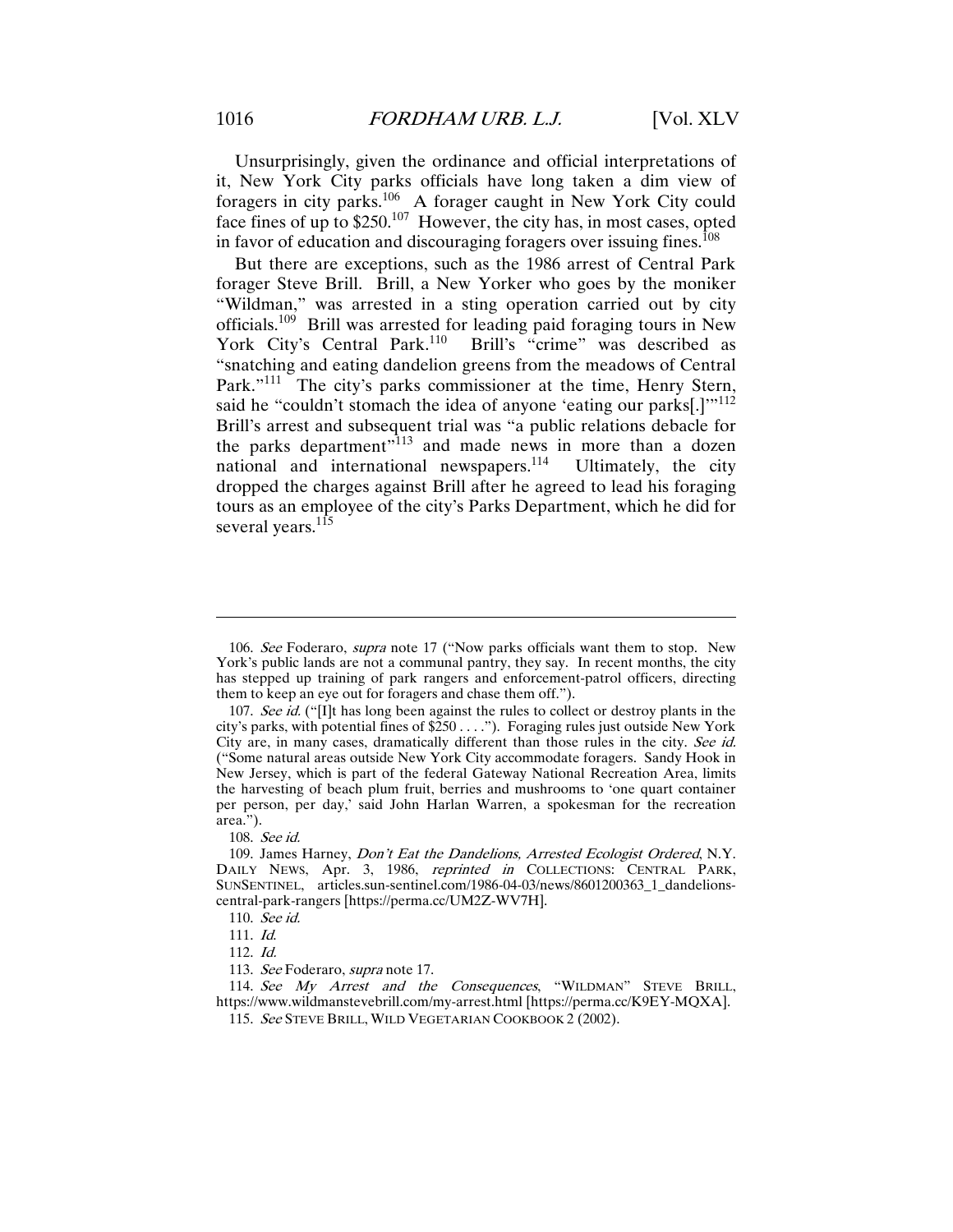Brill's place within New York City government did little to soften<br>e city's stance against foraging.<sup>116</sup> And New York City's the city's stance against foraging.<sup>116</sup> marginalization of foragers such as Brill is hardly unusual. In 2015, Greg Visscher, a Maryland man, was picking raspberries in a county park and was stopped by three police officers and fined \$50 for "destroying/interfering with plants to wit: berries. Without a permit on park property."<sup>117</sup> Visscher subsequently appealed the case. A judge dismissed the case after a parks department official was unable to explain either (a) in what manner picking a berry destroys or interferes with a plant or (b) whether the permit referenced in the citation actually exists.<sup>118</sup> In another example, an elderly Chicago man was ticketed \$75 for picking dandelion greens in a city park.<sup>119</sup> He had picked the greens to use in a salad.<sup>120</sup>

Examples like these are the absurd result of uncaring, intrusive, and arbitrary foraging restrictions. A recent study that reviewed foraging regulations in four major American cities—New York, Philadelphia, Seattle, and Baltimore—found each city's rules vary widely from each other, lean toward prohibition, and are often vague:

[In Philadelphia,] harvesting is prohibited outright in land trust preserves and some county parks, while other county parks, state parks, and Valley Forge National Park restrict harvesting to edible fruits, nuts, and berries for personal use. Section 18-129 of New York City's Parks and Recreation Department Code states that it is unlawful to "cut, remove or in any way destroy or cause to be destroyed, any tree or other form of vegetation on public property" under the park commissioner's jurisdiction. Seattle is an exception in that the Seattle Parks and Recreation Department has recently updated their policy to permit foraging as long as the quantities harvested are small. Baltimore's city parks do not explicitly prohibit the collection of fungi and plant material, although Section 52-2 of the city's Natural Resources Code states that persons are not permitted to "injure the grass, trees, or shrubbery" in Mount

<sup>116.</sup> See On Second Thought, Don't Eat the Plants in the Park, N.Y. TIMES: CITY ROOM (Mar. 29, 2010, 3:41 PM), https://cityroom.blogs.nytimes.com/2010/03/29/onsecond-thought-dont-eat-the-plants-in-the-park/ [https://perma.cc/7LAQ-A868] ("It is illegal to pick plants in city parks, for any purpose. . . . We did not know this when we published the post. We know it now."). In 2010, the New York Times was forced to do an about face after publishing a story encouraging people in the city to forage for day lily flower shoots in city parks.

 <sup>117.</sup> LINNEKIN, supra note 6, at 161. As the book details, I had foraged for berries in a neighboring Maryland park the day before the man was fined.

<sup>118.</sup> See id. at 168.

<sup>119.</sup> See id. at 163.

<sup>120.</sup> See id.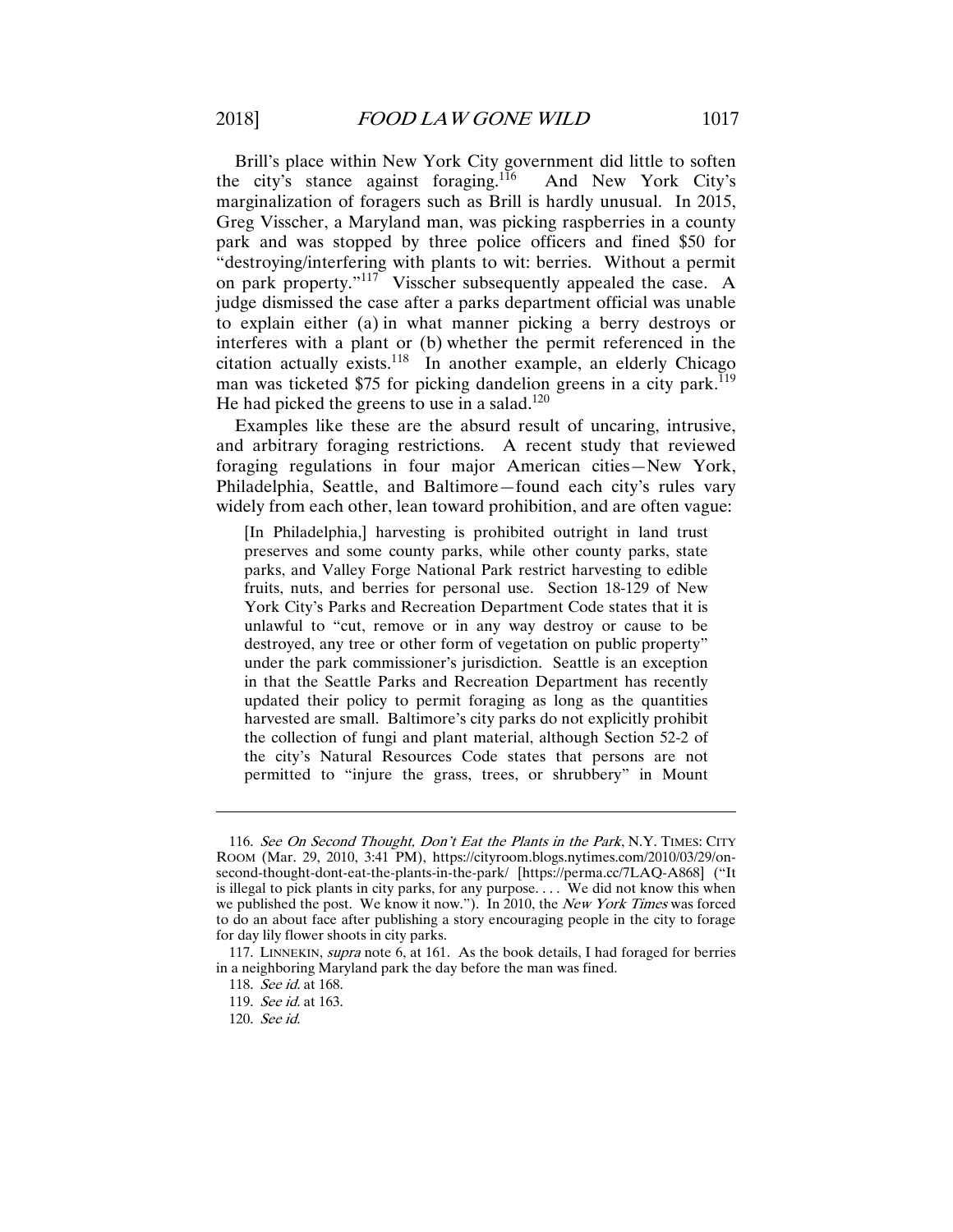Vernon Place Park. Section 30-2-201 of Baltimore County's Recreation and Parks Code states that persons may not "damage or destroy flora in a park" without permission of the Recreation and Parks Department, leaving open to interpretation whether some types of harvesting, such as the picking of fruit or berries, might be considered acceptable.<sup>121</sup>

Many urban foragers say these bans and fines are unnecessary and are based on little more than hysterical fears about overharvesting.122 Indeed, some cities are recognizing this fact and are beginning, slowly, to embrace foraging and foragers. $123$  Seattle, for example, has established an urban "food forest" in a working-class neighborhood in the city, dubbed the Beacon Food Forest, that "feature[s] fruitbearing perennials—apples, pears, plums, grapes, blueberries, raspberries and more." $124$  The city also became the first in the country to formally acknowledge the role foraging plays in feeding its populace.<sup>125</sup>

New York City has also embraced the idea of an urban food forest. A new "floating forest project" in the Bronx River, anchored just off the South Bronx, provides New York City residents with the opportunity to forage fruits, vegetables, and herbs free of charge or threat of fines.<sup>126</sup> The barge installation, Swale, established by a local

123. See, e.g., McNichols, *supra* note 40 ("Los Angeles recently affirmed the right to harvest fruit on public land.").

124. See id. ("Seattle's response to a few bad experiences like that has been to engage foragers, not crack down on them. City departments have all been asked to take a look at their policies—and to consider ways to allow food harvesting and even production on public land."); Kristofor Husted, Seattle's First Urban Food Forest Will Be Open to Foragers, NAT'L PUB. RADIO (Mar. 1, 2012), www.npr.org/ sections/thesalt/2012/02/29/147668557/seattles-first-urban-food-forest-will-be-free-toforage [https://perma.cc/ZX3S-KKH7] (discussing Seattle's Beacon Food Forest, which established a multi-acre site in the city for the purpose of foraging); see also BEACON FOOD FOREST, http://beaconfoodforest.org [https://perma.cc/P4MS-MRTL].

125. See Patrick T. Hurley & Marla R. Emery, Locating Provisioning Ecosystem Service in Urban Forests: Forageable Woody Species in New York City, USA, 170 LANDSCAPE & URB. PLAN. 266, 266 (2018) ("Seattle's urban forest management handbook lists human foraging amongst the functions and benefits of healthy urban forests . . . . Seattle is the first city we are aware of to acknowledge [foraging in this manner].").

126. See Levine, supra note 103.

<sup>121.</sup> See McLain et al., Gathering "Wild" Food, supra note 8, at 232–33.

 <sup>122.</sup> See LINNEKIN, supra note 6, at 166 ("These [prohibitions] are of course in place because the parks service imagines if they legalized [foraging] all the plants would be gone. I personally think this is ridiculous, and that open, legal, welleducated foraging only adds to the stewardship and use of our parks.") (quoting San Francisco-based forager Iso Rabins); see also Foderaro, supra note 17 (quoting Marie Viljoen, who writes a foraging column for the publication Edible Manhattan and "argued that parks officials were overstating the problem").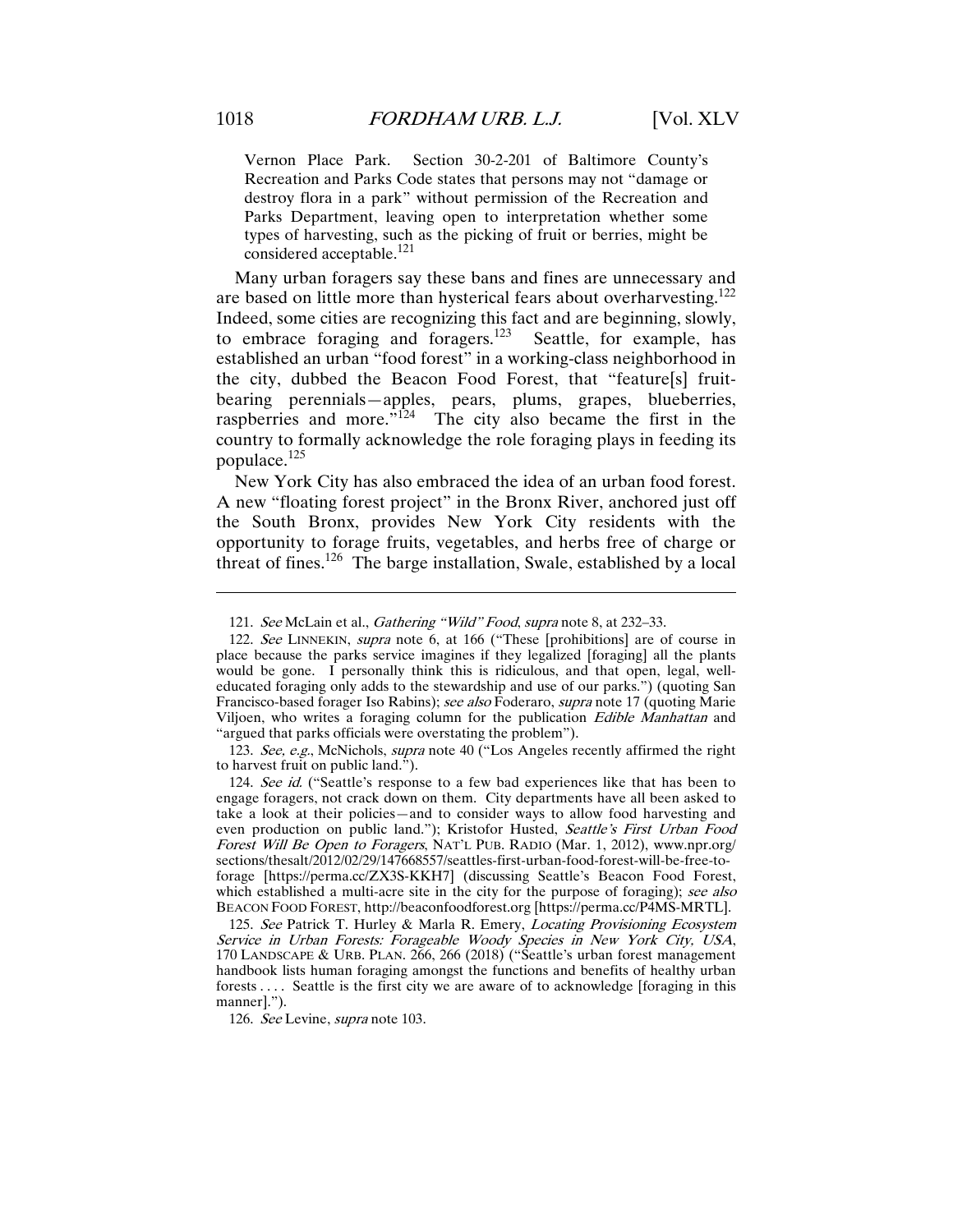artist, serves as "a public food forest with free edible and medicinal treasures."127 It is intended to address local food and health issues, including "food access, food security and food justice."<sup>128</sup>

But what about New York City's foraging ban? The barge, which is "[b]acked by the city's parks department," only exists legally thanks to "a loophole [that] circumvents rules about foraging on public land because technically, it is on the water."129 New York City should not force residents who wish to forage to do so on a barge, particularly when plenty of opportunities to do so exist in city parks. Bran Gunther of New York City's parks department suggested that the barge might help spur "potentially new ways of practice or policy [and] other possibilities for food within the city."<sup>130</sup> If that is the case—and the barge is intended to be a trial balloon that opens up more of New York City to foragers—then Swale is a promising project. If, alternately, Swale is intended to serve as the sole place in New York City where foraging is legal—as a tiny concession intended by itself to address the growing demand for foraging in the city—then Swale is simply furthering (rather than solving) a problem.

#### B. State Foraging Laws

State laws pertaining to foraging vary wildly. For example, various agencies and municipalities in California, a state that is particularly rich in wild foods, make legal foraging nearly impossible.<sup>131</sup> Penalties for violating these laws can be severe.<sup>132</sup> Alaska's so-called "Subsistence Statute," which refers to "the noncommercial, customary and traditional uses of wild, renewable resources by a resident domiciled in a rural area of the state for direct personal or family consumption as food," protects the rights of Alaska residents to forage in the state.<sup>133</sup>

<sup>127.</sup> Id.

<sup>128.</sup> Id.

<sup>129.</sup> Id.

<sup>130.</sup> Id.

<sup>131.</sup> See DABADY & STARK, supra note 49, at 3 ("Although wild foods are abundant and ubiquitous, agencies responsible for most public lands, including California state, regional, and local parks, generally do not permit the disturbance or removal of plant parts without special permission.").

<sup>132.</sup> See id. ("Penalties for removing plants include imprisonment and fines.").

 <sup>133.</sup> ALASKA STAT. § 16.05.940 (2000). Notably, at least one Alaska Supreme Court decision has centered in part on the right to harvest wild foods. See Alaska Fish & Wildlife Conservation Fund v. State of Alaska Dep't of Fish & Game, 289 P.3d 903, 908 (Alaska 2012).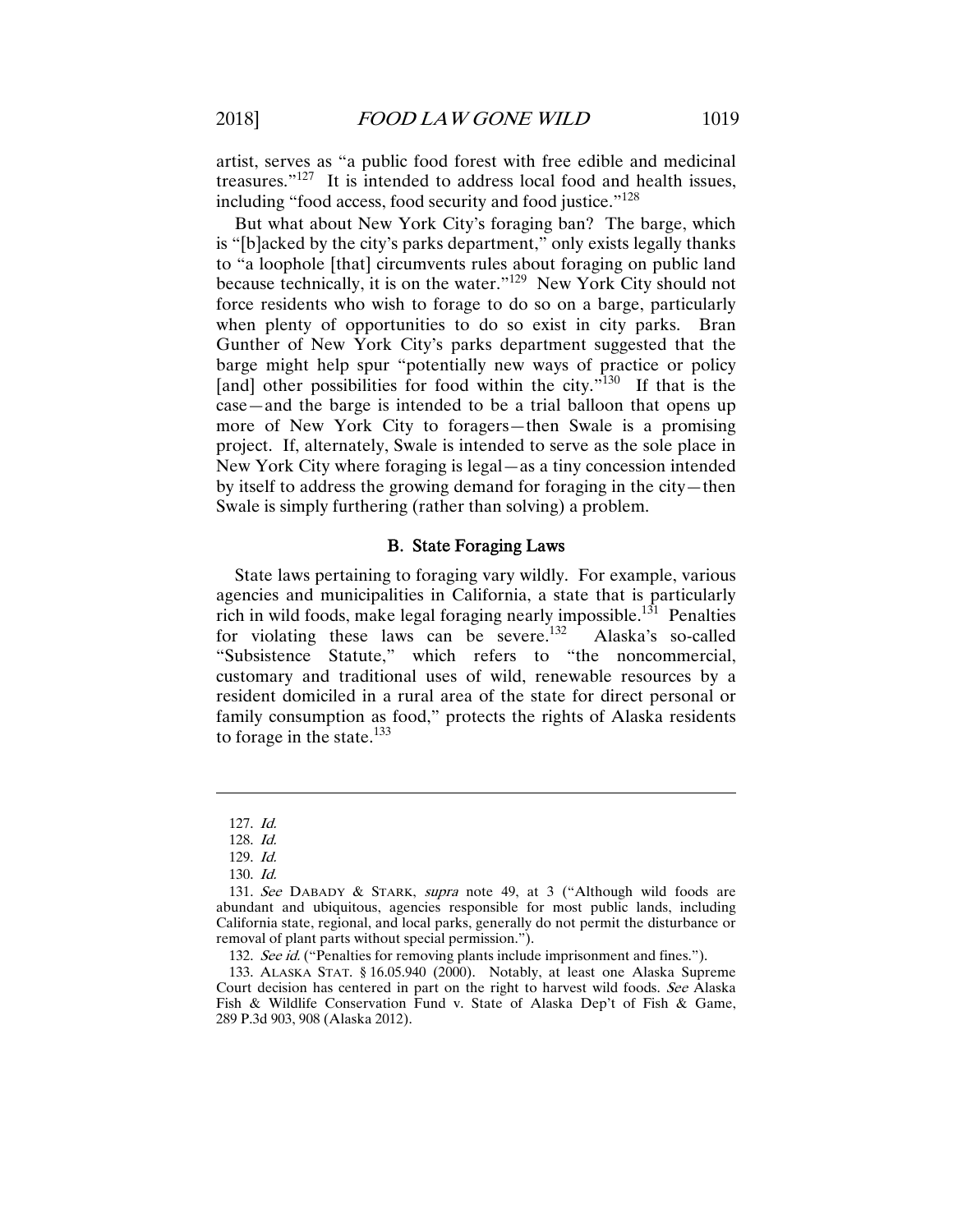A sampling of state foraging laws in seven geographically diverse American states (Alaska, Arkansas, California, Colorado, Florida, Hawaii, and Maine) conducted as part of the research for this Article indicates that state foraging laws lack uniformity. Alaska allows "recreational harvesting" of "wild plants, mushrooms, berries, and other plant material for personal, noncommercial use[.]"<sup>134</sup> Arkansas has specific rules for harvesting ginseng,<sup>135</sup> but prohibits the destruction, disturbance, or removal of plants from state park land.<sup>136</sup> California has specific rules for harvesting seaweed, $137$  and particular rules that prohibit foraging for "berries" or "fruit" in all state parks.<sup>138</sup> Colorado prohibits all foraging in its state parks.<sup>139</sup> Florida prohibits harvesting, collecting, destroying, or disturbing all plants within state parks, $140$  except for "aquatic plants."<sup>141</sup> Hawaii prohibits "damag[ing], destroy[ing], dig[ging], remov[ing], or possess[ing] any tree, shrub, or other plant" in a state park, $142$  but allows "reasonable quantities of fruits and seeds [to] be gathered for personal use."<sup>143</sup>

Maine takes a rather different view of foraging. State customs protect the rights of those who venture onto *private* property in order to forage, though the custom is not enshrined in law:

We have a long tradition, in Maine, of free and easy access to unimproved and unposted private land. Some have called this custom "permissive trespass." . . . We are not talking about a legal

137. See CAL. CODE REGS. tit 14, § 30.10 (2017); CAL. FISH & WILDLIFE DEP'T, RECREATIONAL HARVEST OF KELP AND OTHER MARINE ALGAE, https://www.wildlife.ca.gov/Conservation/Marine/Kelp/Recreational-Harvest [https://perma.cc/UL2E-TVNB] (allowing the "[r]ecreational harvest of marine algae

for personal use").

 $\overline{a}$ 

138. See CAL. CODE REGS. tit 14, § 4306 (2017).

139. See COLO. CODE REGS. § 405-1:100(B)(2) (2017) (making it illegal "[t]o remove, destroy, mutilate, modify or deface any structure, water control device, poster, notice, sign or marker, tree, shrub, or other plant or vegetation").

 140. See FLA. ADMIN. CODE ANN. r. 62D-2.013 (2017) (declaring all plant life in state parks to be property of the state).

 <sup>134.</sup> ALASKA ADMIN. CODE tit. 11, § 96.020(a)(3)(B) (2008).

<sup>135.</sup> See 209-02-13 ARK. CODE R. (2018).

<sup>136.</sup> See ARK. DEP'T OF PARKS & TOURISM, PARK DIRECTIVE NO. 3150, STATE PROPERTY (1975), http://www.adptfoi.com/Parks/Park%20Operations%20Manual/ PD3150.pdf [https://perma.cc/F6QG-9KUE].

<sup>141.</sup> Id. r. 68F-20.002.

 <sup>142.</sup> HAW. CODE R. § 13-146-32(e) (2017).

<sup>143.</sup> Id. § 13-146-32(c); see Administrative Rules, DEP'T OF LAND & NAT'L RES., dlnr.hawaii.gov/dsp/administrative-rules [https://perma.cc/WG69-VSEF] ("Leave all plant life undisturbed. Where permitted, reasonable quantities of fruits and seeds may be gathered for personal use.").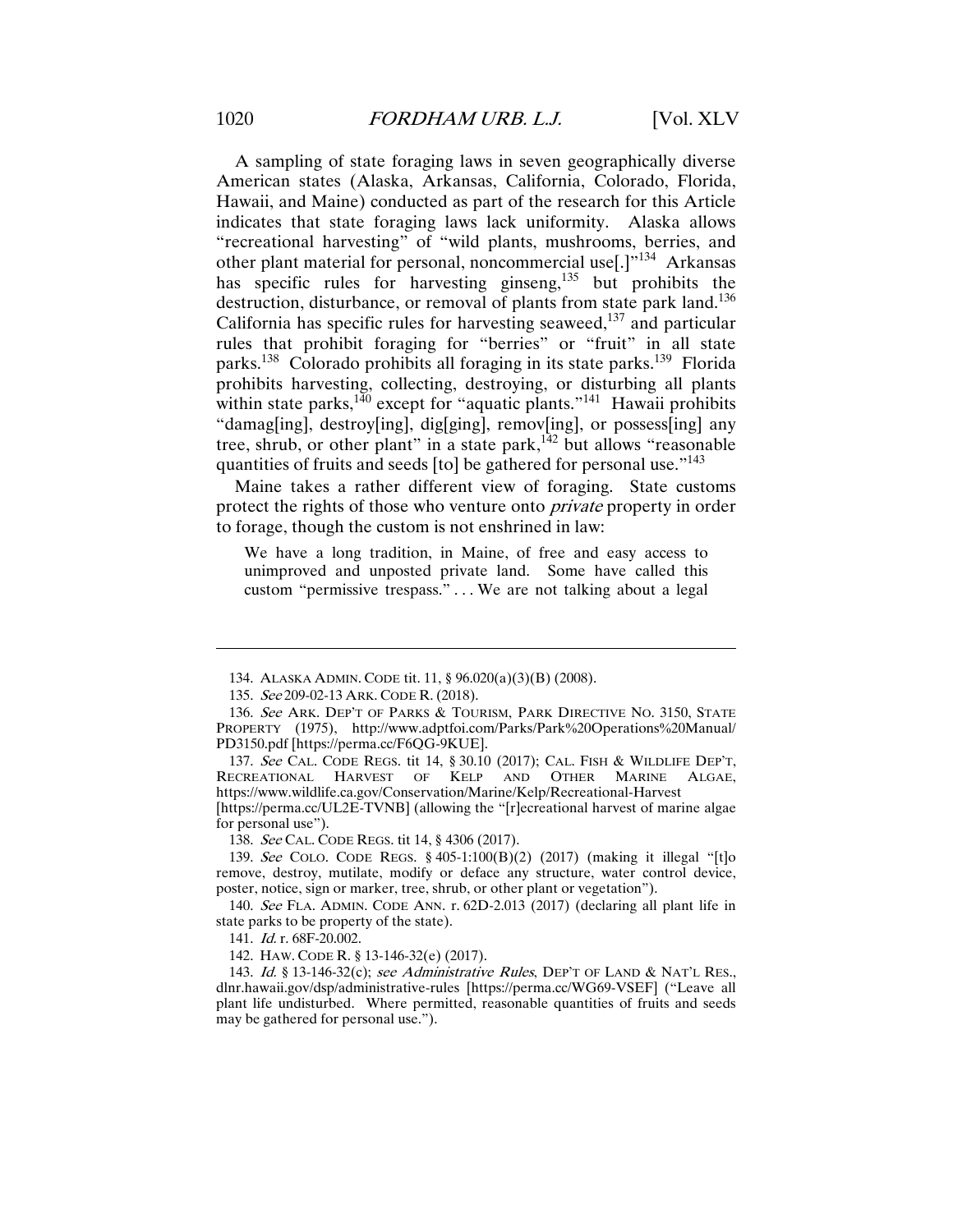right[], but rather a custom in which people use private property with the informal permission of the owner. $144$ 

Permissive trespass in Maine made news in 2017, when state lawmakers sought to pass legislation that would curtail the practice, arguing that property rights should trump the rights of foragers who gather wild foods on another person's property.<sup>145</sup> A bill, An Act To Prohibit Foraging on Private Land without Permission, was sponsored by State Senator Thomas Saviello.<sup>146</sup> As the title of the bill suggests, it was intended, in particular, to "require foragers—those looking to harvest blueberries, mushrooms, and other wild foods-to obtain permission from the property owner before collecting the food."147 Saviello says he sponsored the bill because a pair of angry constituents had had their property stripped of a delicacy, fiddlehead ferns,  $148$  and noted "[i]f you own the land, it's not my right to go onto your property and take something that belongs to you."<sup>149</sup> Saviello's fellow lawmakers, though, saw it differently, defeating the bill soundly in committee.<sup>150</sup>

State laws pertaining to the *sale* of foraged foods—particularly mushrooms—also vary. A fifty-state survey published in 2016 indicated that states use one of six different approaches to regulating the sale of foraged mushrooms.151 Notably, the FDA Food Code, a

 $\overline{a}$ 

149. Id.

 <sup>144.</sup> ME. STATE LEGISLATURE, ACCESS TO COASTAL AND INLAND WATERS: THE PUBLIC USE OF PRIVATE LAND 3 (1988), lldc.mainelegislature.org/Open/Rpts/ hc107\_m2u5\_1988.pdf [https://perma.cc/UF2Q-E26T] (describing Maine's tradition of "permissive trespass").

<sup>145.</sup> See Patrick Whittle, Maine Bill Would Require Written Permission for Foraging on Private Property, PORTLAND PRESS HERALD (Mar. 27, 2017), https://www.pressherald.com/2017/03/26/maine-senator-proposes-law-requiringlandowners-to-approve-foraging-on-their-private-property B48D].

<sup>146.</sup> See id.

<sup>147.</sup> Baylen Linnekin, Maine Lawmaker Targets Foragers on Private Property, REASON.COM (Apr. 8, 2017), https://reason.com/archives/2017/04/08/mainelawmaker-targets-foragers/singlepage [https://perma.cc/N8NL-7TA6].

<sup>148.</sup> See Abigail Curtis, Foragers, Landowners at Odds in Proposed Wild Picker Law, BANGOR DAILY NEWS (Mar. 29, 2017), bangordailynews.com/ 2017/03/29/homestead/foragers-landowners-at-odds-in-proposed-wild-picker-law/ [https://perma.cc/G75D-65MA].

<sup>150.</sup> See generally State of Maine, History and Final Disposition of Legislative Documents of the 128th Legislature 5 (May 4, 2017), http://legislature.maine.gov/ doc/1989 [https://perma.cc/NB6W-4R3E].

<sup>151.</sup> See PRIYA NAIR, NATIONAL SURVEY OF STATE REGULATION OF WILD MUSHROOM FORAGING FOR RETAIL SALE 2 (2016) ("These approaches include not allowing sale; identification by the state of approved wild mushroom experts certified via training; licensing of wild mushroom sellers; consumer advisory in the retail food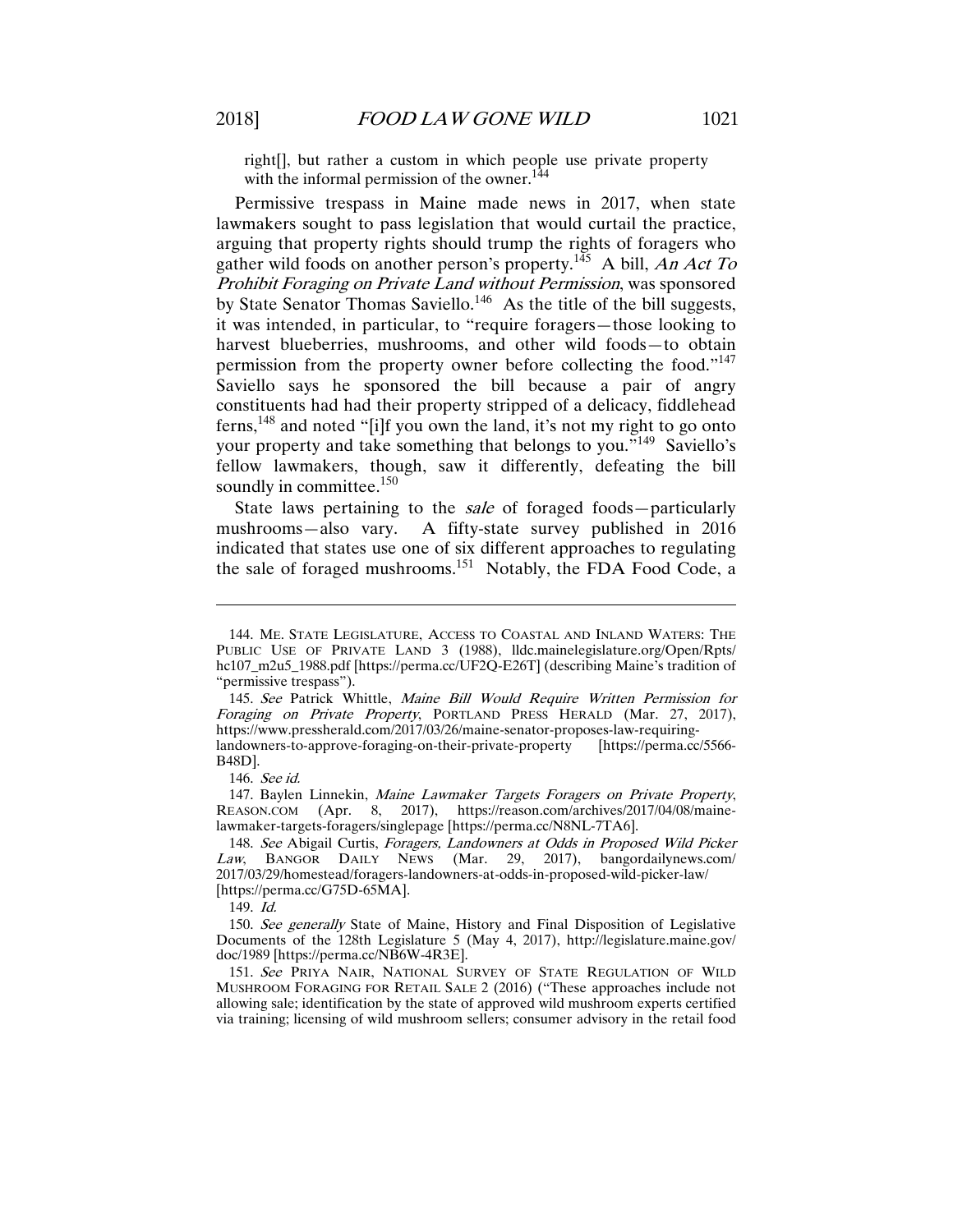model food-guidance document that many states have adopted as law, suggests no wild-harvested mushrooms should be sold unless each individual mushroom has been "found to be safe by an approved mushroom identification expert."<sup>152</sup> In 2009, New York State's Department of Agriculture & Markets ordered Carl Whittaker, a longtime mushroom forager who had sold wild mushrooms to many restaurants in the state for more than two decades, to halt his sales until he obtained a certification.<sup>153</sup> The state did not have a certifying process in place at the time.<sup>154</sup>

#### C. Federal Foraging Laws

#### 1. Federal Foraging Regulations

When it comes to national parks and other federal lands, the general policy of Congress is to favor conservation.<sup>155</sup> However, Congress has another intertwined policy, which is to encourage the use and enjoyment of national parks and federal lands by the public. Both policies are reflected in the Organic Act of 1916, which established the National Park Service ("NPS").<sup>156</sup> The mission of the NPS, housed within the Department of the Interior, is to:

promote and regulate the use of the Federal areas known as national parks, monuments, and reservations ... by such means and measures as conform to the fundamental purpose of the said parks, monuments, and reservations, which purpose is to conserve the scenery and the natural and historic objects and the wild life therein and to provide for the enjoyment of the same in such manner and by such means as will leave them unimpaired for the enjoyment of future generations.157

establishment; identification of mushrooms by a wild mushroom expert with state verified credentials; or variance on a case-by-case basis.").

 <sup>152.</sup> U.S. DEP'T OF HEALTH & HUMAN SERVS., FOOD & DRUG ADMIN., FOOD CODE § 3-201-16 WILD MUSHROOMS (2001), https://www.fda.gov/ohrms/dockets/98fr/ FDAFoodCode2001.pdf [https://perma.cc/VBW9-UNX6].

<sup>153.</sup> See Local Mushroom Supplier Stopped by State Dept. of Health, ITHACA.COM (Oct. 14, 2009), www.ithaca.com/news/local\_news/local-mushroomsupplier-stopped-by-state-dept-of-health/article\_93bd7cb5-1181-594f-8f16-1c4190f4d2 b1.html [https://perma.cc/M884-SQJJ].

<sup>154.</sup> See id.

<sup>155.</sup> See, e.g., Joris Naiman, ANILCA Section 810: An Undervalued Protection for Alaskan Villagers' Subsistence, 7 FORDHAM ENVTL. L. REV. 211, 249 (1996) (noting "Congress'[s] policy of conserving wildlife on federal lands").

 <sup>156.</sup> Organic Act of 1916, 39 Stat. 535 (originally codified at 16 U.S.C. § 1 (2012) and now codified as amended at 54 U.S.C.A. § 100101 (West 2017)).

<sup>157.</sup> Id.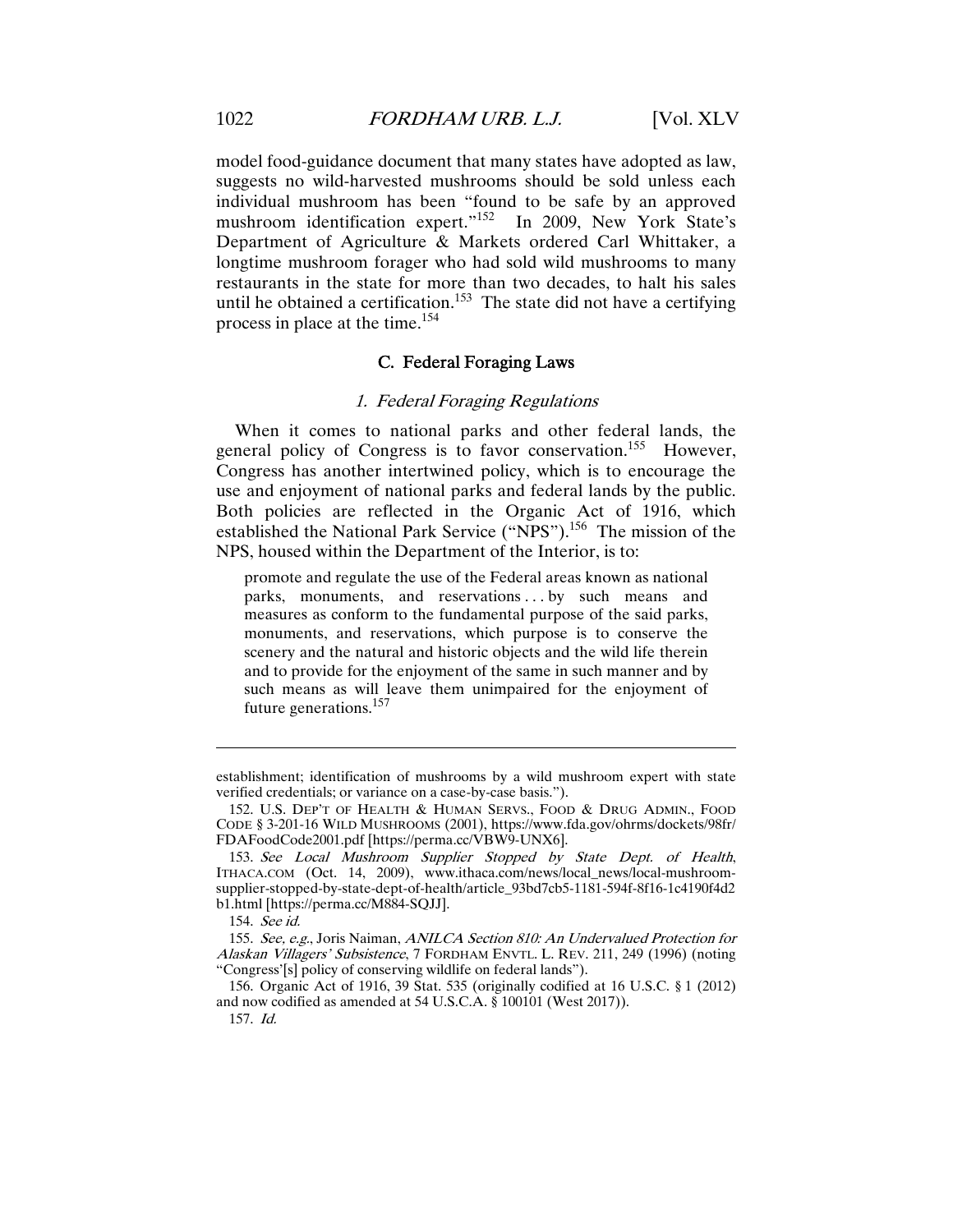The Organic Act has been criticized for generations for its "contradictory mandate."158 That contradiction lay in the law's stated intents to (1) conserve scenery, nature, historical objects, and wildlife and (2) provide a space within which people may enjoy the same.<sup>159</sup> Any specific intent on the part of Congress to address the issue of foraging in adopting the Organic Act is unclear. For example, perhaps the most exhaustive look at the origins of the Organic Act makes no mention of Congress's intent with respect to foraging in national parks.<sup>160</sup>

Our national parks and forests are administered by two different cabinet-level agencies. In addition to the NPS, the U.S. Forest Service, which resides within the Department of Agriculture, administers National Forest units. Forest Service regulations pertaining to foraging in the National Forests it manages differ from those enforced by the NPS. While NPS rules typically do not require foragers to obtain a permit, a person interested in foraging within Mt. Hood National Forest, for example, would first have to read the Forest Service's complex and detailed fee and permit schedule for "harvesting special forest products" in the park.<sup>1 $\dot{6}$ 1</sup> The forest's rules also include requirements for permitting, age, location, quantity, and other variables.<sup>162</sup>

The NPS, Forest Service, and other federal agencies occupy and manage more than one-quarter of all land in the United States.<sup>163</sup> Federal ownership of land varies dramatically by state, from a low of 0.3% in Connecticut and Iowa to a high of nearly 80% in Nevada.<sup>164</sup> As of 2017, the U.S. Forest Service managed more than 150 designated National Forests in forty-three U.S. states and territories,

<sup>158.</sup> See, e.g., Robin W. Winks, The National Park Service Act of 1916: "A Contradictory Mandate"?, 74 DENV. U. L. REV. 575, 575 (1997) ("Historians concerned with the National Park Service, managers in the Park Service, and critics and defenders of the Service frequently state that the Organic Act . . . draw[s] the Park Service in two quite opposite directions with respect to its primary mission.]").

<sup>159.</sup> See id.

<sup>160.</sup> See id.

<sup>161.</sup> See generally U.S. DEP'T OF AGRIC., GENERAL RULES AND GUIDELINES FOR GATHERING SPECIAL FOREST PRODUCTS (2016), https://www.fs.usda.gov/Internet/ FSE\_DOCUMENTS/fseprd497955.pdf [https://perma.cc/6A48-736E].

<sup>162.</sup> See id.

 <sup>163.</sup> See CAROL HARDY VINCENT ET AL., CONG. RESEARCH SERV., R42346, FEDERAL LAND OWNERSHIP: OVERVIEW AND DATA 1 (2017), https://fas.org/sgp/ crs/misc/R42346.pdf [https://perma.cc/YDG8-2DBC] ("The federal government owns roughly 640 million acres, about 28% of the 2.27 billion acres of land in the United States.").

<sup>164.</sup> See id.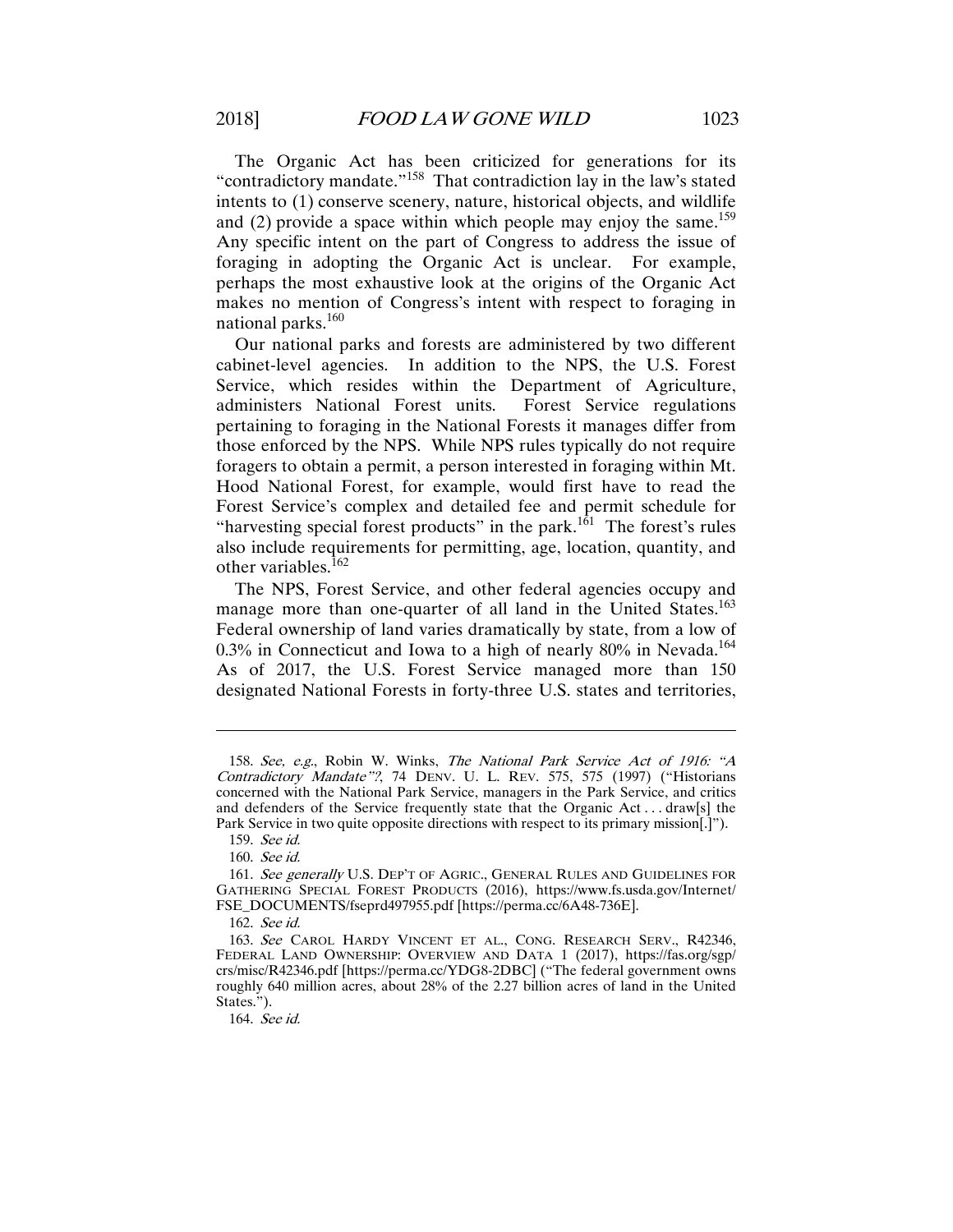totaling nearly 200 million acres of land.<sup>165</sup> That's more total land acreage than is found in any one U.S. state, save for Alaska. The NPS manages nearly 80 million acres of land across the country.<sup>166</sup> That's more total land acreage than is found in all but four U.S. states: Alaska, California, Texas, and Montana.

This Article focuses chiefly on NPS regulations, rather than those promulgated by the Forest Service.167 This decision is based on the large variation in visitor use of these public parks. While Forest Service visitors number approximately 160 million each year,  $^{168}$  NPS visitors number more than  $300$  million annually.<sup>169</sup> Furthermore, though the NPS administers more than 400 park units in the United States and its territories and protectorates, $170$  this Article focuses on the best-known and most visited of these units: the fifty-nine designated National Park units administered by the NPS.

 $\overline{a}$ 

 167. As with this Article's discussion of National Park Service regulations pertaining to foraging, a deep look at Forest Service foraging regulations is long overdue. Interestingly, there is some indication the Forest Service takes state foraging laws into account when setting its own foraging limits within parks that cross state borders. See U.S. DEP'T OF AGRIC., 2017 MUSHROOM GUIDE: MALHEUR/UMATILLA/WALLOWA-WHITMAN NATIONAL FORESTS 1 (2017), https://www.fs.usda.gov/Internet/FSE\_DOCUMENTS/fseprd538379.pdf

[https://perma.cc/8BR8-ZHZM] ("The Blue Mountains National Forests do not require free-use permits for individuals harvesting 'incidental amounts' of mushrooms. To be consistent with State laws, 'incidental amounts' are defined as 'possessing or transporting one gallon or less in Oregon and five gallons or less in Washington.'"). The NPS does not appear to consider state law when determining foraging on lands it manages.

168. See Press Release, U.S. Dep't of Agric., U.S. Forest Service Reports Visitors, Local Communities Receive Health, Economic Benefits from Visiting National Forests and Grasslands (July 19, 2013), https://www.usda.gov/media/press-releases/ 2013/07/19/us-forest-service-reports-visitors-local-communities-receive-health [https://perma.cc/BVW6-U2PN].

169. See Jennifer Errick, Visits to National Parks in 2015 Top 300 Million for the First Time, NAT'L PARKS CONSERVATION ASS'N (Feb. 17, 2016), https://www.npca.org/articles/1138-visits-to-national-parks-in-2015-top-300-millionfor-the-first-time [https://perma.cc/JX5D-AKFE].

170. See generally NAT'L PARK SERV., NATIONAL PARK SYSTEM (2017) https://www.nps.gov/aboutus/upload/Site-Designations-01-13-17.pdf [https://perma.cc/ GHY4-WBZK] (listing 417 separate units within the National Park system). Though the term "National Parks" is used generally to refer to most NPS lands, the NPS manages a broad group of parks that feature a rich variety of names. See VINCENT ET AL., supra note 163, at 5 ("NPS units have diverse titles—national park, national monument, national preserve, national historic site, national recreation area, national battlefield, and many more.").

<sup>165.</sup> See id.

<sup>166.</sup> See id.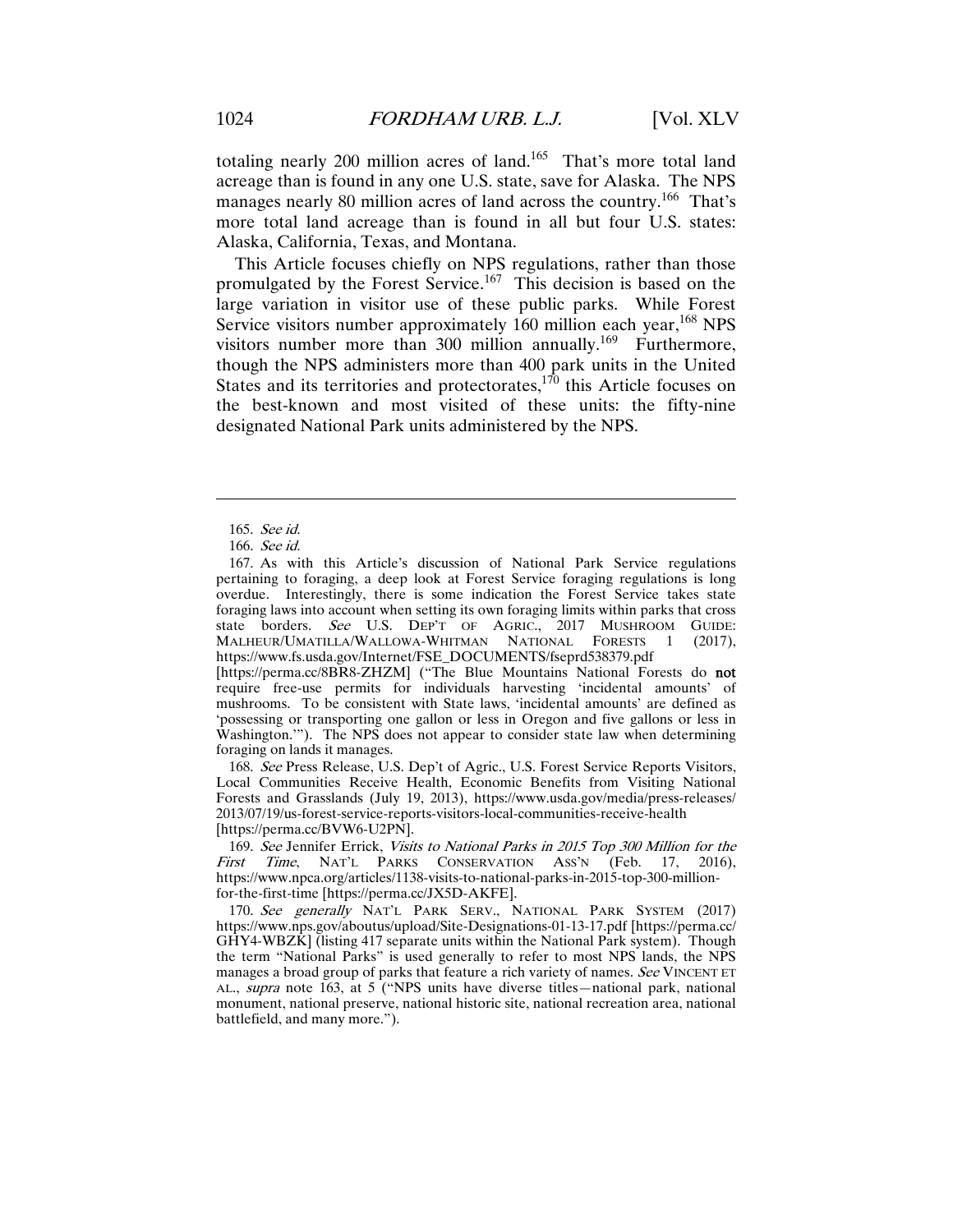The history of NPS regulations pertaining to foraging in designated National Parks dates back to 1960.<sup>171</sup> In 1966, the NPS expanded foraging opportunities to its recreation areas.<sup>172</sup> In 1983, the NPS updated the rules again.<sup>173</sup> The rules have not been updated substantively since 1983.<sup>174</sup>

The Park Service's default position on foraging on its lands, embodied in its regulations, is one of prohibition.<sup>175</sup> The relevant NPS regulations reside at 36 C.F.R. § 2.1 under a broad section heading, "Preservation of natural, cultural and archeological resources."<sup>176</sup> There, 36 C.F.R. § 2.1(a)(1)(ii) prohibits—in pertinent part and subject to one exception—possessing, destroying, removing, digging up, or disturbing "plants or the parts or products thereof."<sup>177</sup> Additionally,  $36$  C.F.R.  $\S$  2.1(c)(3) expressly bars NPS visitors from foraging for or possessing unenumerated wild foods; from gathering more than the permissible amount of a wild food; from removing wild foods without authorization; from foraging in areas forbidden by the superintendent; or from selling any wild foods. The fine for possessing, destroying, removing, or disturbing plants or plant products is  $$100.<sup>178</sup>$  Under 36 C.F.R.  $$2.1(c)(3)$ , the penalty for gathering natural products without permission is  $$50.<sup>179</sup>$ 

The exception to the general prohibition on foraging resides at 36 C.F.R. § 2.1(c)(1)–(2).<sup>180</sup> Under the exception, the superintendent

173. Id. ("Existing NPS regulations at 36 CFR 2.1(c), promulgated in 1983, allow for the personal use or consumption of 'fruits, berries, nuts, or unoccupied seashells' by the general public, subject to certain conditions.").

174. See id. at 45,028 n.3 ("The NPS promulgated the current authorization in 1983, when the NPS last comprehensively revised its public-use regulations.").

175. See VINCENT ET AL., supra note 163, at Summary ("Activities that harvest or remove resources from NPS lands generally are prohibited.").

176. See 36 C.F.R. § 2.1 (2017).

 $\overline{a}$ 

 178. S. DIST. OF W. VA., PETTY OFFENSES COLLATERAL FORFEITURE SCHEDULE 46 (2011), http://www.wvsd.uscourts.gov/pdfs/PettyOffensesCollateralForfeiture Schedule.pdf [https://perma.cc/CC3H-YJT4].

179. See id.

180. See 36 C.F.R. § 2.1(c)(1)–(2).

<sup>171.</sup> See Gathering of Certain Plants or Plant Parts by Federally Recognized Indian Tribes for Traditional Purposes, 81 Fed. Reg. 45,024, 45,025 (July 12, 2016) (codified at 36 C.F.R. pt. 2) ("The NPS has allowed limited gathering by hand of certain renewable natural resources since at least 1960.") (citing 36 C.F.R. § 1.2(c) (1960), which authorized hand picking and eating of designated native fruits and berries).

<sup>172.</sup> Id. ("In 1966, the NPS expanded this authority for NPS-administered recreational areas, allowing the gathering or collecting for personal use of reasonable quantities of natural, renewable products (e.g., seashells, fruits, berries, driftwood, and marine deposits of natural origin).").

<sup>177.</sup> See id.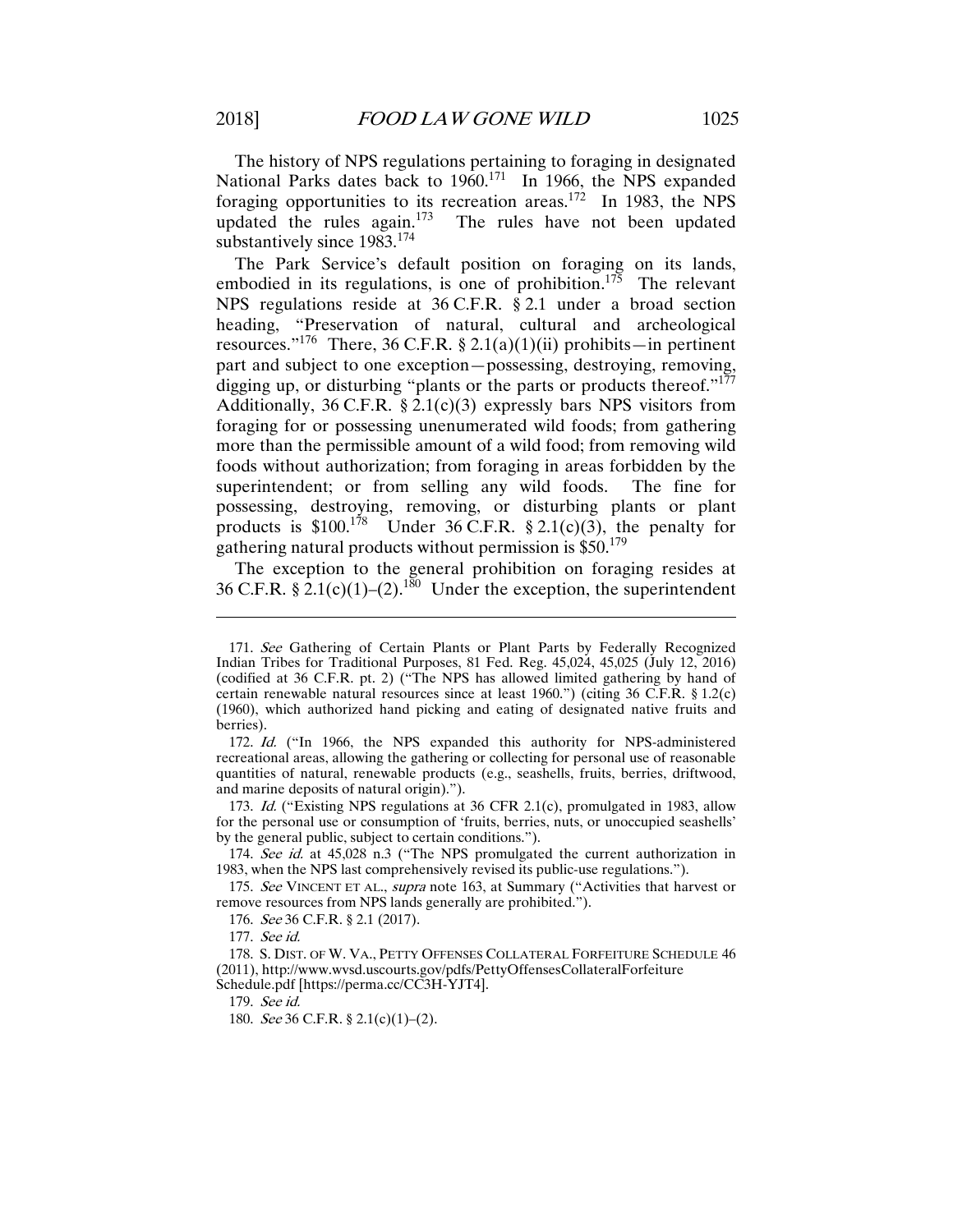of each NPS unit "may designate certain fruits, berries, [or] nuts... which may be gathered by hand for personal use or consumption upon a written determination that the gathering or consumption will not adversely affect park wildlife, the reproductive potential of a plant species, or otherwise adversely affect park resources."181 The rule also authorizes the superintendent to restrict the size, quantity, or location where these wild foods may be foraged and to limit possession and consumption to NPS grounds.<sup>182</sup>

The law provides significant discretion to the superintendent of each park, often resulting in adjacent parks featuring completely different foraging rules, with little or no rationale explaining the differences. For example, a 2009 NPS report highlighted the dramatic differences in mushroom foraging rules at nearby NPS-administered parks in the Washington, D.C. area. $^{183}$  Notably, the report also details how rules differ not just from park to park but even from year to year in the same park. As of 2006, the report states, the C&O Canal National Historic Park allowed any forager to harvest up to one half-gallon of mushrooms per day.<sup>184</sup> As of 2007, neighboring Rock Creek Park banned all harvesting of mushrooms (or, indeed, of any wild foods).185 As of 2008, the report states, Catoctin Mountain Park allowed foragers to gather no more than one half-gallon of mushrooms per person per day.<sup>186</sup> The report determined that same park's rules in 2007 permitted only "less than one gallon," while the 2006 rules only allowed "small amounts."<sup>187</sup>

Caselaw on foraging violations under 36 C.F.R. § 2.1 is scant. In one foraging case, plaintiff Jeffery D. Burrell was convicted for "removing and possessing plant material [ginseng] in violation of  $36$  C.F.R. § 2.1(a)(1)(ii)."<sup>188</sup> In October 1991, NPS rangers in Great

<sup>181.</sup> Id.; accord NAT'L PARK SERV., SUPERINTENDENT'S COMPENDIUM: ISLE ROYALE NATIONAL PARK 1 (2017) [hereinafter ISLE ROYALE COMPENDIUM] ("This activity can occur, however, only if a written determination shows that the allowed activity does not adversely affect park wildlife, the reproductive potential of a plant species, or otherwise adversely affect park resources.").

<sup>182.</sup> See Baylen J. Linnekin, The Case for Legal Foraging in America's National Parks, NEW FOOD ECON. (Jan. 8, 2018), https://newfoodeconomy.org/the-case-forlegalizing-foraging-in-national-parks/ [https://perma.cc/WC8N-P7Q4] (describing NPS foraging rules pertaining to size, type, location, use, and other factors).

<sup>183.</sup> See BARRON & EMERY, *supra* note 39, at iii.

<sup>184.</sup> *See id.* at 22.

<sup>185.</sup> See id.

<sup>186.</sup> See id.

<sup>187.</sup> See id.

 <sup>188.</sup> United States v. Burrell, No. 92-5223, 1993 WL 73705, at \*1 (4th Cir. Mar. 17, 1993).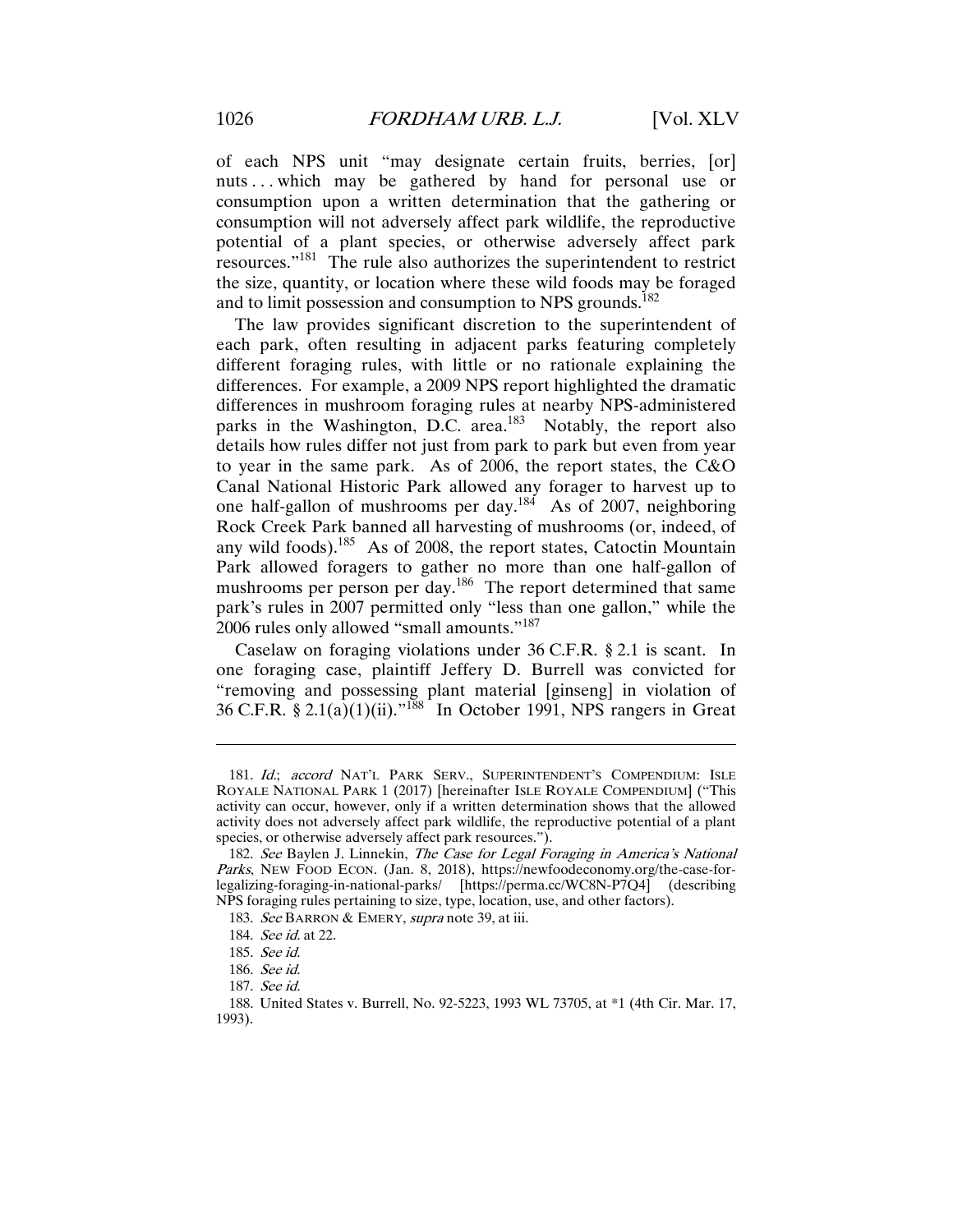Smoky Mountain National Park found human footprints near an area "that had been freshly dug for ginseng."<sup>189</sup> The next day, a pair of rangers monitored the area and saw the defendants, Burrell and Shuler, carrying sticks of the sort that can be used to harvest ginseng.190 After a chase, the rangers "found forty ginseng roots sticking out of Burrell's vest pocket."<sup>191</sup> Burrell, who faced a fine of up to \$5000, claimed he had harvested the ginseng on private property outside the park.<sup>192</sup>

A federal court convicted Burrell, holding that regardless of whether he had harvested the ginseng outside of the boundaries of the national park, the fact he "possessed ginseng within the boundaries of the Park" was sufficient to convict him under 36 C.F.R. § 2.1(a)(1)(ii).193 The Fourth Circuit reversed, holding it is not a violation of 36 C.F.R.  $\S 2.1(a)(1)(ii)$  merely to possess a natural product regulated by the NPS within a National Park.194 The court determined that "mere possession of a natural feature does not violate the regulation; the natural feature must be removed from the Park (physically harvested from park land)."<sup>195</sup>

Foragers such as Burrell may learn about specific park rules around foraging through a document published by every National Park in the United States. Individual park superintendents publish their respective decisions pertaining to foraging in the parks they manage in a document known as the "Superintendent's Compendium of Designations, Closures, Permit Requirements and Other Restrictions Imposed Under Discretionary Authority" ("Superintendent's Compendium").196 A Superintendent's Compendium is a "summary of park specific rules . . . [that] serves as public notice . . . and elaborates on public use and resource protection

<sup>189.</sup> Id.

<sup>190.</sup> See id.

<sup>191.</sup> Id.

<sup>192.</sup> See id.

<sup>193.</sup> See id.

<sup>194.</sup> See id. at  $*3$  ("[T]he evidence is insufficient to show that Burrell harvested ginseng from a national park and Burrell proffered a plausible explanation of how he obtained the ginseng found on his person.").

<sup>195.</sup> Id.

<sup>196.</sup> See, e.g., National Park Service's Draft Management Policies: Hearing Before the Subcomm. on National Parks of the S. Comm. on Energy and Natural Resources, 109th Cong. 63 (2005) ("[T]he Superintendent's Compendium is a written compilation of decisions made under the Superintendent's discretionary authority affecting operations at that park."). The Superintendent's Compendium is authorized and required under the Code of Federal Regulations. See 36 C.F.R. §§ 1.5, 1.7(b) (2017).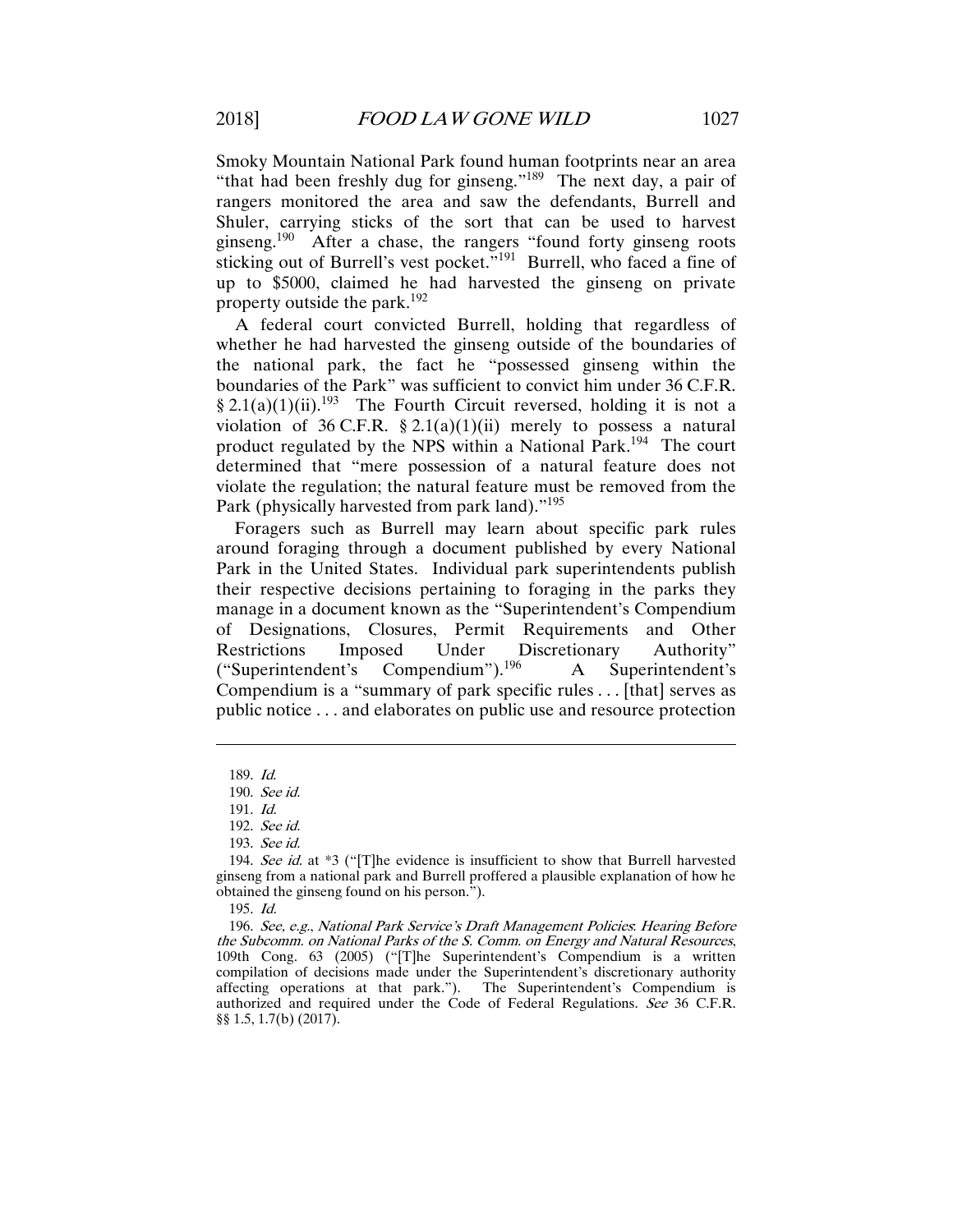regulations pertaining specifically to the administration of the park."197 Each individual National Park and NPS unit—including, for example, a National Historic Park—publishes an annual Superintendent's Compendium.<sup>198</sup>

No article to date has discussed how the fifty-nine designated National Parks regulate foraging, or has assessed and compared the park-specific foraging rules found in each Superintendent's Compendium. In fact, few if any commentators have noted, much less discussed in any specific detail, the particulars of foraging rules that apply in each NPS unit.<sup>199</sup>

#### 2. Data on Foraging Rules in NPS National Parks

Data on foraging regulations for each of the fifty-nine National Parks, gathered from the respective Superintendents' Compendiums, appear in Appendix A: National Park Service Policies Pertaining to Foraging Edible Foods in Our Nation's Fifty-Nine National Parks.<sup>200</sup> Key data points in the appendix include park name; whether or not a park allows foraging; whether a park limits the method, quantity, location, or type of gathering; whether a park restricts the use(s) of wild foods; which, if any, wild foods are enumerated; and whether a particular compendium contains a determination explaining a superintendent's rationale for his or her park's particular foraging rules.

Key findings include:

- Thirteen National Parks prohibit all foraging;
- Forty-six National Parks allow some foraging;
- Seven National Parks allow general harvesting of fruits, nuts, and berries;

<sup>197.</sup> NAT'L PARK SERV., SUPERINTENDENT'S COMPENDIUM: ACADIA NATIONAL PARK AND ST. CROIX ISLAND INTERNATIONAL HISTORIC SITE 2 (2017) [hereinafter ACADIA COMPENDIUM].

 <sup>198.</sup> Email from Jeffrey Olson, Public Affairs Officer, Nat'l Park Serv., to author (Dec. 21, 2018) (on file with author) ("Superintendents update their park compendium annually and make it available to the public.").

<sup>199.</sup> See generally, e.g., Jen Stegmann, Savoring the Fruits of Fall in the National Parks, NAT'L PARKS TRAVELER (Sept. 21, 2014), https://www.nationalparks traveler.org/2014/09/savoring-fruits-fall-national-parks25668 [https://perma.cc/VBV8- ZJED] (discussing the Superintendents' Compendiums and suggesting, with little or no evidence, that one "common pattern[] worth noting" in the regulations is that a "visitor can harvest generally  $1-\overline{2}$  quarts of berries from native species for personal consumption").

<sup>200.</sup> See infra Appendix A.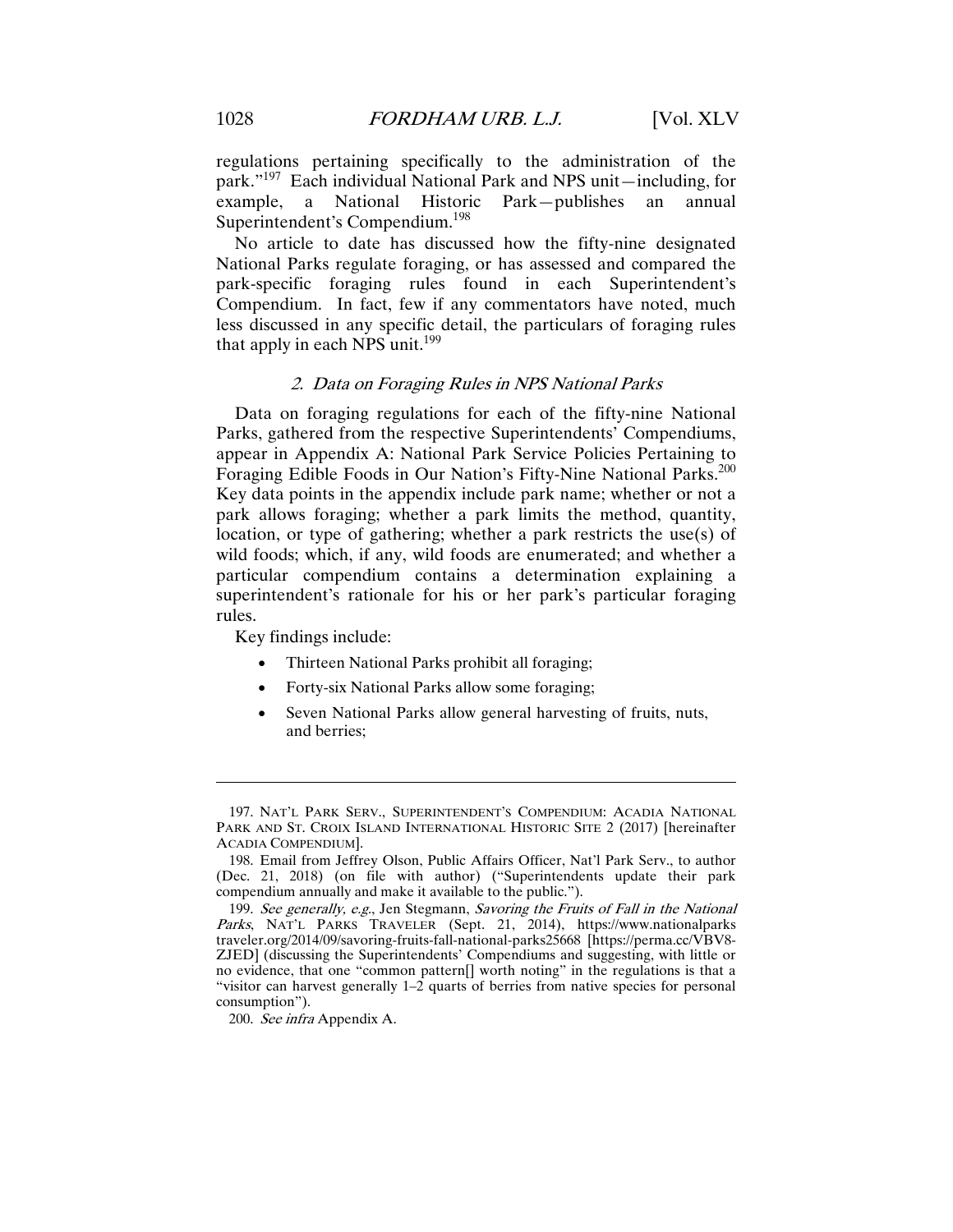- Thirty-nine National Parks specify wild foods in addition to or instead of fruits, nuts, and berries;
- Twenty-seven National Parks require all foraging to be conducted only by hand (without tools);
- Eleven National Parks impose additional harvesting requirements on foragers (e.g., prohibiting visitors from climbing trees to gather wild foods);
- Thirty-nine National Parks place limitations on the use of wild foods (e.g., for personal use or consumption only);
- Twenty-six National Parks issued a statement of determination explaining the specific basis of their foraging rules, while twenty-three did not;
- Twelve National Parks reference a particular location or locations within the park where foraging may or may not take place;
- Thirty-two National Parks place limitations on the quantity of one or more wild foods a person may harvest in the park (varying from "a handful" to "reasonable quantities" to, in some cases, "no limit"); and
- Ten National Parks prohibit specific wild foods from being harvested (including everything from lobsters to fiddleheads to mushrooms).

These data demonstrate dramatic differences in the respective foraging rules that exist within our National Parks.<sup>201</sup> The NPS argues that these differences simply reflect the differing wild foods and visitor frequency at these parks.<sup>202</sup>

Although enumerated in the fifty-nine respective Superintendents' Compendiums, $203$  individual park rules pertaining to foraging are

 <sup>201.</sup> NPS foraging rules apply equally across all NPS units—not just in the fiftynine designated National Parks. See Email from Jeffrey Olson, supra note 198 ("The regulation that covers foraging applies uniformly across the National Park System."). Analysis for this Article of approximately three-dozen NPS parks—in addition to the fifty-nine National Parks—finds that the superintendents who manage these parks appear to regulate foraging in these parks in a manner consistent with the National Parks. See, e.g., NAT'L PARK SERV., SUPERINTENDENT'S COMPENDIUM: ASSATEAGUE ISLAND NATIONAL SEASHORE 6 (2017) [hereinafter ASSATEAGUE ISLAND COMPENDIUM] (allowing the harvesting of limited quantities of blueberries and other wild foods by hand, for personal use and consumption).

<sup>202.</sup> See Email from Jeffrey Olson, supra note 198 ("There is variation because all parks are unique and have different resources. There are, too, different circumstances like visitation that have an effect on what decisions park managers make to preserve resources and the values for which the park was created while providing opportunities for public enjoyment.").

<sup>203.</sup> See infra Appendix A.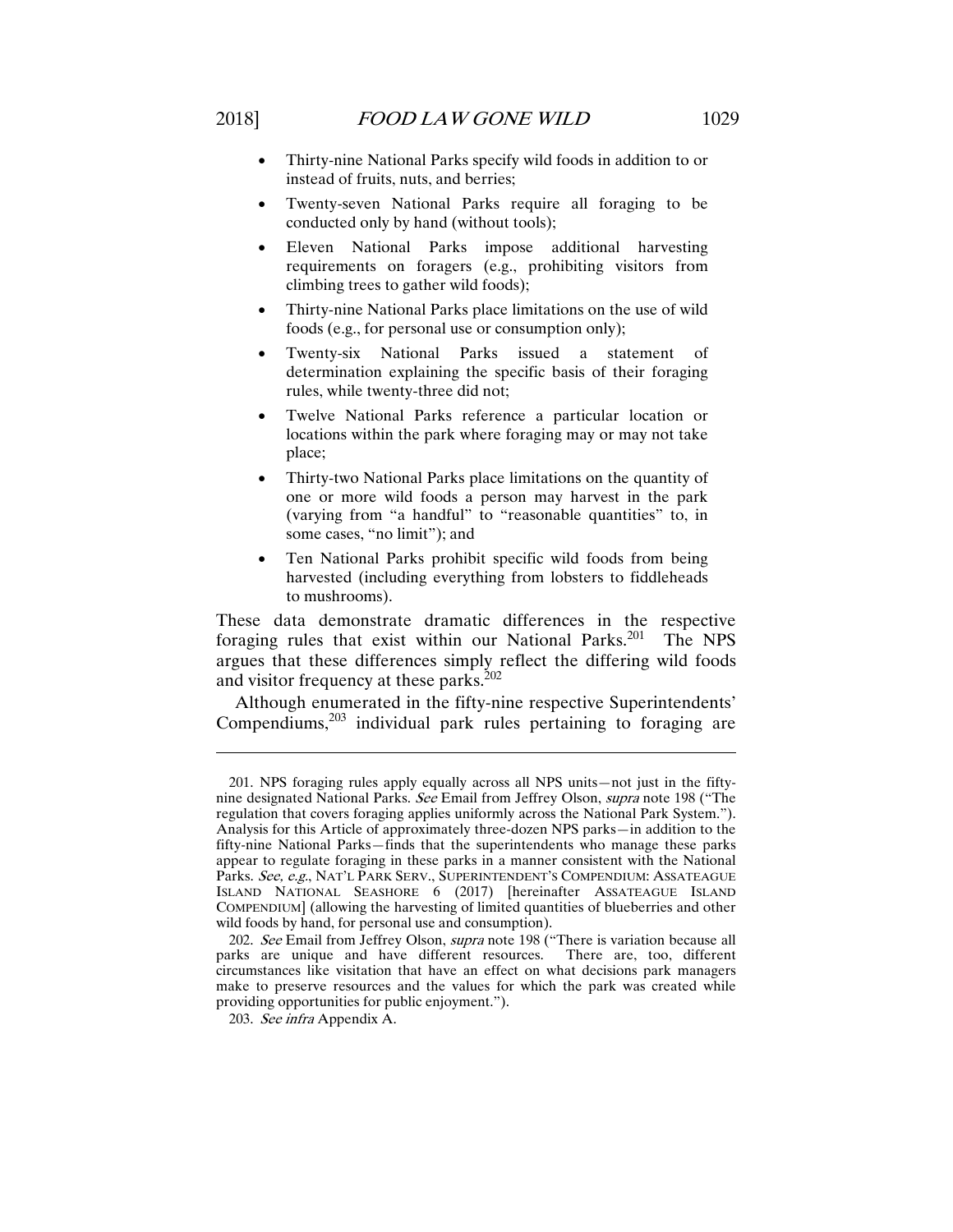nevertheless sometimes still confusing. For example, the Wind Cave National Park Superintendent's Compendium states that gathering small quantities of fruits, berries, and nuts is permissible.<sup>204</sup> But the compendium then states that chokecherries and wild/American plums "may be collected."<sup>205</sup> It is unclear whether the superintendent's intent and the letter of the law allow visitors (1) to gather small amounts of any and all fruits, nuts, and berries, as the rules first suggest; or (2) to gather only choke cherries and wild/American plums, as the rules then suggest; or (3) to gather both small amounts of any and all fruits, nuts, and berries but unlimited amounts of chokecherries and wild/American plums, as the former and latter suggest when read as a whole.<sup>206</sup> Given that any one of these three very different interpretations of the rules is reasonable, the need for more clarity in the regulations that apply to foragers in National Parks is evident.

Appendix B to this Article, titled "National Park Service's Enumerated List of Wild Foods Open to Foraging in Our Nation's Fifty-Nine National Parks," presents an alphabetical list of all of the wild foods that are enumerated in the fifty-nine National Parks' Superintendents' Compendiums. The vast list includes a staggering 108 separate and distinct wild foods—from acorns to yellow raspberries—along with a handful of general food types (e.g., nuts). It includes tropical fruits like avocados and coconuts and fruits common in cooler climates, such as apples and pears. It also features more than a handful of fruits, nuts, and berries that are virtually unknown outside of their regional areas, including calabaash, genips, Tanoak acorns, and Woods Rose fruits. If this list demonstrates nothing else, it reveals the fantastic variety of wild foods growing around this country that are available to foragers and the incredible diversity of this country's flora and natural lands.

#### IV. TOWARD AN IDEAL FORAGING LAW

Laws and regulations that prohibit foraging as a default position harm the majority of people who would otherwise engage in harmless—and even beneficial—foraging activities. Conflicting and confusing foraging laws and regulations have a similar impact. Rules that restrict foraging promote a host of negative unintended

<sup>204.</sup> See NAT'L PARK SERV., SUPERINTENDENT'S COMPENDIUM: WIND CAVE NATIONAL PARK 11 (2016).

<sup>205.</sup> See id.

<sup>206.</sup> See id.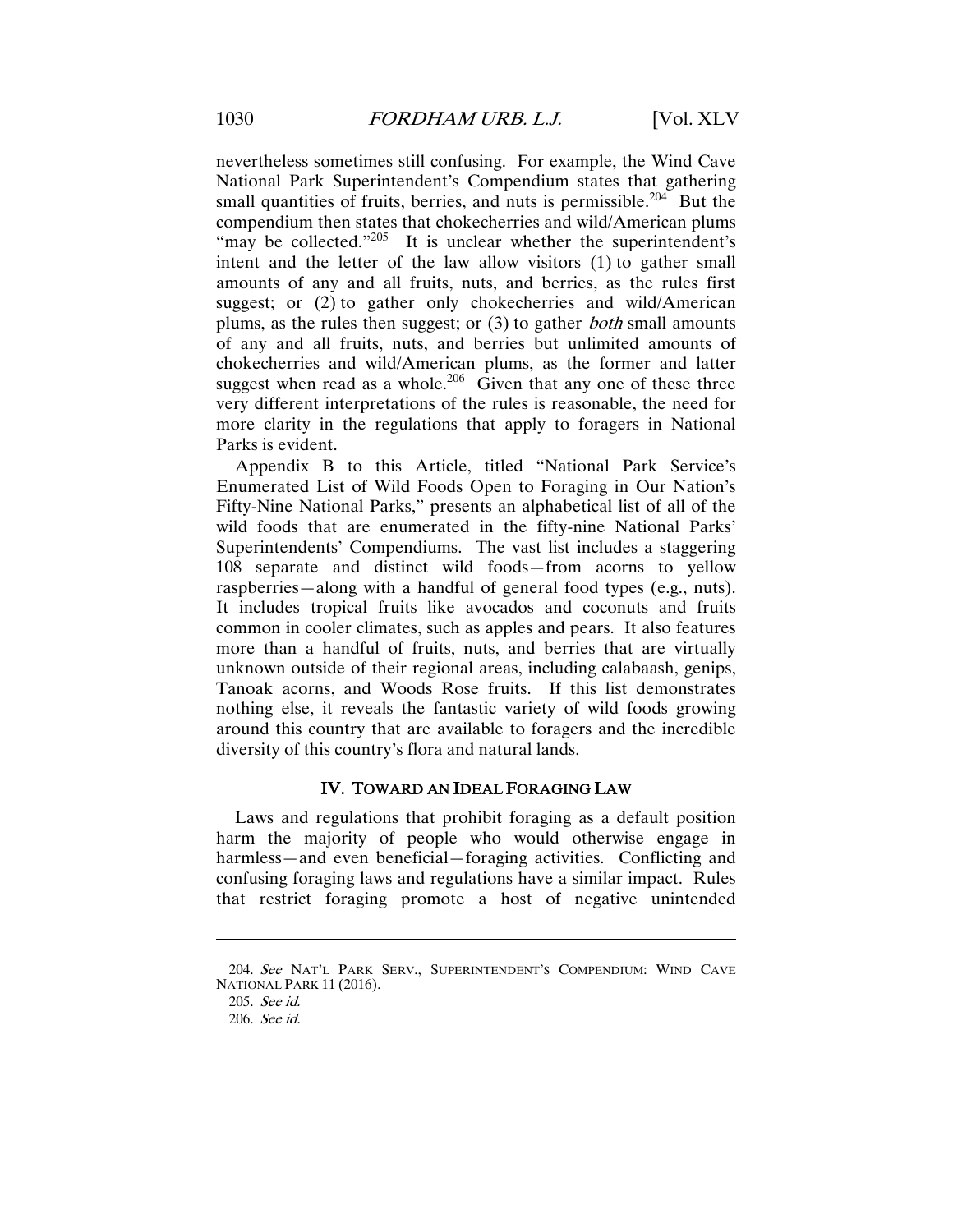consequences, including that they limit the use and enjoyment of parkland; ignore foraging's health, cultural, and nutritional benefits; and further marginalize vulnerable populations, particularly those in urban, rural, and wilderness areas. Treating foragers as scofflaws rather than as what they truly are—conservationists, park users, outdoor lovers, cultural preservationists, foodies, or some combination of these traits—is a misguided approach that fosters a modern American anti-foraging stance that finds its basis in the combination of racism, classism, and elitism that were the basis for America's earliest anti-foraging laws.

While the problems posed by anti-foraging laws are legion, changing federal, state, and local foraging laws and regulations so that they strike the right balance between embracing both foragers and conservation requires several systemic changes. Enacting five key changes would help ensure that the rights and practices of foragers are respected while also protecting the delicate ecology of our nation's federal, state, and local parks for the use and enjoyment of future generations of visitors.

#### A. Legalize All Foraging in All National Park Service Units

NPS National Park foraging regulations are problematic for a number of reasons. First, they are difficult to locate. A researcher can easily spend more than a dozen hours tracking down and reading the compendiums on the Internet. The NPS leaves it up to individual National Park units to post the compendiums online, rather than (or in addition to) collecting and posting them all on one web page, as the agency could and should do. $2^{67}$  To gain a comprehensive view of the foraging regulations across all National Parks is a tedious, confusing, and frustrating process. Even once obtained, the Superintendents' Compendiums lack uniformity in terms of contents and format generally. With regard to specific foraging regulations, the Superintendents' Compendiums frequently allow different foraging methods, uses, and quantities, and do not explain the rationale behind decisions to ban or limit the harvesting of some or all wild foods.<sup>208</sup> Additionally, it is often unclear if a particular compendium is the

<sup>207.</sup> Accord Email from Jeffrey Olson, supra note 198.

<sup>208.</sup> See id. (noting that superintendents need not publish a justification—known as a "determination"—but that they must have such determination available upon request); see also infra Appendix A.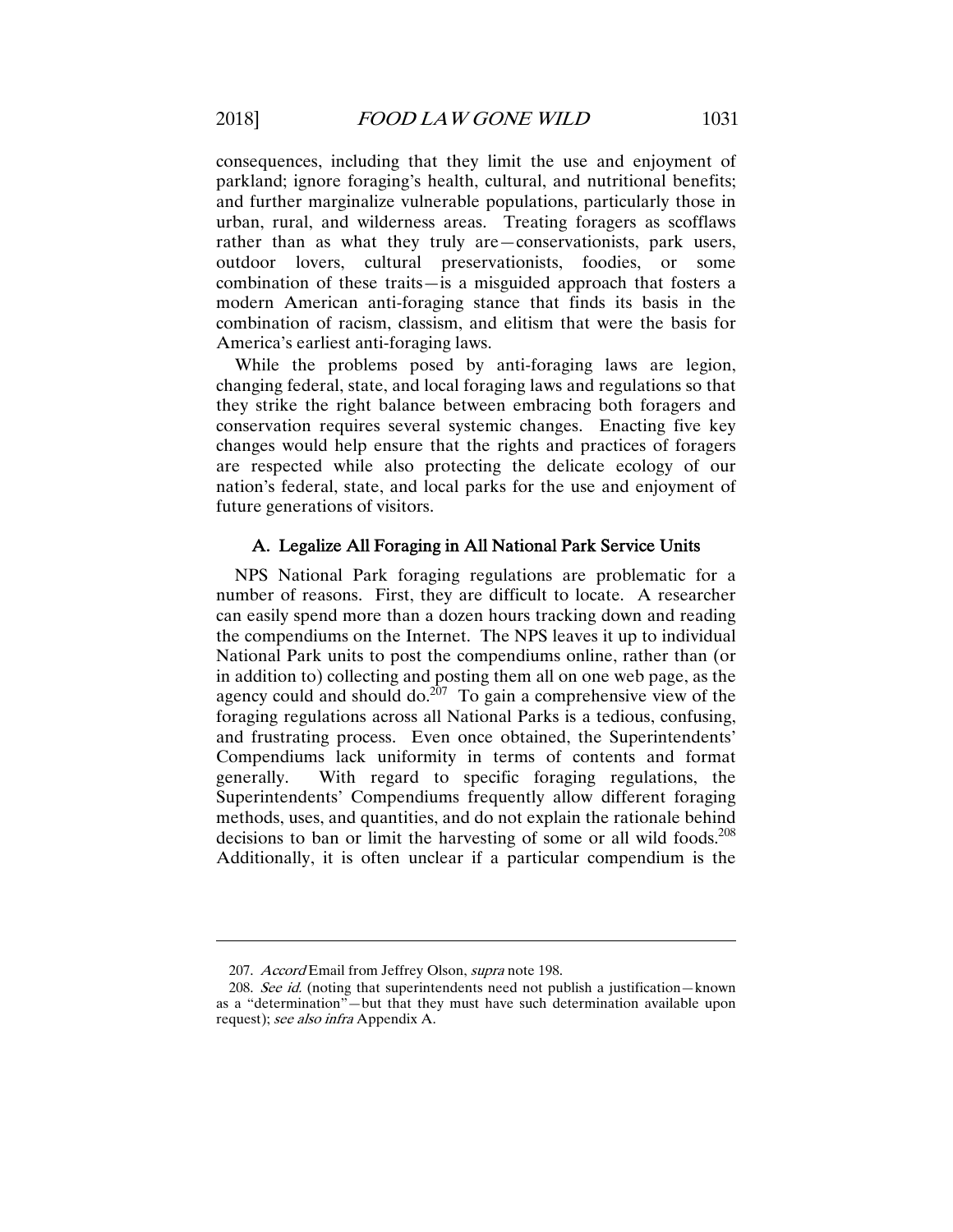most recent version and if that version reflects current or outdated regulations.<sup>209</sup>

The default position of the rules in 36 C.F.R. § 2.1 is to ban all foraging in a park in the name of conservation unless the park superintendent permits it. $^{210}$  This absolutist notion of "conservation" indiscriminately protects the wild blackberry or blueberry, a pawpaw or a coconut fallen to the ground, or a wild crab apple or a walnut, none of which inherently requires any such protection.

Rather than the current prohibitive regulations, which serve as a default ban on all foraging, the rules under 36 C.F.R. § 2.1 should embrace both, equally important parts of the dual mission of the National Parks: conservation and human enjoyment. $211$ Consequently, the rules in 36 C.F.R. § 2.1 should be amended so that the default position for every National Park is permissive, allowing visitors to forage, subject to limits on method, location, quantity, type, or use as justified by each park's superintendent.

Superintendents already have two tools at their disposal in the event a particular wild food is in danger of being overharvested. Both are found in the Superintendents' Compendiums. In the first case, the compendium allows a superintendent the opportunity to exercise their discretion to allow foraging but to prohibit specific wild foods from being harvested altogether.<sup>212</sup> As discussed in Section III.C, ten National Parks already prohibit specific wild foods from being harvested. At least some of those prohibitions have likely arisen as a result of overharvesting. The most recent Superintendent's Compendium from the Great Smoky Mountains National Park notes that the park has "rescinded" an exception that had allowed the collection of ramps, a popular wild food.<sup>213</sup> This is exactly how the

<sup>209.</sup> See generally infra Appendix A. While most data on which this Article relies in Appendix A and elsewhere are recent, the data for Virgin Islands National Park come from a 2013 Superintendent's Compendium. See NAT'L PARK SERV., SUPERINTENDENT'S COMPENDIUM: VIRGIN ISLANDS NATIONAL PARK 21 (2013) [hereinafter VIRGIN ISLANDS COMPENDIUM].

<sup>210.</sup> See supra notes 175–82 and accompanying text.

<sup>211.</sup> See discussion supra Introduction, Section I.D.

<sup>212.</sup> See supra Section III.C.2.

<sup>213.</sup> See NAT'L PARK SERV., SUPERINTENDENT'S COMPENDIUM: GREAT SMOKY MOUNTAINS NATIONAL PARK 8 (2014) [hereinafter GREAT SMOKY MOUNTAINS COMPENDIUM]. As this example suggests, park compendiums are evolving documents. For example, some compendiums address the use of very recent technological advances such as drones, selfie sticks, and Segway vehicles in parks. See, e.g., NAT'L PARK SERV., SUPERINTENDENT'S COMPENDIUM: MAMMOTH CAVE NATIONAL PARK 2 (2017) [hereinafter MAMMOTH CAVE COMPENDIUM].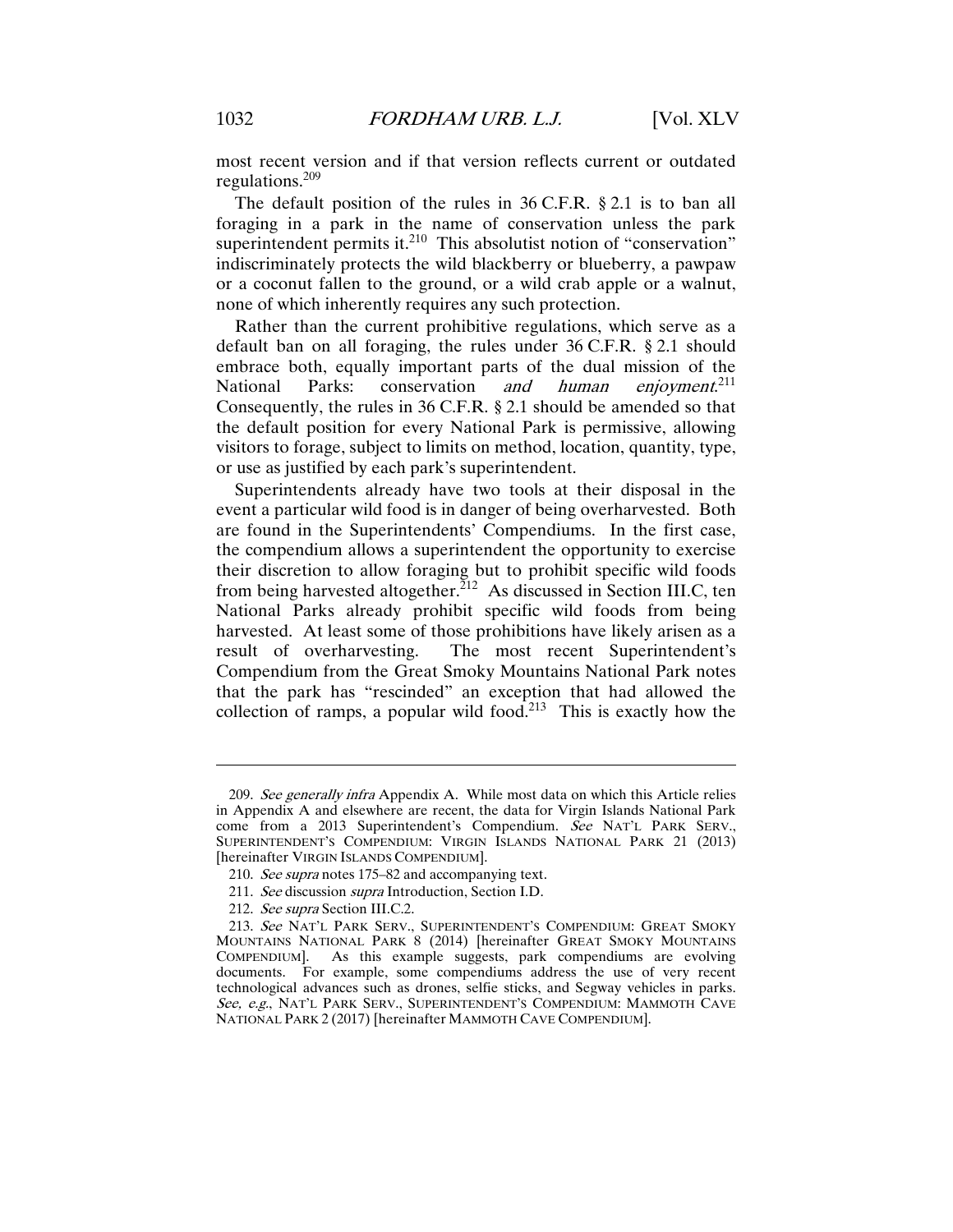existing regulations should work, and how the regulations would continue to work under the revised regulations this Article proposes.

The second case pertains to the determination found within the respective park compendiums. Park superintendents currently use the determination to justify lifting the regulatory ban on foraging and to permit, for example, the harvesting of a quart of berries. Under the more permissive regulations proposed here in this Article, park superintendents would instead use the determination to justify, if necessary, why they chose to *prohibit or restrict* some or all foraging in their park. Therefore, if overharvesting becomes a problem within a specific park, the superintendent could utilize the determination to limit or suspend foraging for any specific wild food or foods deemed to be threatened. By shifting the determination from a tool superintendents may use to allow some or all foraging to one superintendents may use to prohibit some or all foraging, the revised regulations would benefit those subject to rules by enumerating practices that are not permissible under the rules; would provide proper notice, clarity, and certainty; and would inform the public of the basis and intent of the regulations.

The rules currently do not achieve this result. Given that fewer than half of park superintendents provide any determination at all in their compendiums, $2^{14}$  the public in general and foragers specifically are more often than not uninformed about the reason why a park superintendent has chosen to prohibit or allow foraging in the park they oversee. For this reason, publication of a determination should be made mandatory in all cases where a superintendent chooses to prohibit or otherwise restrict foraging (e.g., by limiting collection to one handful per day) in the park they manage.

#### B. End the "Museumification" of City Parks

Cities often "welcome" visitors to urban parks in a way that prohibits the visitors from enjoying the fruits of those parks. $^{215}$  In truth, urban parks were designed with neither foragers nor foraging in

<sup>214.</sup> See generally infra Appendix A.

<sup>215.</sup> See McLain et al., Gathering "Wild" Food, supra note 8, at 221 ("Parks have become museumified landscapes which humans can look at, recreate in, and pass through, but where harvesting is strongly discouraged.").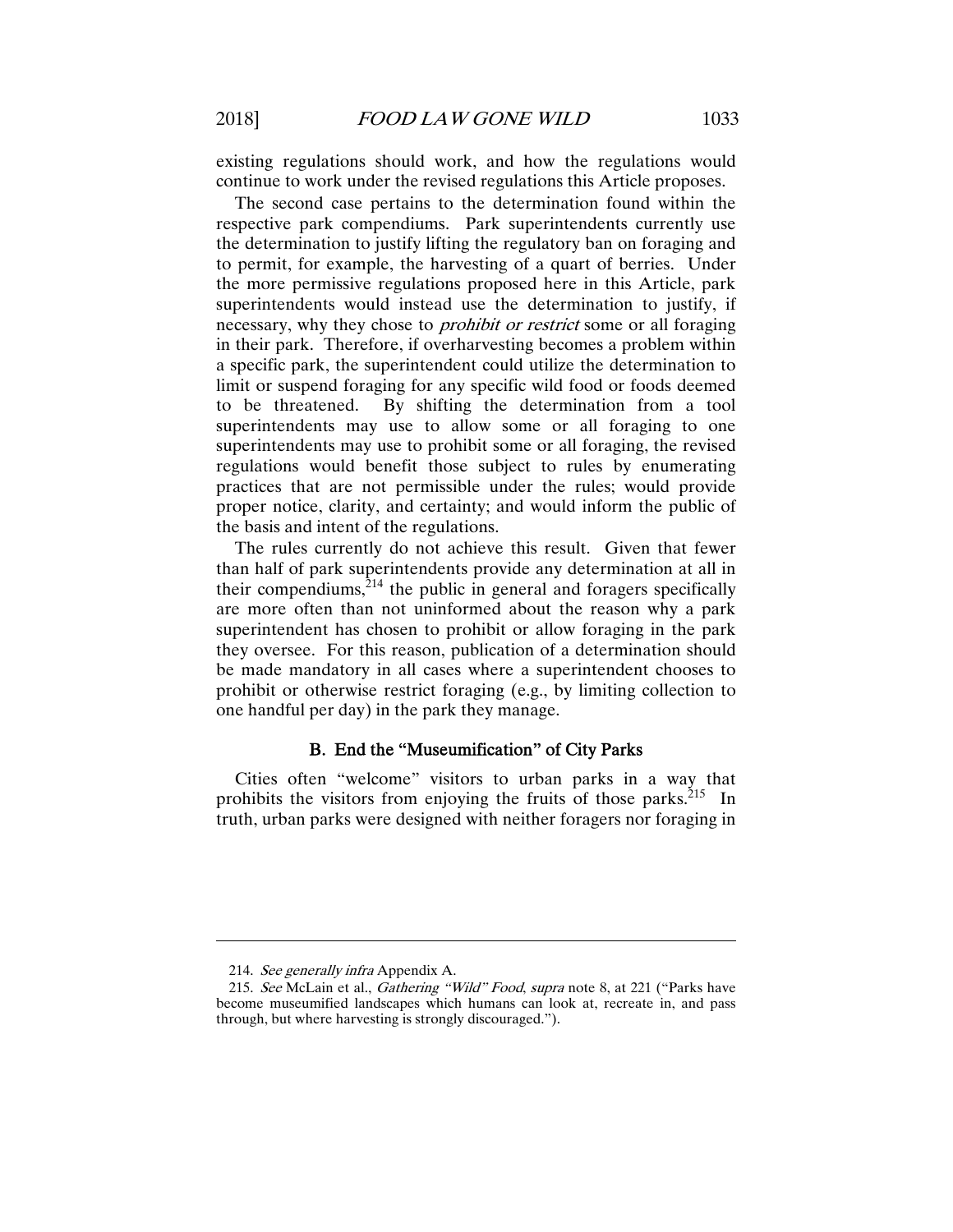mind.<sup>216</sup> One reason for this is that activities like foraging were seen by early parks advocates as anathema to the urban environment. $217$ 

Consequently, potential urban foragers frequently visit lush city parks filled with wild foods they cannot touch, much less eat. Critics charge that urban conservation efforts in parks tend to "museumify" nature and wall off the urban ecosystem as a source of human sustenance.<sup>218</sup> Cities should therefore reimagine their regulations both to recognize that foraging takes place in contravention of regulations and to acknowledge the many benefits urban foraging provides.<sup>219</sup>

#### C. Eliminate Discouraging and Confusing Rules

Federal, state, and local rules pertaining to foraging are often callous, inane, and perplexing instruments. Local regulations provide some of the most absurd enforcement examples. Consider that both "Wildman" Brill in New York City and the aforementioned Chicago forager were both fined for picking dandelion greens, the leafy part of a weed that would likely have met its eventual doom in each case at the hands of a city-owned lawnmower.<sup>220</sup> Some local laws characterize picking berries as, invariably, destroying or interfering with a plant.<sup>221</sup> It is neither.

State regulations can be impenetrable. Some state regulations declare they prohibit all foraging, but these regulations (or state rules found elsewhere) also describe certain types of foraging they allow.222

<sup>216.</sup> See id. at 222–23 (noting that "influential landscape architects of the nineteenth and early twentieth century ... designed [parks] as aesthetic *backdrops* for activities such as sitting, walking, birdwatching, and playing").

<sup>217.</sup> See id. at 223 (delineating the view of a clear divide between rural and urban activities, and "which human–nature interactions belonged in the city and which in the country").

<sup>218.</sup> See id. at 221 (discussing the "museumification of nature, urban conservation programmes typically favour a discursive and regulatory construction of urban nature as a provider of ecological services and intangible values rather than a source of products for human use") (internal citation omitted).

<sup>219.</sup> See id. ("[I]t may be desirable to thoughtfully (re)incorporate materially productive relationships between people and nature in urban green space planning [since] urban green spaces already serve as provisioning sites where people collect plants and fungi—often surreptitiously and in defiance of rules prohibiting such activities—for a variety of uses.").

<sup>220.</sup> See supra Section III.A.

<sup>221.</sup> See supra notes 117–18 and accompanying text.

<sup>222.</sup> See supra notes 135–36 and accompanying text.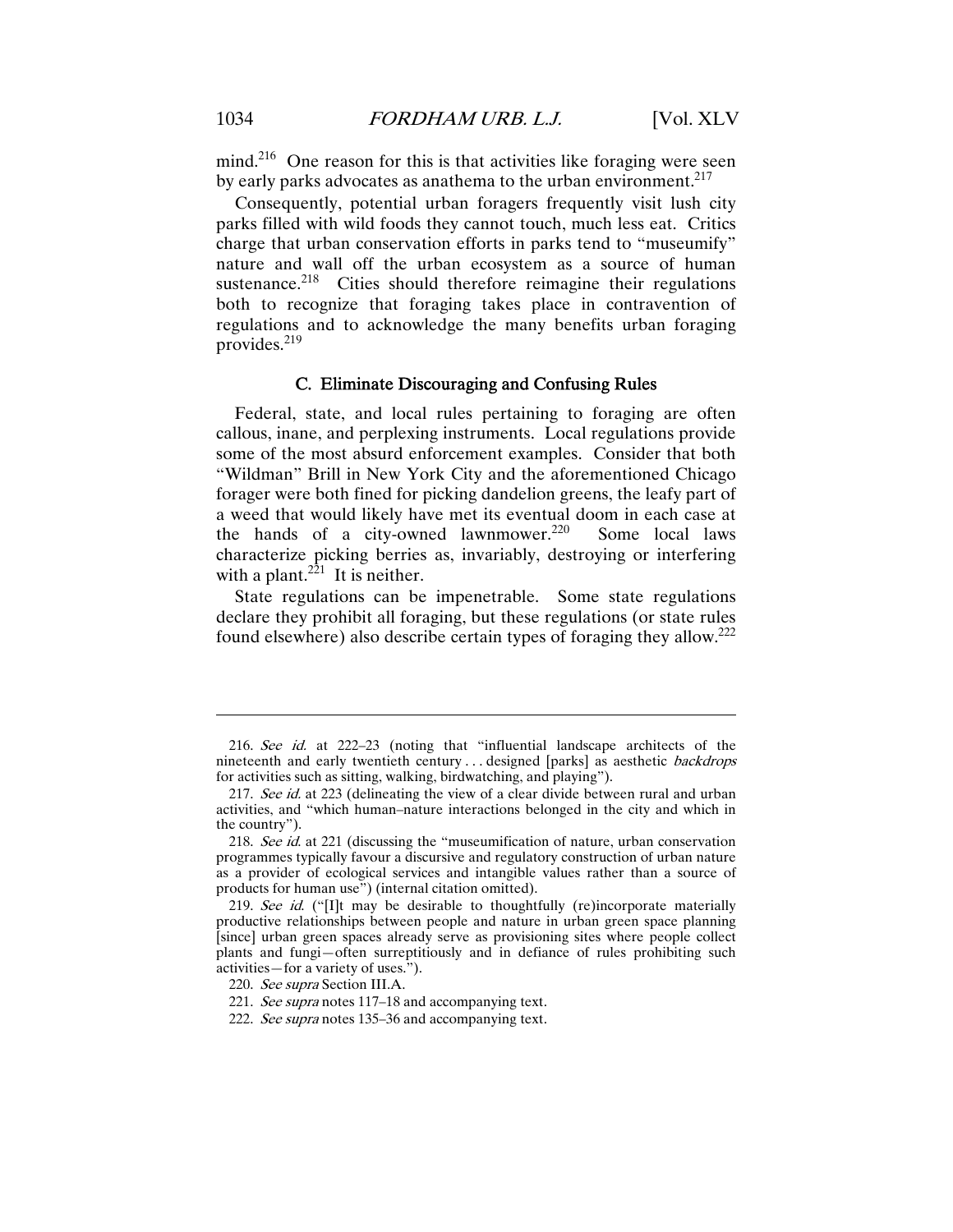Other states reference foraging permits, but those permits can be difficult or impossible to locate. $<sup>2</sup>$ </sup>

NPS rules serve both to confuse National Park visitors and to discourage potential visitors. Forager Iso Rabins has stated that "[t]he rules around harvesting . . . I've always found fairly confusing overall and [it] takes a ton of research to find out what you can and cannot harvest, and sometimes the information can't even be easily found online." $224$  Despite its recent denial, $225$  the NPS has long been aware of the fact its prohibitions and conflicting regulations discourage foragers specifically and park visitors more generally.<sup>226</sup>

Even NPS rules that allow foraging can be confusing. Some individual park rules contradict themselves, as the Wind Cave National Park example illustrates.<sup>227</sup> Other times, park rules change from year to year.<sup>228</sup> In still other cases, adjacent parks often have conflicting rules.<sup>229</sup> Finally, park rules posted at the NPS website can be difficult to locate and, even when found, may be outdated.<sup>230</sup>

#### D. Recognize that Foragers Are Conservationists

Bureaucrats and lawmakers should acknowledge that foragers are conservationists and craft their regulations with that fact in mind. Conservationists are sometimes divided about whether or not cities should allow foraging.<sup>231</sup> Some critics of looser foraging regulations

<sup>223.</sup> See, e.g., DEEP's Native Plant Garden at 79 Elm Street, CONN. DEP'T OF ENERGY & ENVTL. PROT. (Sept. 2011), www.ct.gov/deep/cwp/view.asp?a=2690&q= 322452 [https://perma.cc/43KG-PBGE] (noting it is against the law "to collect any plants from state-owned lands without a permit" but failing to identify what sort of permit one would need and where or how to obtain such a permit).

<sup>224.</sup> See Email from Iso Rabins, Founder, ForageSF, to author (Dec. 29, 2017) (on file with author).

<sup>225.</sup> See Email from Jeffrey Olson, *supra* note 198 (stating NPS does not believe that conflicting foraging rules in National Parks discourage visitors).

<sup>226.</sup> See BARRON & EMERY, supra note 39, at iii ("Substantial confusion . . . generates resentment and causes some local residents to avoid the parks altogether.").

<sup>227.</sup> See supra note 204 and accompanying text.

<sup>228.</sup> See supra notes 183–87 and accompanying text.

<sup>229.</sup> See supra notes 183–87 and accompanying text.

<sup>230.</sup> See supra notes 207–09 and accompanying text.

<sup>231.</sup> See, e.g., McLain et al., *Gathering "Wild" Food, supra* note 8, at 235 ("Some considered foraging to be destructive and a practice that should not be permitted, others felt that low levels of harvesting, particularly of invasive or non-native species, were acceptable, and a small minority stated that they were considering how foraging could be integrated into ecological restoration activities.").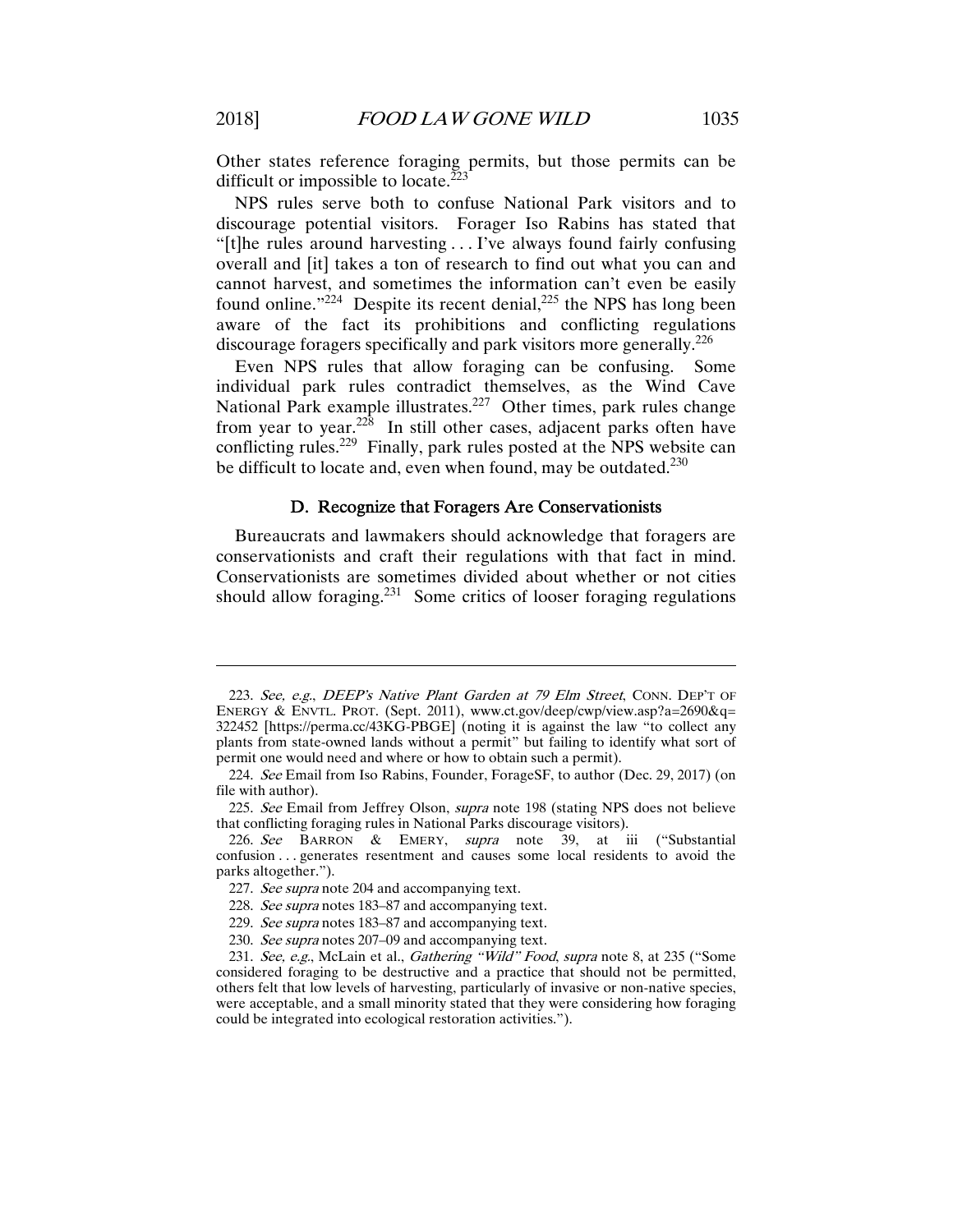often point to the classic example of the "tragedy of the commons," developed by Garrett Hardin, as support for stricter regulation.<sup>232</sup>

But a growing number of scholars are pushing back against the notion that foraging in a commons is an inherently unsustainable practice.233 Scholars have described, for example, the "distinct conservation ethic among modern ginseng harvesters, who see themselves as stewards of the forest. $\frac{3234}{2}$  Scholars have also noted that foraging is far more sustainable than alternative uses of land.<sup>235</sup> Foragers regularly identify themselves as conservationists. One of those foragers, Iso Rabins, was dubbed an eco-friendly gourmet by Sierra Club.<sup>236</sup> Mainstream media articles on foraging also tend to highlight ways to forage in an ecologically responsible manner.<sup>237</sup>

A growing body of literature demonstrates that foragers are conservationists.<sup>238</sup> Additionally, bad policies arising from uneven

 $\overline{a}$ 

236. Krislyn Placide, *Q&A: Iso Rabins, Gourmet Hunter-Gatherer*, SIERRA CLUB (June 22, 2012), sierraclub.typepad.com/greenlife/2012/06/foraging-qa-iso-rabins-thegourmet-hunter-gatherer.html [https://perma.cc/EA34-4SR4].

237. See, e.g., Cari Taylor-Carlson, Backyard Weeds Can Be a Meal for Foragers, MILWAUKEE J. SENT. (Apr. 29, 2014), archive.jsonline.com/features/food/backyardweeds-can-be-a-meal-for-foragers-b99244355z1-257179551.html [https://perma.cc/NR H3-VBPV] (urging foragers to take only as much as they need and to avoid picking endangered species).

<sup>232.</sup> See generally Garrett Hardin, The Tragedy of the Commons, 162 Sci. 1243 (1968) (describing how the rational behavior of actors in a commons is to deplete or exhaust resources in that commons).

<sup>233.</sup> See, e.g., Manget, supra note 94, at 677 ("Since Hardin's essay [The Tragedy of the Commons], numerous scholars, most notably Elinor Ostrom, have challenged his theory by pointing out myriad ways in which people around the world have mobilized culture on a local level to effectively manage commons resources. Scholars such as Mary Hufford, Brent Bailey, and Eric Edwards have documented instances of such cultural adaptations in Appalachia today, including a distinct conservation ethic among modern ginseng harvesters, who see themselves as stewards of the forest.") (internal citations omitted).

<sup>234.</sup> Id.

 <sup>235.</sup> See SARAH A. LAIRD ET AL., WILD PRODUCT GOVERNANCE: LAWS AND POLICIES FOR SUSTAINABLE AND EQUITABLE NON-TIMBER FOREST PRODUCT USE 5 (2009) (noting that "forest degradation and destruction resulting from agriculture, logging, mining and other land uses cause far more damage to NTFP populations than overharvesting").

<sup>238.</sup> See generally, e.g., JENNIFER HAHN, PACIFIC FEAST: A COOK' GUIDE TO WEST COAST FORAGING AND CUISINE (2010); LINNEKIN, supra note 6; Rebecca J. McLain et al., Urban Non-Timber Forest Products Stewardship Practices Among Foragers in Seattle, Washington (USA), 28 URB. FORESTRY & URB. GREENING 36 (2017); Email from Iso Rabins, supra note 224 ("[M]ore open rules around foraging would actually help protect the environment more than the blanket prohibition we have now. Instead of letting the public get out into nature and see what it has to offer, we're forced to keep it at arms length, which doesn't lend itself to caring for the resource as much as we should.").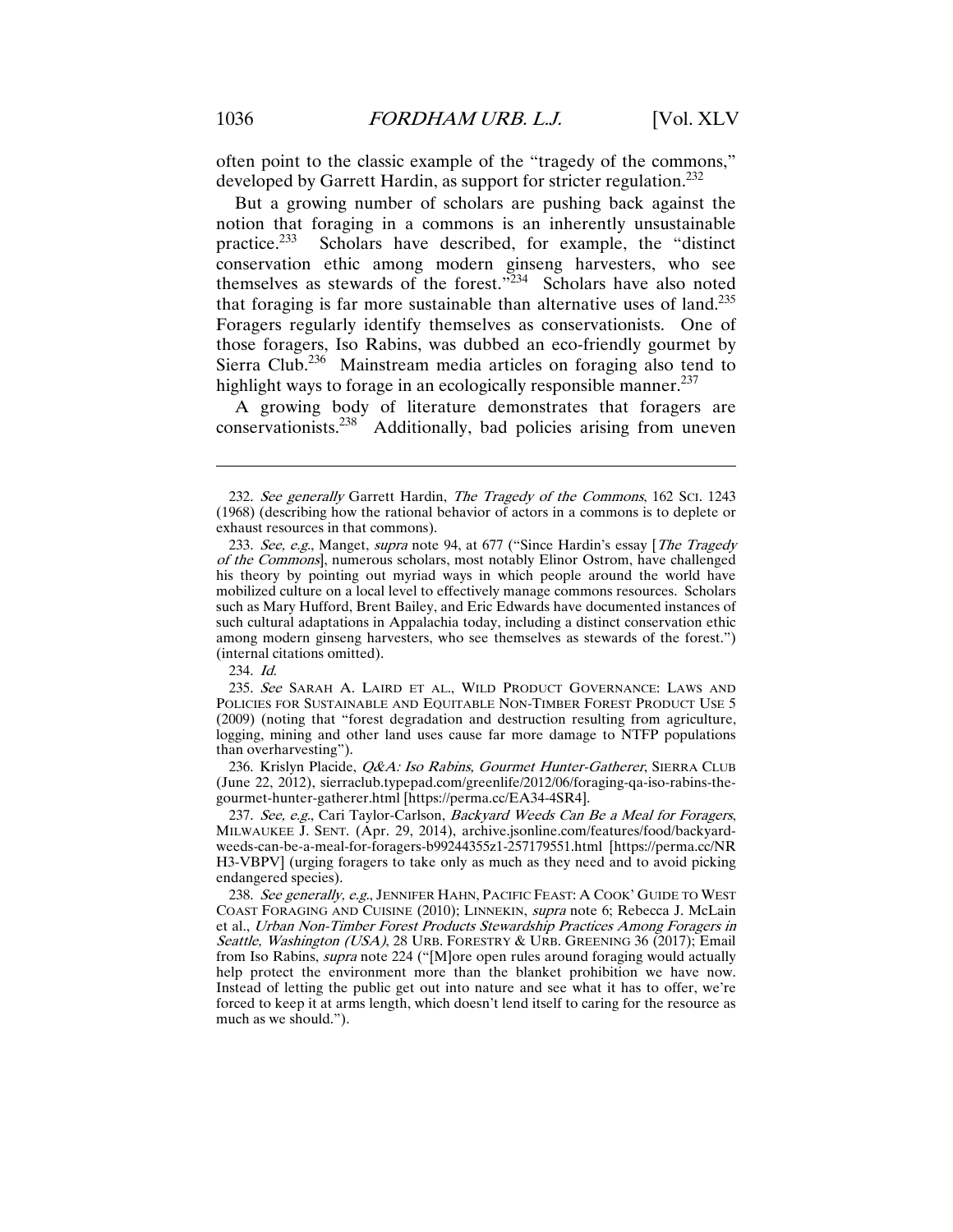power allocation can exacerbate inequalities like those seen historically in the United States.<sup>239</sup> Given these factors, some scholars—including the authors of an NPS report—are adamant about the need both to allow foraging and to involve foragers in crafting foraging regulations.240

#### E. Lightly Regulate Foragers

Virtually everyone—from the NPS to urban lawmakers and foraging advocates—agrees that decisions about foraging are best made at the local level. $^{241}$  Where people differ, chiefly, concerns whether they believe the government's default position toward foraging should be a permissive or prohibitive one.

The permissive approach appears to be gaining ground. In recent years, scholarly and policy arguments in favor of legalized foraging have grown more common.<sup>242</sup> For example, a 2009 United Nations  $("UN")$  report criticized foraging regulations, including those in the United States, as overly protective of resources and overly burdensome on users of those resources.<sup>243</sup> The report argues that subsistence foraging should not be regulated *at all* until and unless "there are clear risks of overharvesting."<sup>244</sup> Even when a crisis arises due to overharvesting, for example, stricter regulations may not be

<sup>239.</sup> See supra Part II; see also LAIRD ET AL., supra note 235, at 6 ("It is vital that the power dynamics and political and economic inequalities between stakeholders be understood prior to policy formulation and implementation, otherwise measures will be ineffective and produce unintended consequences.").

<sup>240.</sup> See BARRON & EMERY, supra note 39, at iii ("Involving harvesters in decision") making and incorporating their local ecological knowledge would enhance the effectiveness of morel management, increase the perceived legitimacy of guidelines and regulations, decrease enforcement costs, and reinforce good park-community relations.").

<sup>241.</sup> See, e.g., Sawers, supra note 69, at 688 ("The states are better positioned than federal courts to decide, say, where gathering berries is appropriate. Our national landscape is varied and our property law should be as well. Although legislatures are better placed to weigh the interests of landowners and the public, there is no legal impediment to a state court interpreting its common law to permit public access to unimproved land.").

<sup>242.</sup> See McLain et al., Gathering "Wild" Food, supra note 8, at 222 (concluding that "foraging deserves to be considered a legitimate and potentially positive practice in urban ecosystems").

<sup>243.</sup> See LAIRD ET AL., *supra* note 235, at 3 ("Laws tend to be inconsistent and confusing, with little resembling a policy 'framework' or strategy. Many are opportunistic or drafted in response to perceived threats, and rarely do regulations follow from consultations with stakeholders or careful analysis of the complex factors involved in the sustainability and equity of [non-timber forest product] management, use and trade.").

<sup>244.</sup> See id. at 4.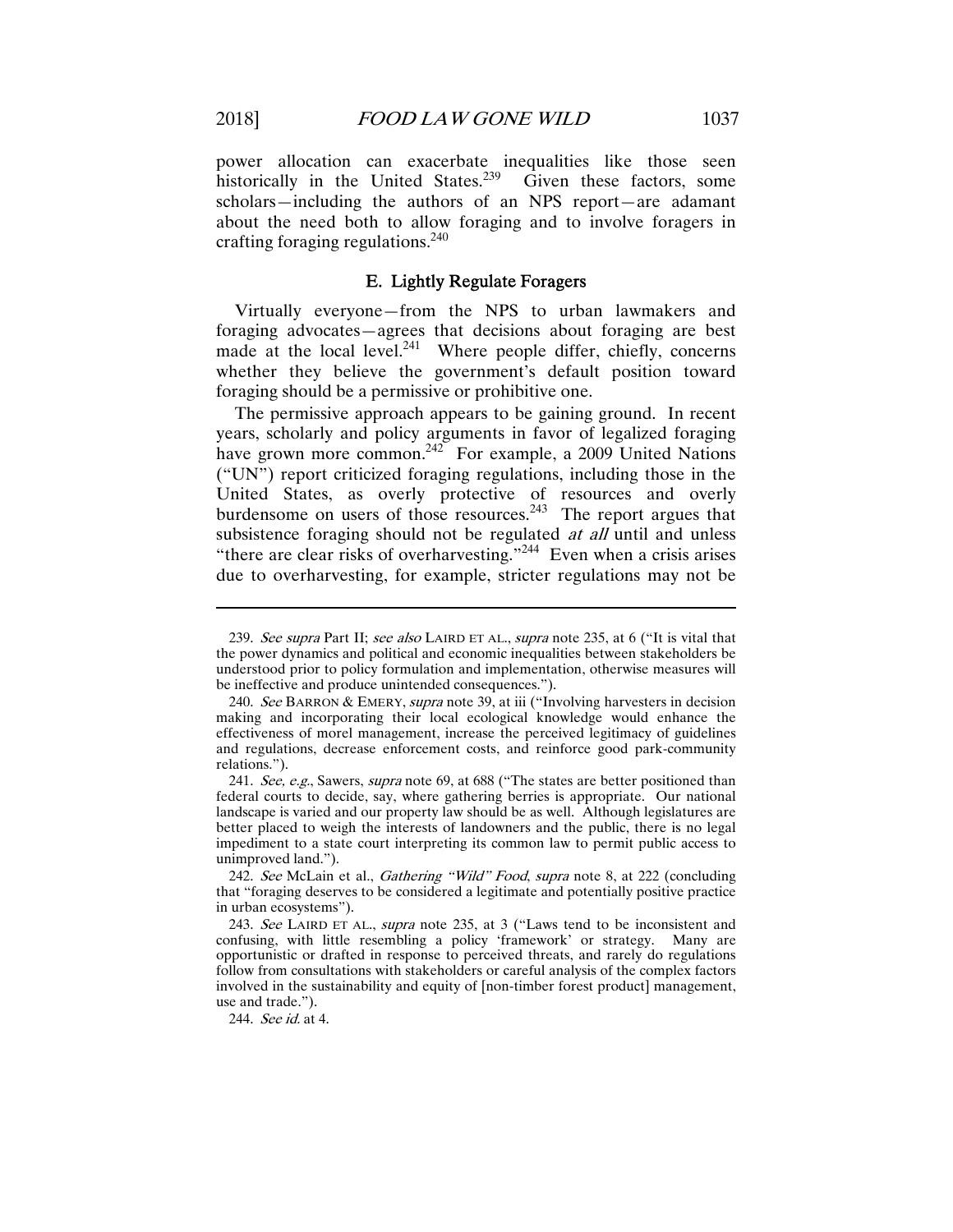the best response.<sup>245</sup> One reason for caution, the UN report concludes, is that good intentions often lead to unintended, negative consequences.246 These conclusions dovetail with the findings of an earlier UN report on biological diversity.<sup>247</sup> In that document, the 150 signatory nations determined that "the conservation of biological diversity [and] the sustainable use of its components" is vital to the "many indigenous and local communities embodying traditional lifestyles [that rely] on biological resources[.]"248 The Convention defined "sustainable use" as the utilization "of components of biological diversity in a way and at a rate that does not lead to the long-term decline of biological diversity, thereby maintaining its potential to meet the needs and aspirations of present and future generations."<sup>249</sup>

Leading food-policy advocates have also urged policymakers to remove barriers to legal foraging.<sup>250</sup> As these advocates note, the benefits of foraging may only be maximized if the practice is legal. $^{251}$ Ultimately, given this growing agreement between scholars and advocates, "[r]egulating lightly" may be the best approach. $^{252}$ 

247. See UNITED NATIONS, CONVENTION ON BIOLOGICAL DIVERSITY (1992), https://www.cbd.int/doc/legal/cbd-en.pdf [https://perma.cc/TFM8-WWV2].

248. See id. at 1.

249. Id. at 4.

 $\overline{a}$ 

250. See DABADY & STARK, supra note 49, at 3 (urging lawmakers and regulators to "further consider ways to address legal barriers to sustainable foraging").

<sup>245.</sup> Id. at 7 ("In the absence of a crisis, and in some cases even when there is a perceived crisis, it is often best for governments to maintain the status quo until they have had a chance to fully comprehend the products and activities they seek to regulate. They should first consult, undertake research and invest in the early stages of policy design and formulation in order to create texts that will work and actually be implemented.").

<sup>246.</sup> Id. at 12 ("Governments and others should be aware that unintended consequences often result both from policies regulating NTFPs . . . . [E]ven in cases when governments have the 'best-laid plans', crafted with the best of intentions, NTFP law and policy often have a way of not working out as planned.").

<sup>251.</sup> See id. at 1 ("The success of foraging in the urban ecosystems of California depends on enabling city dwellers to safely and freely harvest plants in their local environment.").

 <sup>252.</sup> LAIRD ET AL., supra note 235, at 13 ("Governments should be encouraged to approach NTFP regulation with a light hand, and in ways that reflect the financial, ecological and social costs and benefits of such actions, as well as implementation capacity and the likelihood of compliance. Regulating lightly will, in turn, reduce bureaucratic procedures and levels of red tape, lessen confusion among harvester communities, and eliminate opportunities for bribery and corruption.").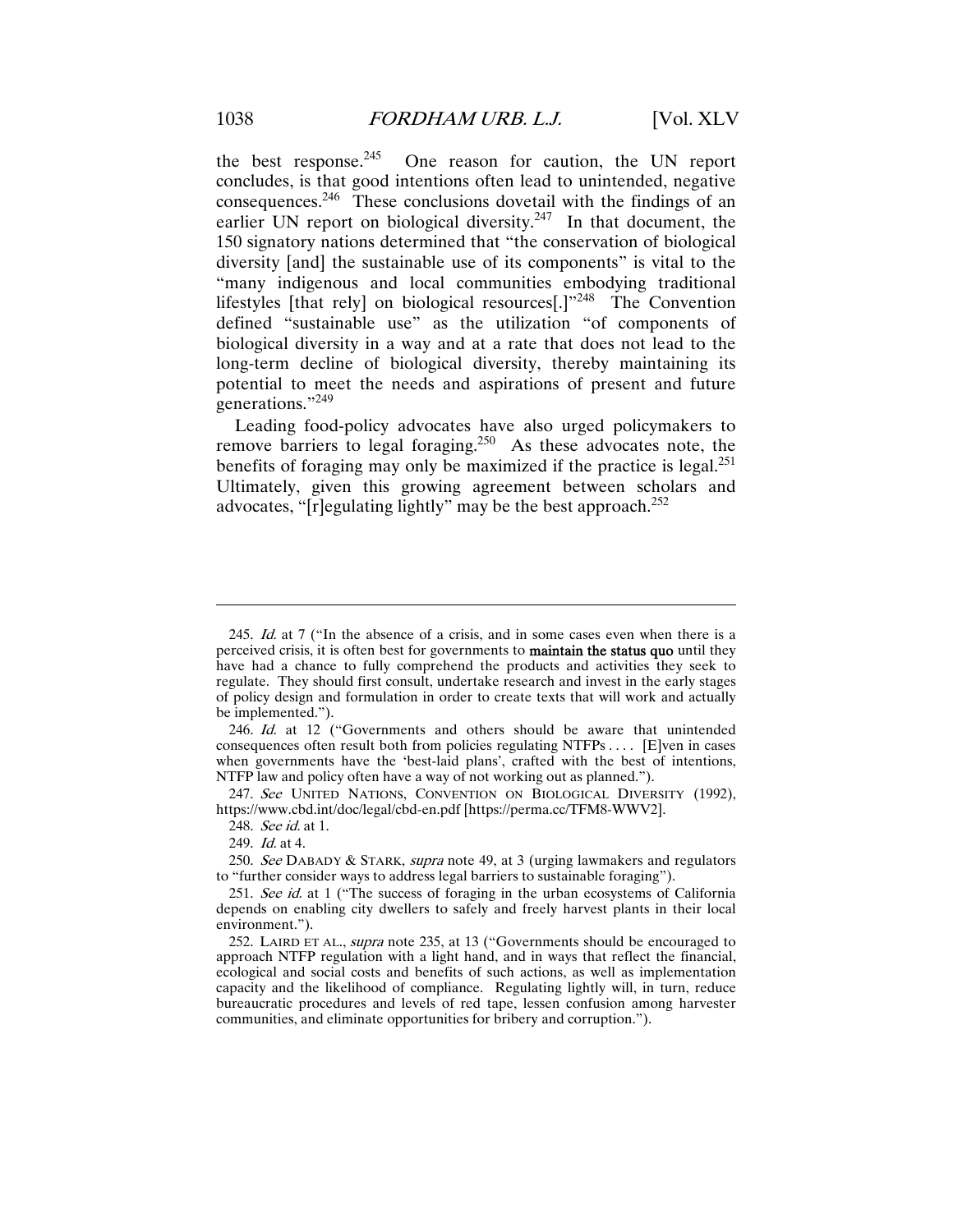#### **CONCLUSION**

The ancient and valued practice of foraging deserves laws and regulations which protect both foragers and the lands upon which they choose to forage. Federal, state, and local laws should embrace foragers and foraging. They can do so by enacting permissive laws that allow foraging by default and shift the burden—in cases where the government believes placing any restrictions on the practice to be necessary, for whatever reason or reasons—on the legislative body or government agency that wishes to restrict foraging. By adopting laws that no longer discourage or prohibit the practice of foraging, governments can continue to promote conservation while also better promoting the use and enjoyment of our nation's unique national, state, and local parklands by a greater and more diverse population of visitors.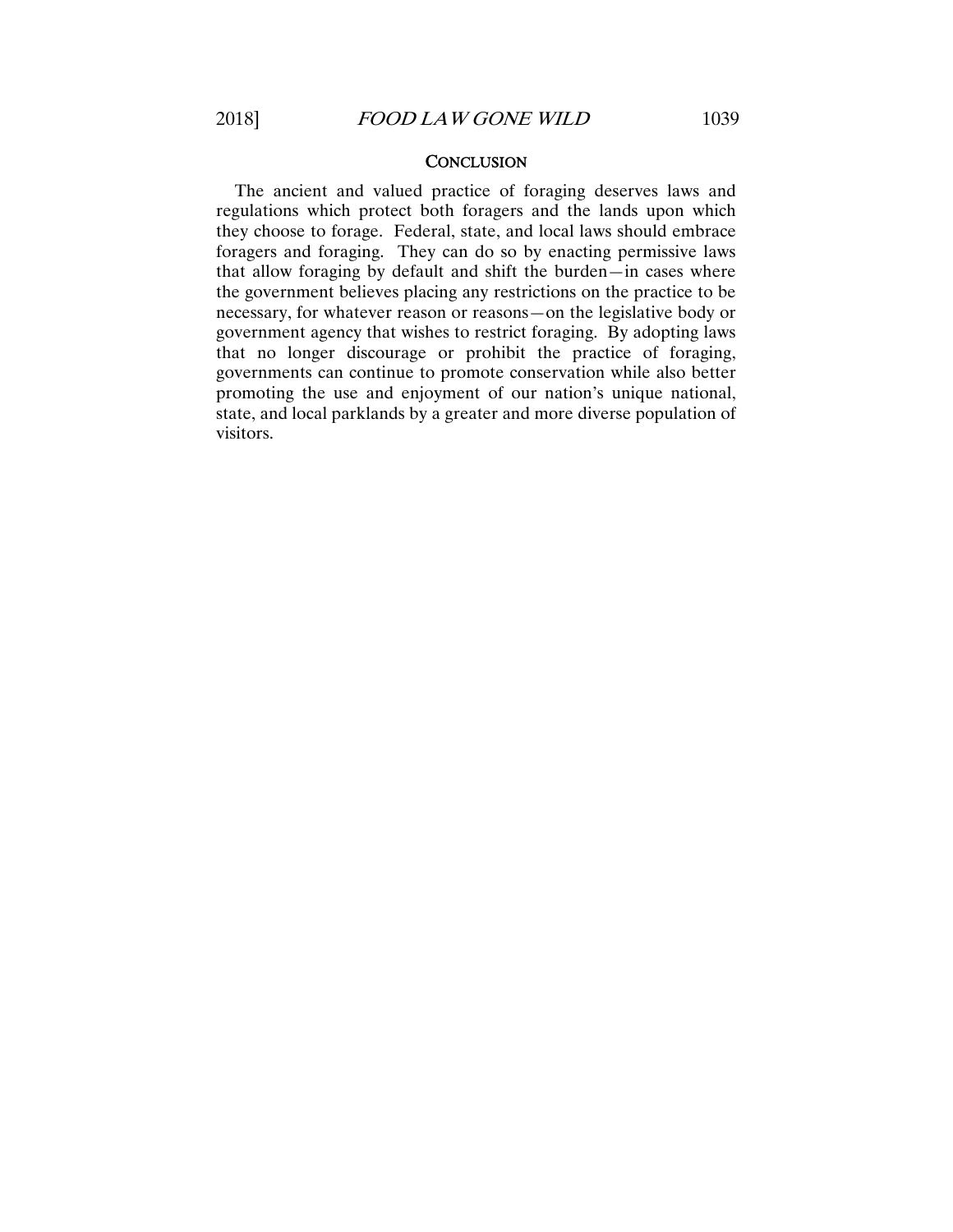#### 1040 *FORDHAM URB. L.J.* [Vol. XLV

#### APPENDIX A. NATIONAL PARK SERVICE POLICIES PERTAINING TO FORAGING EDIBLE FOODS IN OUR NATION'S FIFTY-NINE NATIONAL PARKS

| <b>National Park</b>                                | Foraging<br>Allowed<br>(Y/N) | Permissible<br><b>Natural Product</b>   |                              |                                                    |               |                      |                                     |                                                                                     |
|-----------------------------------------------------|------------------------------|-----------------------------------------|------------------------------|----------------------------------------------------|---------------|----------------------|-------------------------------------|-------------------------------------------------------------------------------------|
|                                                     |                              |                                         | $=$ by hand)<br>Methods<br>E | Use                                                | Determination | Amount               | Location                            | $\begin{array}{l} {\rm Prohibition}(s)\\ {\rm (if\ any)} \end{array}$<br>Enumerated |
| 1. Acadia $\overline{^{253}}$                       | Y                            | Fruits, berries,<br>apples, nuts        | H; can't<br>damage plant     | Personal                                           | $\mathbf Y$   | Varies; by<br>gallon |                                     | Mushrooms,<br>fiddleheads                                                           |
| 2. American<br>Samoa <sup>254</sup>                 | Y                            | Fruits.<br>vegetation, nuts,<br>berries |                              | Traditional<br>subsistence                         | Y             |                      |                                     |                                                                                     |
| 3. Arches $255$                                     | N                            |                                         |                              |                                                    | $\mathbf N$   |                      |                                     |                                                                                     |
| 4. Badlands <sup>256</sup>                          | $Y^{\ast\ast}$               | Fruits, nuts,<br>plant material         |                              | <b>Native</b><br>American<br>religious use<br>only | N             |                      | Y                                   |                                                                                     |
| 5. Big Bend <sup>257</sup>                          | Y                            | Fruits, nuts,<br>berries                | H                            | Immediate<br>personal<br>consumption<br>on site    | N             | Handful              |                                     |                                                                                     |
| 6. Biscayne $\sqrt{258}$                            | Y                            | Coconuts, land<br>crabs                 | H                            |                                                    |               |                      | Coconuts<br>found on<br>ground only | Lobster                                                                             |
| 7. Black Canyon of Y<br>the Gunnison <sup>259</sup> |                              | Fruits, berries<br>and nuts             | H                            | Personal use<br>and<br>consumption                 | N             |                      |                                     |                                                                                     |
| 8. Bryce Canyon <sup>260</sup> N                    |                              |                                         |                              |                                                    | ${\bf N}$     |                      |                                     |                                                                                     |

253. See ACADIA COMPENDIUM, supra note 197, at 23–24.

 254. See NAT'L PARK SERV., SUPERINTENDENT'S COMPENDIUM: NAT'L PARK OF AMERICAN SAMOA 5 (2014).

 255. See NAT'L PARK SERV., SUPERINTENDENT'S COMPENDIUM: ARCHES NATIONAL PARK 7 (2015).

 256. See NAT'L PARK SERV., SUPERINTENDENT'S COMPENDIUM: BADLANDS NATIONAL PARK 10 (2015).

 257. See NAT'L PARK SERV., SUPERINTENDENT'S COMPENDIUM: BIG BEND NATIONAL PARK 3 (2016).

 258. See NAT'L PARK SERV., SUPERINTENDENT'S COMPENDIUM: BISCAYNE NATIONAL PARK 5 (2015).

 259. See NAT'L PARK SERV., SUPERINTENDENT'S COMPENDIUM: BLACK CANYON OF THE GUNNISON NATIONAL PARK 7 (2016).

 260. See NAT'L PARK SERV., SUPERINTENDENT'S COMPENDIUM: BRYCE CANYON NATIONAL PARK 8 (2017).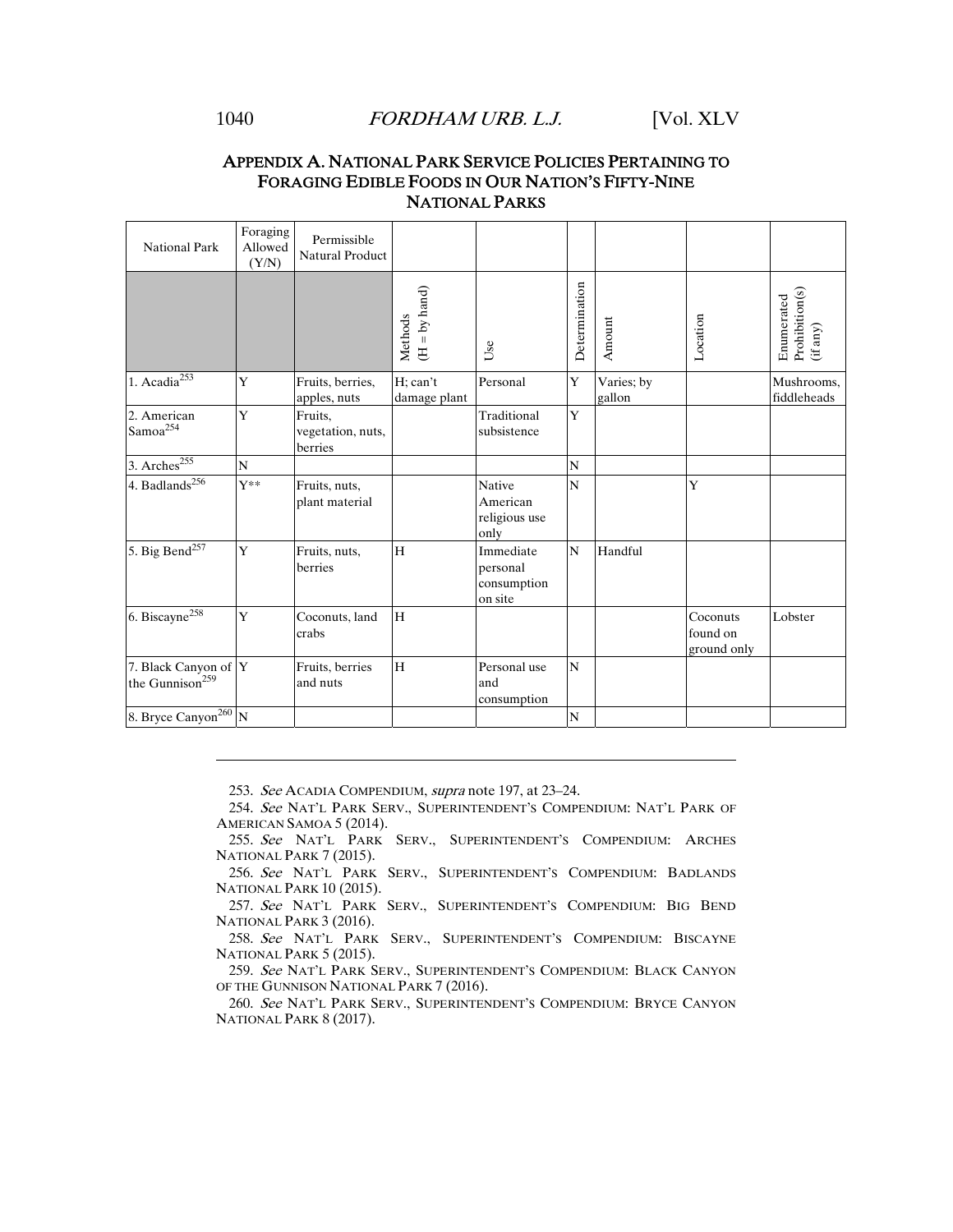| 9. Canyonlands <sup>261</sup>          | $\overline{N}$ |                                                                                                                                                  |   |                                                | $\mathbf N$    |                                                                             |              |                                 |
|----------------------------------------|----------------|--------------------------------------------------------------------------------------------------------------------------------------------------|---|------------------------------------------------|----------------|-----------------------------------------------------------------------------|--------------|---------------------------------|
| 10. Capitol Reef <sup>262</sup>        | $\mathbf{Y}$   | Wild growing<br>asparagus and<br>mulberries                                                                                                      |   | Personal use<br>and<br>consumption             | $\overline{N}$ | 1 lb. per person<br>per week                                                |              | Fenced<br>orchards              |
| 11. Carlsbad<br>Caverns <sup>263</sup> | Y              | Prickly pear<br>cactus fruits.<br>other fruits from<br>orchard trees at<br>Rattlesnake<br>Springs                                                |   |                                                | $\mathbf N$    | 1 gal. per<br>person per day                                                | $\mathbf{Y}$ |                                 |
| 12. Channel<br>Islands <sup>264</sup>  | N              |                                                                                                                                                  |   |                                                | N              |                                                                             |              |                                 |
| 13. Congaree $\sqrt{265}$              | $\mathbf Y$    | Blackberries,<br>edible<br>mushrooms,<br>grapes, walnuts,<br>blueberries, Paw<br>Paw, wild plums                                                 |   |                                                | $\mathbf Y$    | $1$ qt.<br>mushrooms; 1<br>liter all other<br>fruits                        |              |                                 |
| 14. Crater Lake <sup>266</sup>         | Y              | Blueberries,<br>huckleberries,<br>Pacific<br>serviceberries,<br>Western<br>thimbleberries                                                        |   |                                                | Y              | Any amount                                                                  | Any location |                                 |
| 15. Cuyahoga<br>Valley <sup>267</sup>  | Y              | Fruit, berries,<br>nuts                                                                                                                          | H | Personal use or $\vert N \vert$<br>consumption |                | "reasonable<br>quantities"                                                  |              | Fungi,<br>endangered<br>species |
| 16. Death Valley <sup>268</sup> Y      |                | Pine nuts, grapes H<br>mesquite beans,<br>fruits of non-<br>native plants<br>(such as palms,<br>apples, figs,<br>black walnuts,<br>pomegranates) |   | Personal use or Y<br>consumption               |                | 1 qt. per person<br>per day; no<br>more than 5<br>qts. per<br>calendar year |              |                                 |

 261. See NAT'L PARK SERV., SUPERINTENDENT'S COMPENDIUM: CANYONLANDS NATIONAL PARK 10 (2015).

 262. See NAT'L PARK SERV., SUPERINTENDENT'S COMPENDIUM: CAPITOL REEF NATIONAL PARK 8 (2016).

 263. See NAT'L PARK SERV., SUPERINTENDENT'S COMPENDIUM: CARLSBAD CAVERNS NATIONAL PARK 7 (2017).

 264. See NAT'L PARK SERV., SUPERINTENDENT'S COMPENDIUM: CHANNEL ISLANDS NATIONAL PARK 8 (2017).

 265. See NAT'L PARK SERV., SUPERINTENDENT'S COMPENDIUM: CONGAREE NATIONAL PARK 10 (2014).

 266. See NAT'L PARK SERV., SUPERINTENDENT'S COMPENDIUM: CRATER LAKE NATIONAL PARK 13 (2017).

 267. See NAT'L PARK SERV., SUPERINTENDENT'S COMPENDIUM: CUYAHOGA VALLEY NATIONAL PARK 9 (2014).

 268. See NAT'L PARK SERV., SUPERINTENDENT'S COMPENDIUM: DEATH VALLEY NATIONAL PARK 6–7 (2016).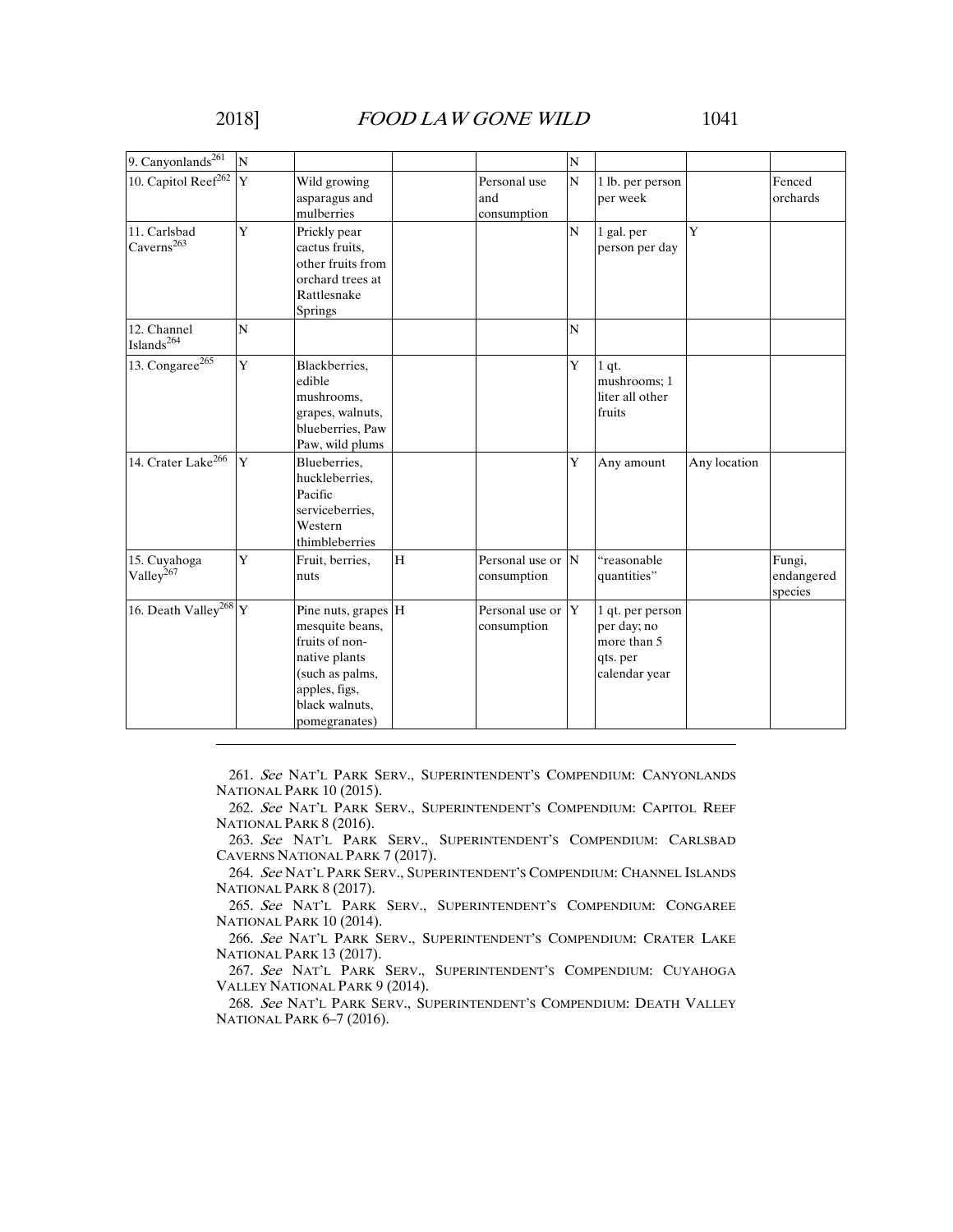#### 1042 *FORDHAM URB. L.J.* [Vol. XLV

| 17. Denali $^{269}$                        | $Y^*$ | All edible fruits.<br>berries, nuts, and<br>mushrooms |                                                                                                                                        |                                                                                                                | Y |                                            |                                     |           |
|--------------------------------------------|-------|-------------------------------------------------------|----------------------------------------------------------------------------------------------------------------------------------------|----------------------------------------------------------------------------------------------------------------|---|--------------------------------------------|-------------------------------------|-----------|
| 18. Dry<br>$\operatorname{Tortugas}^{270}$ | Ý     | Coconuts, sea<br>grapes                               |                                                                                                                                        | Immediate<br>personal use or<br>consumption                                                                    | N |                                            | Coconuts<br>found on<br>ground only |           |
| 19. Everglades $^{271}$                    | N     |                                                       |                                                                                                                                        |                                                                                                                |   |                                            |                                     |           |
| 20. Gates of the<br>Arctic <sup>272</sup>  | $N^*$ |                                                       |                                                                                                                                        |                                                                                                                | N |                                            |                                     |           |
| 21. Glacier <sup>273</sup>                 | Y     | Fruits, nuts,<br>berries                              | H; no bush<br>rakes or other<br>harvesting<br>devices.                                                                                 | Personal use or $ Y $<br>consumption.<br>Picking,<br>gathering or<br>harvesting<br>mushrooms is<br>prohibited. |   | 1 qt. per person<br>per day                |                                     | Mushrooms |
| 22. Glacier Bay <sup>274</sup>             | $N^*$ |                                                       |                                                                                                                                        |                                                                                                                | N |                                            |                                     |           |
| 23. Grand<br>Canyon <sup>275</sup>         | Y     | Pinyon nuts                                           |                                                                                                                                        |                                                                                                                | N |                                            | Y                                   |           |
| 24. Grand Teton <sup>276</sup> Y           |       | Fruits, berries,<br>nuts                              | $H: no$ bush<br>rakes or other<br>harvesting<br>devices.                                                                               | Personal use or $Y$<br>consumption                                                                             |   | 1 qt. per species<br>per person per<br>day |                                     | Mushrooms |
| 25. Great Basin <sup>277</sup>             | Y     | Pinyon nuts,<br>fruits, nuts,<br>berries              | Freestanding<br>ladders only.<br>No cutting,<br>pulling,<br>shaking, or<br>climbing trees<br>to obtain<br>fruits, nuts, or<br>berries. | Non-<br>commercial use                                                                                         | Y | Varies                                     | Ÿ                                   |           |

 269. See NAT'L PARK SERV., SUPERINTENDENT'S COMPENDIUM: DENALI NATIONAL PARK AND PRESERVE 3 (2017).

 270. See NAT'L PARK SERV., SUPERINTENDENT'S COMPENDIUM: DRY TORTUGAS NATIONAL PARK 8 (2016).

 271. See NAT'L PARK SERV., SUPERINTENDENT'S COMPENDIUM: EVERGLADES NATIONAL PARK 11 (2017).

 272. See NAT'L PARK SERV., SUPERINTENDENT'S COMPENDIUM: GATES OF THE ARCTIC NATIONAL PARK AND PRESERVE 2 (2017).

 273. See NAT'L PARK SERV., SUPERINTENDENT'S COMPENDIUM: GLACIER NATIONAL PARK 10 (2017).

 274. See NAT'L PARK SERV., SUPERINTENDENT'S COMPENDIUM: GLACIER BAY NATIONAL PARK AND PRESERVE 2 (2017).

 275. See NAT'L PARK SERV., SUPERINTENDENT'S COMPENDIUM: GRAND CANYON NATIONAL PARK 15 (2015).

 276. See NAT'L PARK SERV., SUPERINTENDENT'S COMPENDIUM: GRAND TETON NATIONAL PARK 17 (2016).

 277. See NAT'L PARK SERV., SUPERINTENDENT'S COMPENDIUM: GREAT BASIN NATIONAL PARK 10 (2017).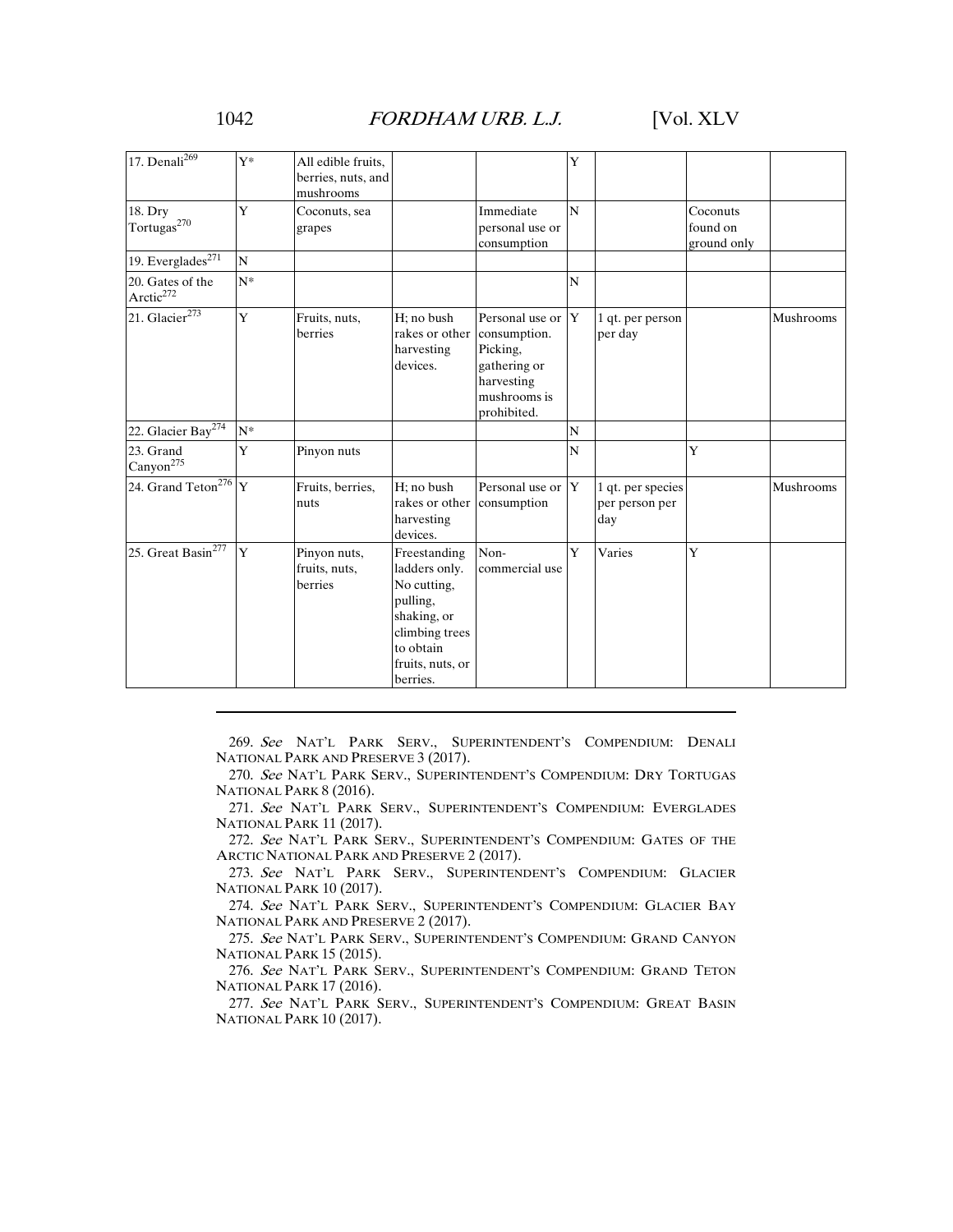| 26. Great Sand<br>Dunes <sup>278</sup>      | Y           | Nuts, berries,<br>mushrooms                                                                                                                                                |                                                                                                                                                                              | Personal use                                                                           | Y              | 1 gal. nuts/year;<br>1 gt. berries/<br>year; 2 lbs.<br>mushrooms/<br>vear.                                                  |                                                                                                                            |       |
|---------------------------------------------|-------------|----------------------------------------------------------------------------------------------------------------------------------------------------------------------------|------------------------------------------------------------------------------------------------------------------------------------------------------------------------------|----------------------------------------------------------------------------------------|----------------|-----------------------------------------------------------------------------------------------------------------------------|----------------------------------------------------------------------------------------------------------------------------|-------|
| 27. Great Smoky<br>Mountains <sup>279</sup> | Y           | Fruits, berries,<br>nuts, mushrooms trees, using                                                                                                                           | No climbing<br>stools or<br>ladders                                                                                                                                          |                                                                                        | Y              | 1 lb. per person Prohibited<br>per day per<br>species, except<br>for apples,<br>pears, peaches                              | within 200 ft.<br>of nature<br>trails et al.                                                                               | Ramps |
| 28. Guadalupe<br>Mountains <sup>280</sup>   | Y           | Cactus fruits<br>(e.g., prickly<br>pear), nuts<br>(pecans, acorns,<br>pinions), berries                                                                                    | H                                                                                                                                                                            | Personal<br>consumption<br>(while in the<br>park only,<br>except for<br>cactus fruits) | Y              | "Small<br>quantities"                                                                                                       | Below 6000 ft.<br>elevation of<br>east and west<br>park, and in<br>Dog Canyon;<br>no collection<br>in McKittrick<br>Canyon |       |
| 29. Haleakalā <sup>281</sup>                | $\mathbf Y$ | Ohelo berries,<br>Akala berries,<br>Kukui nuts                                                                                                                             |                                                                                                                                                                              | Personal use or N<br>consumption                                                       |                | 1 qt. per person<br>per trip                                                                                                |                                                                                                                            |       |
| 30. Hawai'i<br>Volcanoes <sup>282</sup>     | Y           | Avocado,<br>Blackberry,<br>coconut, guava,<br>passion fruit,<br>Ohelo berries,<br>Poha, Thimble<br>Berry,<br>Strawberry<br>guava, white<br>strawberry,<br>yellow raspberry | Any non-<br>mechanical<br>means; use<br>care not to<br>damage any<br>plants; no<br>climbing trees/<br>historical<br>structures or<br>rock-throwing<br>to harvest<br>coconuts | Personal use<br>and<br>consumption                                                     | $\overline{N}$ | 1 qt. Ohelo<br>berries per<br>person per<br>month. Must<br>"leave some<br>fruit on each<br>plant" for all<br>plants listed. |                                                                                                                            |       |
| 31. Hot Springs <sup>283</sup>              | Y           | Plums, grapes,<br>blackberries,<br>hickory nuts,<br>persimmons,<br>muscadines,<br>blueberries.<br>juneberries                                                              | H                                                                                                                                                                            | Personal use or Y<br>consumption                                                       |                |                                                                                                                             |                                                                                                                            |       |

 278. See NAT'L PARK SERV., SUPERINTENDENT'S COMPENDIUM: GREAT SAND DUNES NATIONAL PARK 10 (2016).

279. See GREAT SMOKY MOUNTAINS COMPENDIUM, supra note 213, at 7–8.

 280. See NAT'L PARK SERV., SUPERINTENDENT'S COMPENDIUM: GUADALUPE MOUNTAINS NATIONAL PARK 11–12 (2016).

 281. See NAT'L PARK SERV., SUPERINTENDENT'S COMPENDIUM: HALEAKALA NATIONAL PARK 7 (2016).

 282. See NAT'L PARK SERV., SUPERINTENDENT'S COMPENDIUM: HAWAI'I VOLCANOES NATIONAL PARK 10–11 (2016).

 283. See NAT'L PARK SERV., SUPERINTENDENT'S COMPENDIUM: HOT SPRINGS NATIONAL PARK 10 (2016).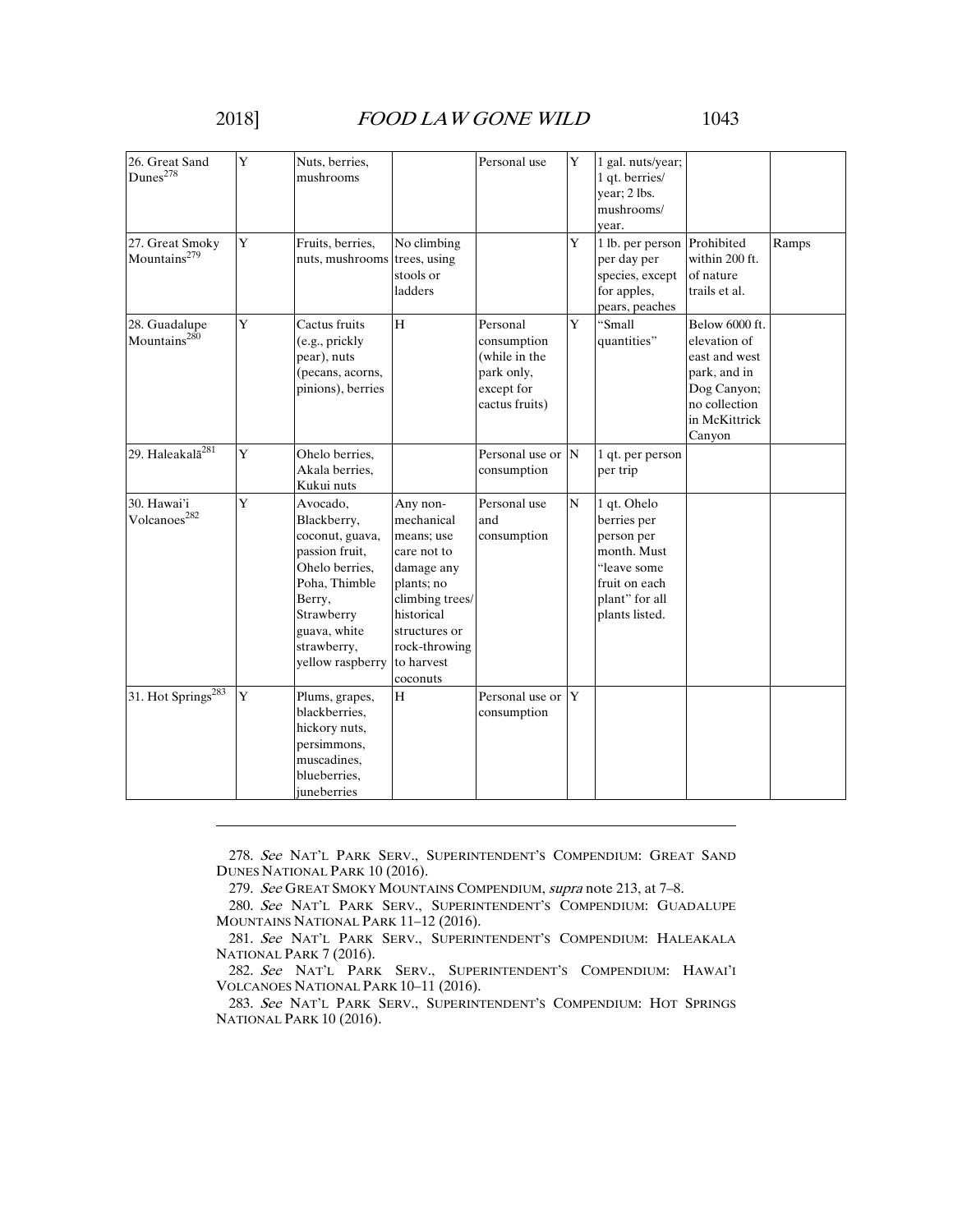#### 1044 *FORDHAM URB. L.J.* [Vol. XLV

| Y<br>Y<br>Personal use<br>Apples, beach<br>H; use care to<br>1 qt. per person<br>disturb plants<br>and<br>per day; except<br>peas,<br>blueberries,<br>as little as<br>consumption<br>for apples (2)<br>possible<br>chokecherries,<br>gal. per person<br>per day) and<br>cranberries,<br>blueberries.<br>currants,<br>elderberries.<br>raspberries,<br>thimbleberries,<br>hazelnuts,<br>juneberries,<br>and mushrooms<br>mushrooms, pin<br>$(4$ qt. per<br>person per day)<br>cherries,<br>raspberries,<br>rhubarb, rose<br>hips,<br>strawberries,<br>thimbleberries.<br>wintergreen<br>berries<br>$\mathbf N$<br>$\overline{N}$<br>No fruits,<br>nuts, or<br>berries<br>authorized<br>for<br>gathering.<br>34. Katmai <sup>286</sup><br>Y<br>$\overline{N}$<br>Fruits, berries,<br>nuts<br>${\bf N}$<br>${\bf N}$<br>Y<br>H<br>${\bf N}$<br>Blackberries,<br>Immediate<br>1 pt. per person<br>bilberries,<br>personal<br>per day<br>huckleberries,<br>consumption<br>currants.<br>elderberries.<br>mushrooms.<br>gooseberries<br>$N^*$<br>$\mathbf N$<br>38. Lake Clark <sup>290</sup><br>$N^*$<br>${\bf N}$ |                                    |  |  |  |  |
|--------------------------------------------------------------------------------------------------------------------------------------------------------------------------------------------------------------------------------------------------------------------------------------------------------------------------------------------------------------------------------------------------------------------------------------------------------------------------------------------------------------------------------------------------------------------------------------------------------------------------------------------------------------------------------------------------------------------------------------------------------------------------------------------------------------------------------------------------------------------------------------------------------------------------------------------------------------------------------------------------------------------------------------------------------------------------------------------------------------|------------------------------------|--|--|--|--|
|                                                                                                                                                                                                                                                                                                                                                                                                                                                                                                                                                                                                                                                                                                                                                                                                                                                                                                                                                                                                                                                                                                              | 32. Isle Royal <sup>284</sup>      |  |  |  |  |
|                                                                                                                                                                                                                                                                                                                                                                                                                                                                                                                                                                                                                                                                                                                                                                                                                                                                                                                                                                                                                                                                                                              | 33. Joshua Tree <sup>285</sup>     |  |  |  |  |
|                                                                                                                                                                                                                                                                                                                                                                                                                                                                                                                                                                                                                                                                                                                                                                                                                                                                                                                                                                                                                                                                                                              |                                    |  |  |  |  |
|                                                                                                                                                                                                                                                                                                                                                                                                                                                                                                                                                                                                                                                                                                                                                                                                                                                                                                                                                                                                                                                                                                              | 35. Kenai Fjords <sup>287</sup>    |  |  |  |  |
|                                                                                                                                                                                                                                                                                                                                                                                                                                                                                                                                                                                                                                                                                                                                                                                                                                                                                                                                                                                                                                                                                                              | 36. Kings<br>Canyon <sup>288</sup> |  |  |  |  |
|                                                                                                                                                                                                                                                                                                                                                                                                                                                                                                                                                                                                                                                                                                                                                                                                                                                                                                                                                                                                                                                                                                              | 37. Kobuk<br>Valley <sup>289</sup> |  |  |  |  |
|                                                                                                                                                                                                                                                                                                                                                                                                                                                                                                                                                                                                                                                                                                                                                                                                                                                                                                                                                                                                                                                                                                              |                                    |  |  |  |  |

284. See ISLE ROYALE COMPENDIUM, supra note 181, at 12–13.

 285. See NAT'L PARK SERV., SUPERINTENDENT'S COMPENDIUM: JOSHUA TREE NATIONAL PARK 16 (2017).

 286. See NAT'L PARK SERV., SUPERINTENDENT'S COMPENDIUM: KATMAI NATIONAL PARK AND PRESERVE 3 (2017).

 287. See generally NAT'L PARK SERV., SUPERINTENDENT'S COMPENDIUM: KENAI FJORDS NATIONAL PARK (2017).

 288. See NAT'L PARK SERV., SUPERINTENDENT'S COMPENDIUM: SEQUOIA AND KINGS CANYON NATIONAL PARKS 7 (2017) [hereinafter SEQUOIA & KINGS CANYON COMPENDIUM].

 289. See NAT'L PARK SERV., SUPERINTENDENT'S COMPENDIUM: KOBUK VALLEY NATIONAL PARK 2 (2017).

 290. See NAT'L PARK SERV., SUPERINTENDENT'S COMPENDIUM: LAKE CLARK NATIONAL PARK AND PRESERVE 4 (2017).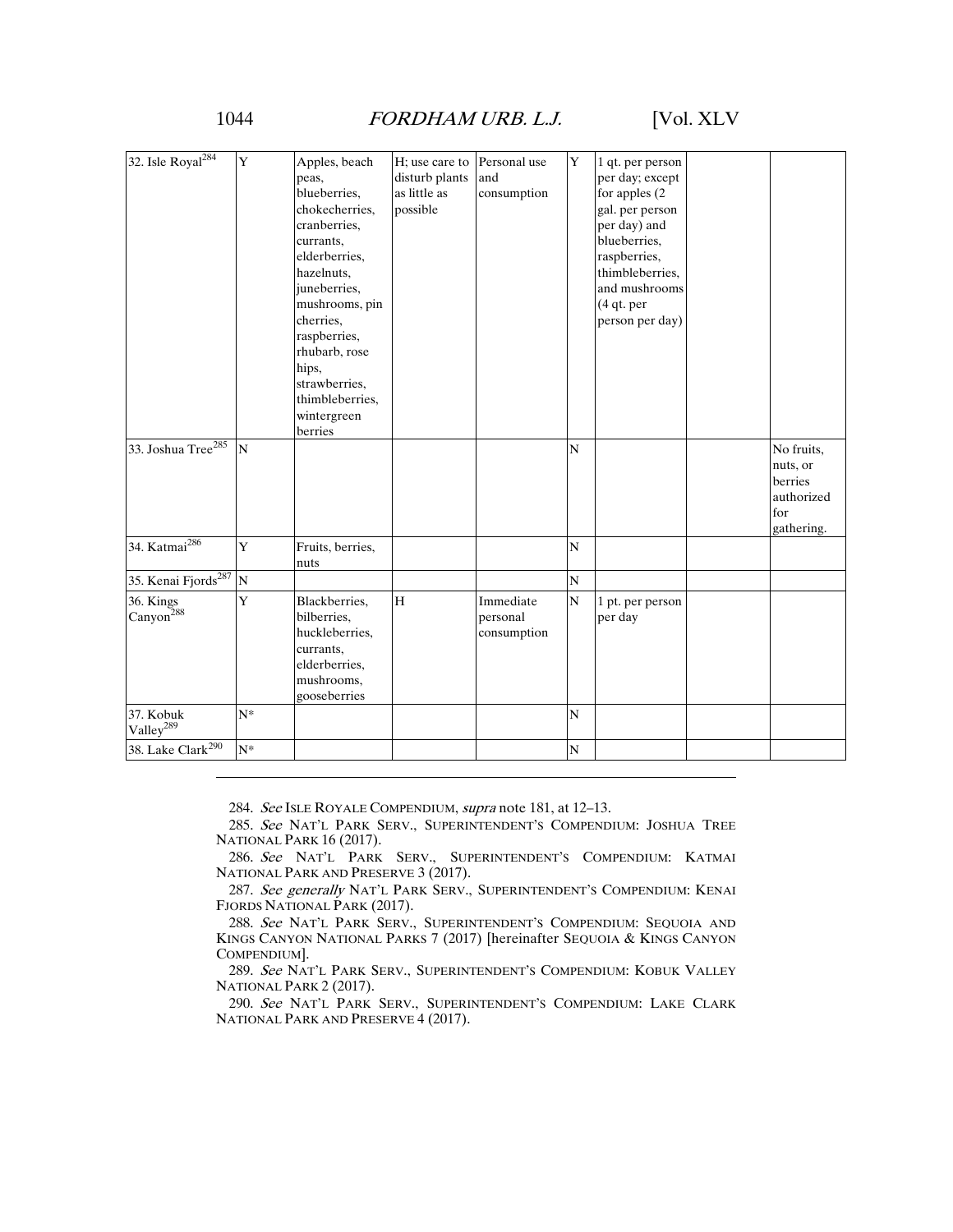| 39. Lassen<br>Volcanic <sup>291</sup> | Y           | Pine nuts, blue<br>elderberry,<br>chinquapin<br>fruits, currants,<br>gooseberries,<br>serviceberry,<br>raspberry, choke<br>cherry, woods<br>rose fruits,<br>thimbleberry,<br>western<br>blueberry      | H                                                            | Personal use or Y<br>consumption     | 1 pt. per person<br>per day (permit<br>required for<br>additional<br>amounts)             |                      |  |
|---------------------------------------|-------------|--------------------------------------------------------------------------------------------------------------------------------------------------------------------------------------------------------|--------------------------------------------------------------|--------------------------------------|-------------------------------------------------------------------------------------------|----------------------|--|
| 40. Mammoth<br>Cave <sup>292</sup>    | Y           | Blackberries,<br>blueberries.<br>raspberries,<br>mulberries,<br>elderberries.<br>grapes, hickory<br>nuts, paw-paws,<br>walnuts, edible<br>mushrooms.<br>persimmons,<br>buckeyes, non-<br>native fruits | H; must use<br>mesh bag for<br>mushrooms to<br>spread spores | Personal use or Y<br>consumption     | 1 gal. per<br>person per day;<br>no limit for<br>non-native<br>fruits                     |                      |  |
| 41. Mesa Verde <sup>293</sup>         | $Y^*$       | Pinyon nuts,<br>chokecherries.<br>renewable<br>vegetation (e.g.,<br>Indian tobacco)                                                                                                                    | $\rm H$                                                      | Personal use or Y<br>consumption     | Pinyon (3 lbs.),<br>chokecherries<br>$(4$ lbs.).<br>renewable<br>vegetation<br>$(2$ lbs.) | Roadsides,<br>trails |  |
| 42. Mt. Rainier <sup>294</sup>        | $\mathbf Y$ | Blueberries,<br>highbush<br>cranberries.<br>gooseberries,<br>salmonberries,<br>blackberries,<br>thimbleberries.<br>serviceberries,<br>strawberries,<br>mushrooms                                       | H                                                            | Personal use or Y<br>consumption     | 1 gal. per<br>person per day                                                              |                      |  |
| 43. North<br>Cascades <sup>295</sup>  | Y           | Apples,<br>Blackberry,<br>Blueberry, Blue                                                                                                                                                              | H                                                            | Personal use or $ N $<br>consumption | 1L per person<br>per day; no<br>limits on apples                                          |                      |  |

 291. See NAT'L PARK SERV., SUPERINTENDENT'S COMPENDIUM: LASSEN VOLCANIC NATIONAL PARK 6-7 (2017).

292. See MAMMOTH CAVE COMPENDIUM, supra note 213, at 9–10.

 293. See NAT'L PARK SERV., SUPERINTENDENT'S COMPENDIUM: MESA VERDE NATIONAL PARK 7 (2015).

 294. See NAT'L PARK SERV., SUPERINTENDENT'S COMPENDIUM: MT. RAINIER NATIONAL PARK 8 (2017).

 295. See NAT'L PARK SERV., SUPERINTENDENT'S COMPENDIUM: NORTH CASCADES NATIONAL PARK 10–11 (2017).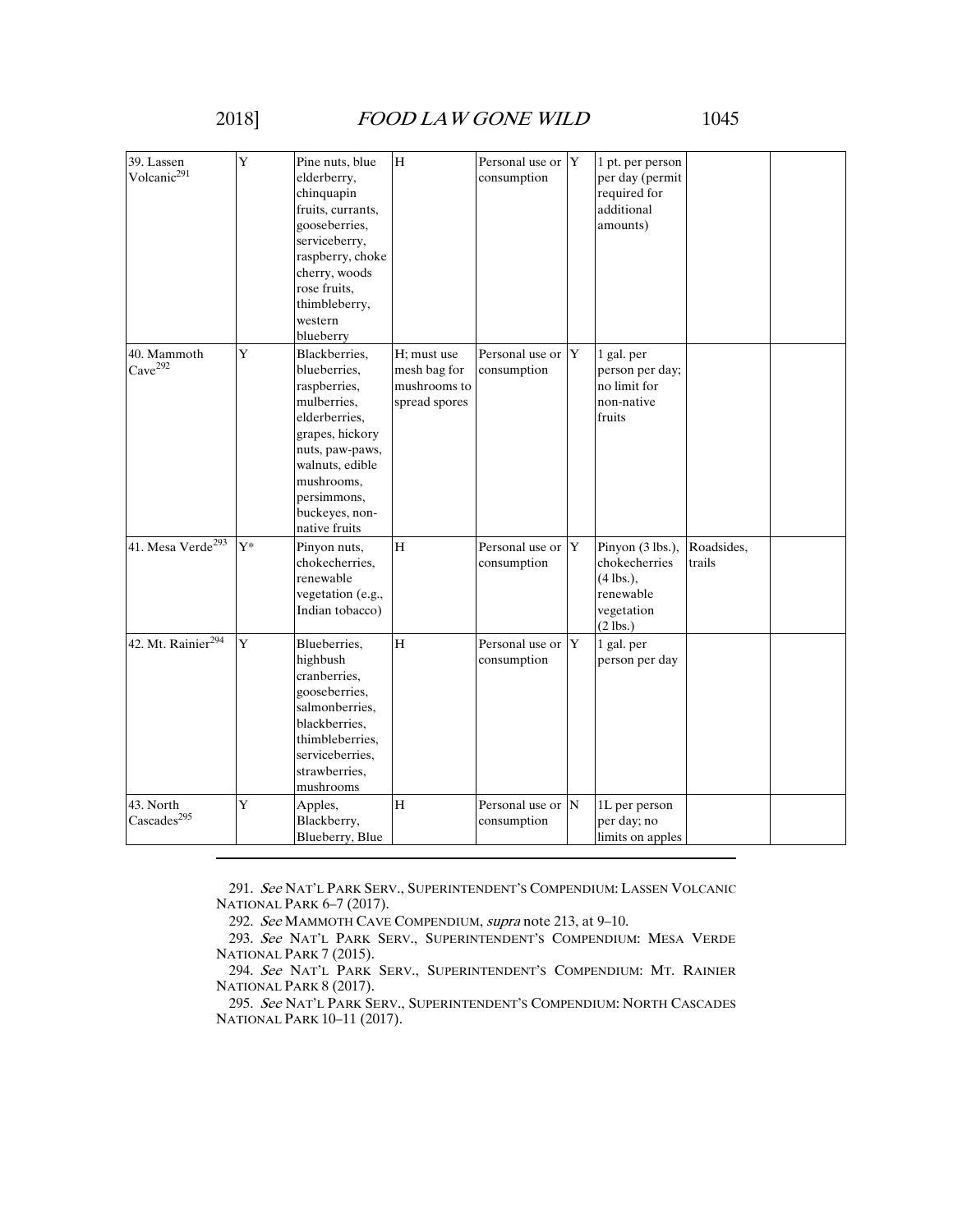#### 1046 *FORDHAM URB. L.J.* [Vol. XLV

| 44. Olympic $296$                      | Y              | Elderberry,<br>Chokecherry,<br>Cranberry,<br>Currant.<br>California<br>(trailing)<br>blackberry,<br>edible fungi,<br>Gooseberry,<br>Hazelnut,<br>Hawthorne,<br>Kinnikinnic,<br>Mountain Ash,<br>Oregon Grape,<br>Raspberry, Red<br>Elderberry,<br>Salal,<br>Salmonberry,<br>Serviceberry,<br>Strawberry,<br>Thimbleberry<br>Fruits (including H |             | Personal                           | $\mathbf Y$ | 1 qt. per person Not within                                                                                                                                                                                                |                                       |  |
|----------------------------------------|----------------|-------------------------------------------------------------------------------------------------------------------------------------------------------------------------------------------------------------------------------------------------------------------------------------------------------------------------------------------------|-------------|------------------------------------|-------------|----------------------------------------------------------------------------------------------------------------------------------------------------------------------------------------------------------------------------|---------------------------------------|--|
|                                        |                | apples, pears),<br>berries<br>(including<br>cranberries,<br>native and non-<br>native<br>blackberries),<br>nuts, mushrooms                                                                                                                                                                                                                      |             | consumption                        |             | per day; limit<br>for cranberries<br>and native<br>black berries in<br>Ozette prairie<br>area is 3 1/2<br>gals. every 2<br>wks.; no limits<br>for exotic<br>species (apples,<br>pears, and non-<br>native<br>blackberries) | 200 ft. of<br>natural trails,<br>etc. |  |
| 45. Petrified<br>Forest <sup>297</sup> | $\overline{N}$ |                                                                                                                                                                                                                                                                                                                                                 |             |                                    | N           |                                                                                                                                                                                                                            |                                       |  |
| 46. Pinnacles <sup>298</sup>           | Y              | Fruits, nuts,<br>berries.<br>mushrooms                                                                                                                                                                                                                                                                                                          | $\mathbf H$ | Personal<br>consumption in<br>park | Y           |                                                                                                                                                                                                                            |                                       |  |
| 47. $Redwood299$                       | Y              | Berries, apples,<br>Tanoak acorns,<br>hazelnuts                                                                                                                                                                                                                                                                                                 | H           | Personal use or Y<br>consumption   |             | Berries (1 gal.<br>per person per<br>day); apples (5<br>apples per                                                                                                                                                         |                                       |  |

 296. See NAT'L PARK SERV., SUPERINTENDENT'S COMPENDIUM: OLYMPIC NATIONAL PARK 7 (2017).

 297. See generally NAT'L PARK SERV., SUPERINTENDENT'S COMPENDIUM: PETRIFIED FOREST NATIONAL PARK (2017).

 298. See NAT'L PARK SERV., SUPERINTENDENT'S COMPENDIUM: PINNACLES NATIONAL PARK 6 (2017).

 299. See NAT'L PARK SERV., SUPERINTENDENT'S COMPENDIUM: REDWOOD NATIONAL PArk 7–8 (2017).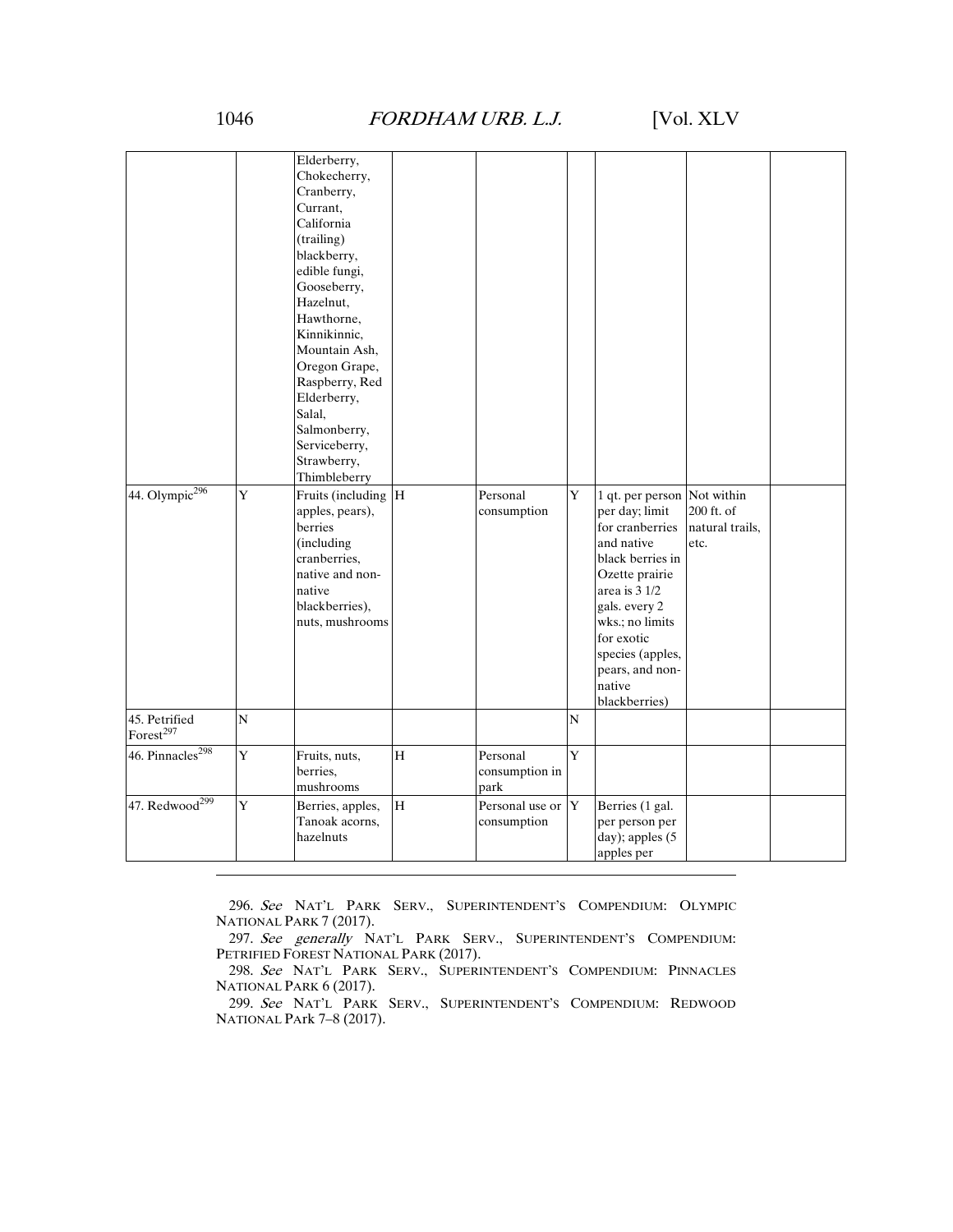# 2018] FOOD LAW GONE WILD 1047

| 48. Rocky                     | Y              | Blueberries,                                                                                                                                                                                                                                                                  |                                                        | Personal                                      | N | person per<br>day); Tanoak<br>acorns (10 gal.<br>per person per<br>day); hazelnuts<br>$(1$ gal. per<br>person per day)<br>1 qt. per person |                                                                                                                                                                                                                           | Mushrooms |
|-------------------------------|----------------|-------------------------------------------------------------------------------------------------------------------------------------------------------------------------------------------------------------------------------------------------------------------------------|--------------------------------------------------------|-----------------------------------------------|---|--------------------------------------------------------------------------------------------------------------------------------------------|---------------------------------------------------------------------------------------------------------------------------------------------------------------------------------------------------------------------------|-----------|
| Mountain $300$                |                | chokecherries.<br>red elderberries,<br>raspberries, rose<br>hips,<br>strawberries                                                                                                                                                                                             |                                                        | consumption                                   |   | per day                                                                                                                                    |                                                                                                                                                                                                                           |           |
| 49. Saguaro $301$             | $Y^{\ast\ast}$ | Native fruit<br>(Saguaro Cactus<br>Fruit, Prickly<br>Pear Cactus<br>Fruit, Cholla<br>Buds, Mesquite<br>Seed Pods.<br><b>Ironwood Seed</b><br>Pods, Barrel<br>Cactus Fruit,<br>Pinyon Pine Nut,<br>Jojoba Fruit,<br>Whitethorn<br>Acacia Seeds,<br>Mammilaria<br>Cactus Fruit) |                                                        | Personal use<br>for<br>consumption<br>on site | N | "reasonable<br>amount"                                                                                                                     | Traditional<br>gathering of<br>Saguaro<br>Cactus fruit<br>by the<br>Tohono<br>O'odham<br>Nation is<br>permitted in<br>the Tucson<br>Mountain<br>District, under<br>guidelines of<br>an approved<br>special use<br>permit. |           |
| 50. Sequoia $302$             | Y              | Blackberries,<br>currants.<br>elderberries.<br>mushrooms,<br>gooseberries,<br>raspberries,<br>strawberries,<br>thimbleberries,<br>watercress, wild<br>onions                                                                                                                  | H; only<br>watercress<br>leaves, wild<br>onion tops    | Immediate<br>consumption                      | Y |                                                                                                                                            |                                                                                                                                                                                                                           |           |
| 51. Shenandoah <sup>303</sup> | Y              | Mushrooms,<br>blueberries.<br>strawberries.<br>blackberries,<br>raspberries,<br>wineberries,                                                                                                                                                                                  | H; no<br>climbing trees<br>to gather<br>fruits or nuts | Personal use or $ Y $<br>consumption          |   | 1 gal. per<br>person per day<br>of all, including<br>morel<br>mushrooms;<br>except 1 bushel                                                |                                                                                                                                                                                                                           |           |

 300. See NAT'L PARK SERV., SUPERINTENDENT'S COMPENDIUM: ROCKY MOUNTAIN NATIONAL PARK 30 (2017).

 301. See NAT'L PARK SERV., SUPERINTENDENT'S COMPENDIUM: SAGUARO NATIONAL PARK 7 (2017).

302. See SEQUOIA & KINGS CANYON COMPENDIUM, supra note 288, at 7.

 303. See NAT'L PARK SERV., SUPERINTENDENT'S COMPENDIUM: SHENANDOAH NATIONAL PARK 10–11 (2017).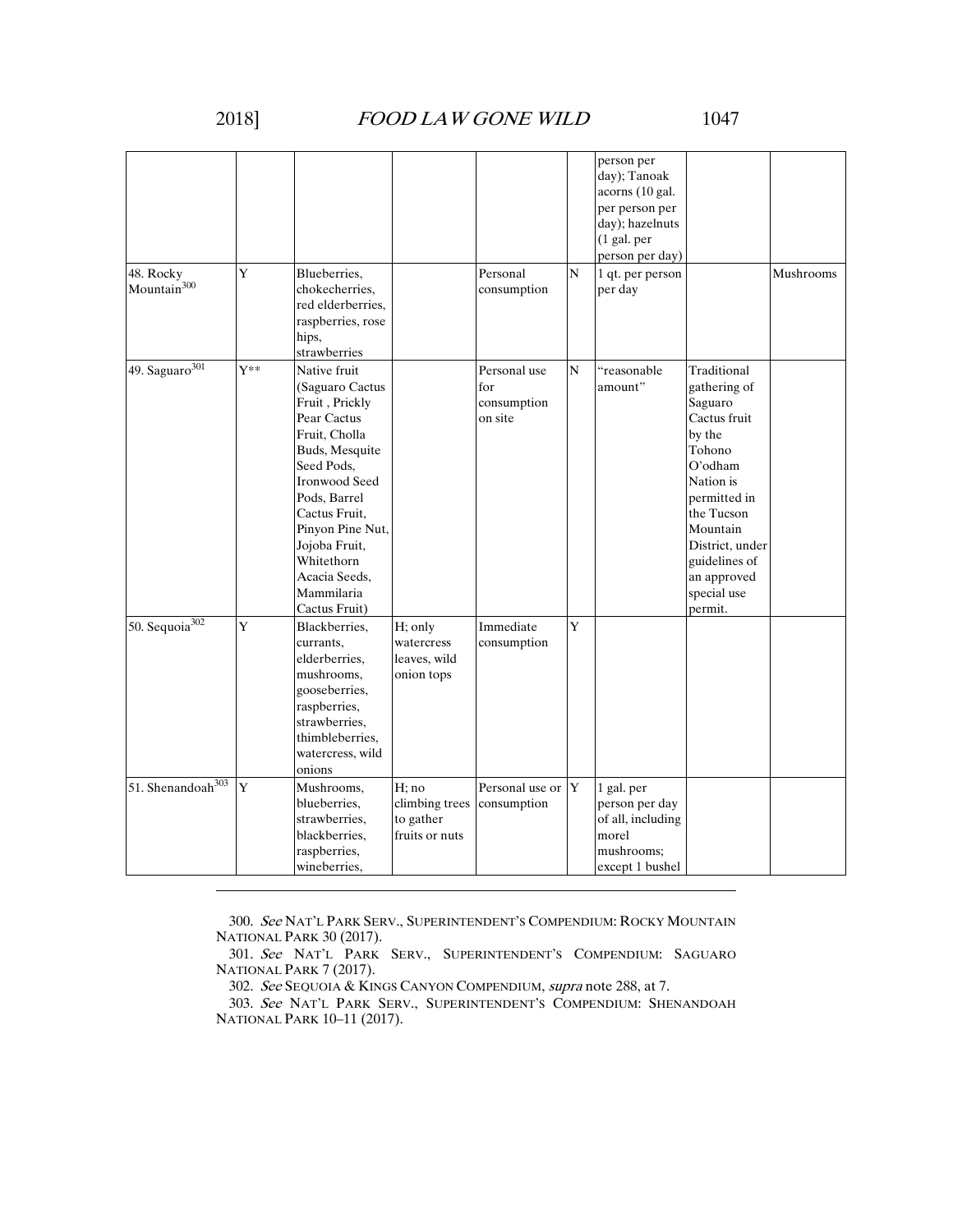# 1048 FORDHAM URB. L.J. [Vol. XLV

| grapes, currants,<br>per person per                                                |           |
|------------------------------------------------------------------------------------|-----------|
| day of apples,<br>elderberries.                                                    |           |
| gooseberries,<br>pears, and                                                        |           |
| huckleberries,<br>peaches; 1 qt.                                                   |           |
| cherries, plums,<br>per person per                                                 |           |
| serviceberries,<br>day total of all                                                |           |
| persimmons,<br>non-morel                                                           |           |
| black walnuts,<br>mushrooms                                                        |           |
| hickory nuts,                                                                      |           |
| American                                                                           |           |
| hazelnuts.                                                                         |           |
| apples, pears,                                                                     |           |
| peaches                                                                            |           |
| 52. Theodore<br>Y<br>H<br>Personal use or Y                                        |           |
| Buffaloberry,<br>1 qt. per person<br>Roosevelt <sup>304</sup>                      |           |
| chokecherry,<br>consumption<br>per day                                             |           |
| currant berry,                                                                     |           |
| juneberry,                                                                         |           |
| juniper berry,                                                                     |           |
| mushroom,                                                                          |           |
| plum, rose hips,                                                                   |           |
| skunkbush                                                                          |           |
| sumac berry,                                                                       |           |
| wild strawberry                                                                    |           |
| Y<br>Coconuts, limes, H<br>Personal use or Y<br>53. Virgin                         |           |
| Islands <sup>305</sup><br>mammey apples,<br>consumption                            |           |
| soursop,                                                                           |           |
| hogplums,                                                                          |           |
| papayas, genips,                                                                   |           |
| mangoes, plant                                                                     |           |
| seeds, guavas,                                                                     |           |
| sweet limes,                                                                       |           |
| sugar apples,                                                                      |           |
| seagrapes,                                                                         |           |
| guavaberries,                                                                      |           |
| calabaash                                                                          |           |
| 54. Voyageurs <sup>306</sup><br>Y<br>H<br>Personal use or N                        |           |
| Strawberry,<br>1 gal. per                                                          |           |
| chokecherries,<br>consumption<br>person per day                                    |           |
| rose hips,                                                                         |           |
| blackberries,                                                                      |           |
| raspberries,                                                                       |           |
| blueberries.                                                                       |           |
| cranberries, wild                                                                  |           |
| rice                                                                               |           |
|                                                                                    |           |
| 55. Wind Cave <sup>307</sup><br>Y<br>Chokecherry,<br>Non-<br>Y<br>1 qt. per person | Mushrooms |
| wild/American<br>commercial use<br>per day                                         |           |

 304. See NAT'L PARK SERV., SUPERINTENDENT'S COMPENDIUM: THEODORE ROOSEVELT NATIONAL PARK 10 (2016).

305. See VIRGIN ISLANDS COMPENDIUM, supra note 209, at 21.

 306. See NAT'L PARK SERV., SUPERINTENDENT'S COMPENDIUM: VOYAGEURS NATIONAL PARK 17 (2017).

307. See WIND CAVE COMPENDIUM, supra note 204, at 11.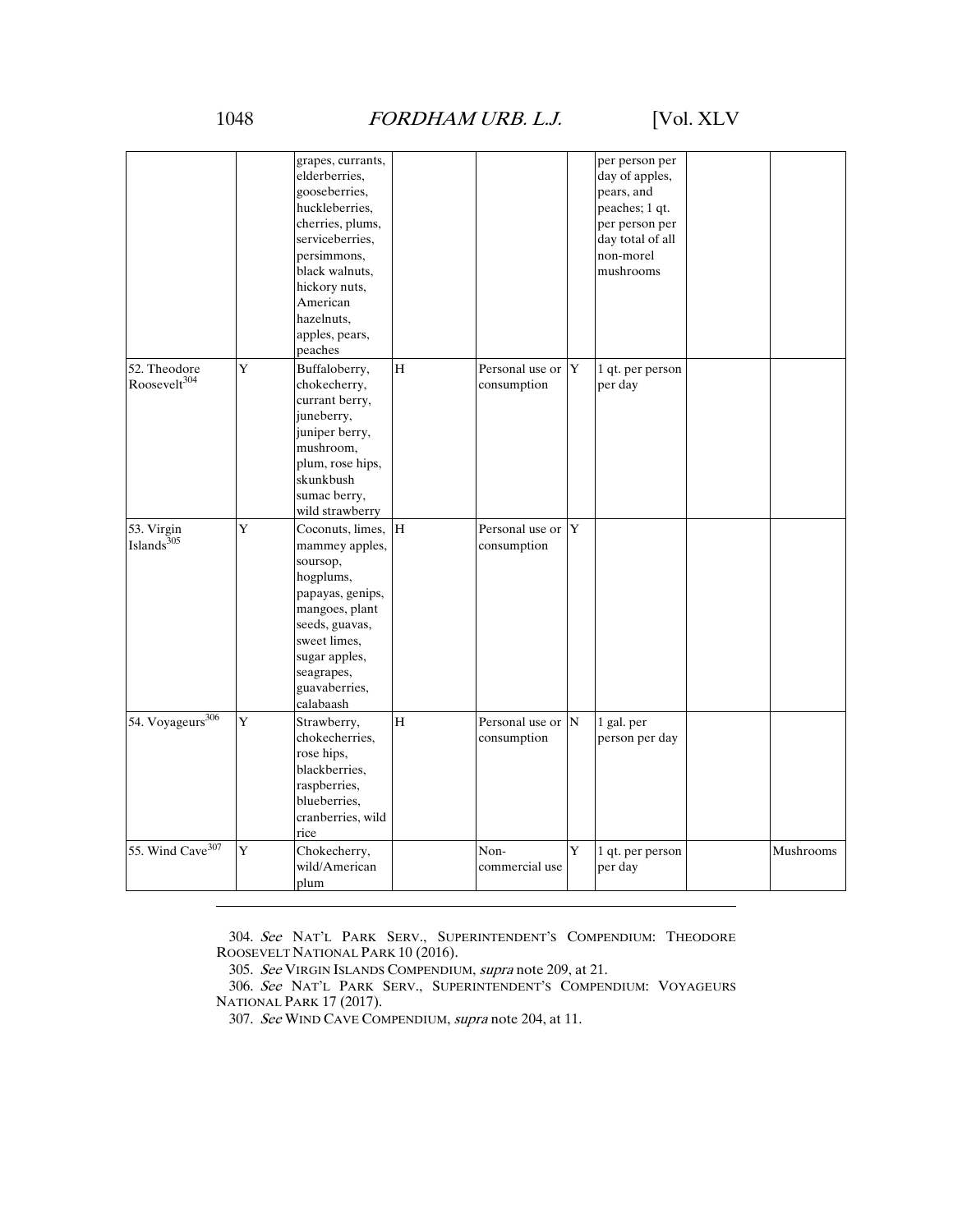## 2018] FOOD LAW GONE WILD 1049

| 56. Wrangell-St.<br>Elias <sup>308</sup> | $N^*$ |                                                                                                                                                                 |                                                |                                                                                                                    | N |                                                                                      |  |
|------------------------------------------|-------|-----------------------------------------------------------------------------------------------------------------------------------------------------------------|------------------------------------------------|--------------------------------------------------------------------------------------------------------------------|---|--------------------------------------------------------------------------------------|--|
| 57. Yellowstone <sup>309</sup> Y         |       | Mushrooms,<br>berries                                                                                                                                           | H                                              | Personal daily<br>consumption<br>within the park<br>boundaries; no<br>gathering with<br>intent to freeze<br>or can |   |                                                                                      |  |
| 58. Yosemite <sup>310</sup>              | Y     | Blackberries,<br>Himalayan<br>blackberry,<br>raspberries,<br>elderberries:<br>strawberries.<br>thimbleberries,<br>huckleberries.<br>mushrooms,<br>apples, pears | H:<br>mushrooms<br>must be cut<br>(not pulled) | Personal use or $ N $<br>consumption;<br>berries only for<br>immediate<br>personal<br>consumption                  |   | Berries,<br>mushrooms (1<br>pt. per person<br>per day);<br>apples, pears<br>no limit |  |
| 59. Zion $\overline{311}$                | Ý     | Fruit, berries,<br>nuts                                                                                                                                         |                                                | Only same-day N<br>consumption                                                                                     |   |                                                                                      |  |

\* Superseded in whole and/or in part by 13.35(c) and 13.485(b).

\*\*Native Americans only and/or only for ceremonial and/or religious purposes.

 <sup>308.</sup> See NAT'L PARK SERV., SUPERINTENDENT'S COMPENDIUM: WRANGELL-ST. ELIAS NATIONAL PARK AND PRESERVE COMPENDIUM 2 (2017).

 <sup>309.</sup> See NAT'L PARK SERV., SUPERINTENDENT'S COMPENDIUM: YELLOWSTONE NATIONAL PARK 23 (2014).

 <sup>310.</sup> See NAT'L PARK SERV., SUPERINTENDENT'S COMPENDIUM: YOSEMITE NATIONAL PARK 14 (2017).

 <sup>311.</sup> See NAT'L PARK SERV., SUPERINTENDENT'S COMPENDIUM: ZION NATIONAL PARK 16 (2016).